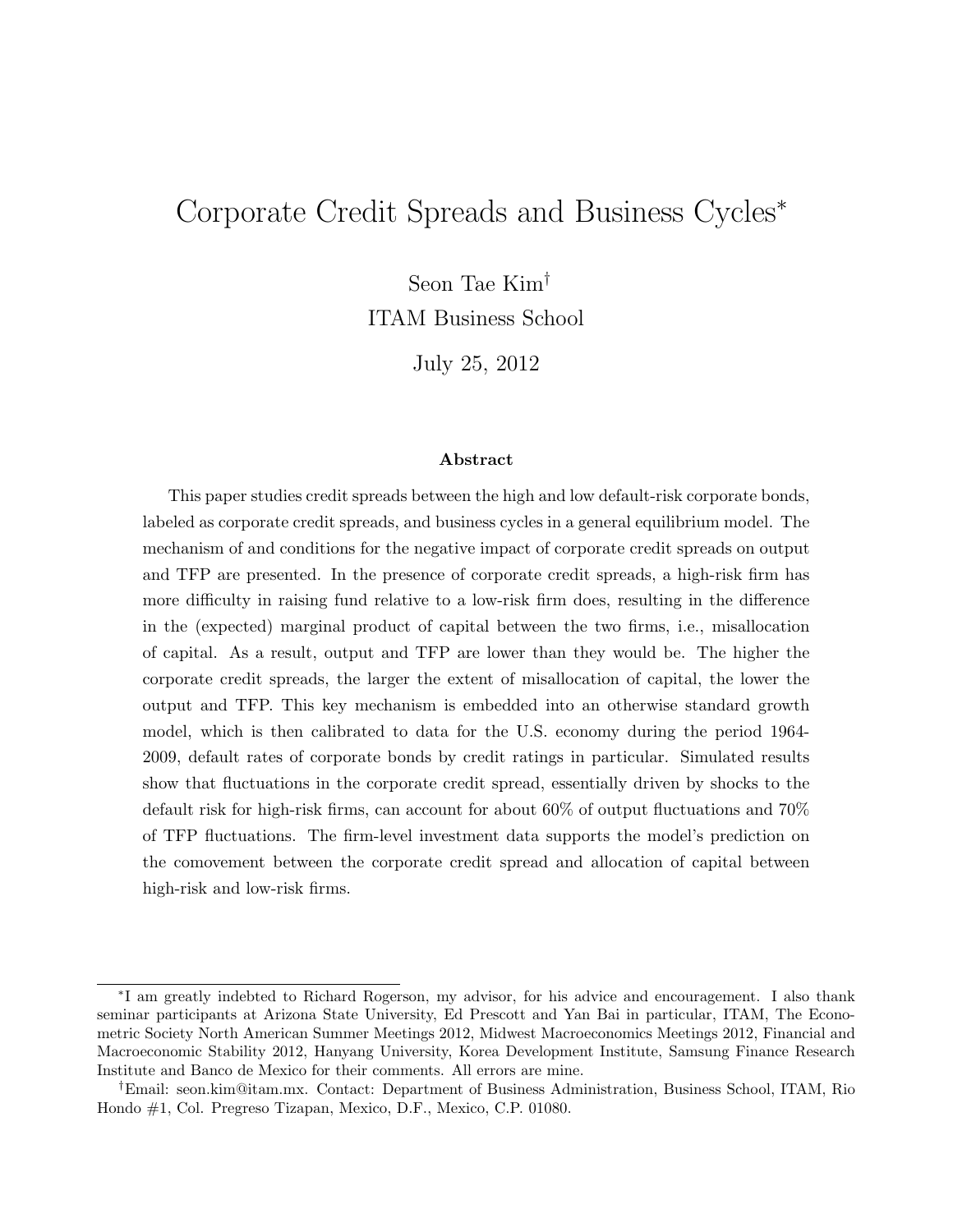### 1 Introduction

This paper studies the credit spread between the high and low default-risk corporate bonds, labeled as *corporate credit spread*, and business cycles in a general equilibrium model. As documented well in the literature studying the relationship between the financial market outcome and real economy, corporate credit spreads fluctuate countercyclically: for instance, the (detrended) yield spread between the Moody's Baa and Aaa corporate bonds is negatively correlated with (detrended) output as well as TFP for the U.S. during the period 1964-2009[1](#page-1-0) . Less attention has been paid, however, to the mechanism of and conditions for the negative effects of corporate credit spreads on output and TFP, which this paper mainly focuses on. Moreover, such effects are quantified for the U.S. economy where fluctuations in corporate credit spreads are calibrated to data on default and recovery rates of corporate bonds by credit ratings.

For the mechanism of the effect of corporate credit spreads on TFP, this paper focuses on the channel of cross-sectional resource misallocation. In the presence of corporate credit spreads, a high-risk firm has more difficulty in raising fund for its investment relative to a low-risk firm does, resulting in the difference in the (expected) marginal product of capital between the two firms, which measures the extent of capital misallocation across firms (see, e.g., [Restuccia and](#page-48-0) [Rogerson \(2008\)](#page-48-0) and [Hsieh and Klenow \(2009\)](#page-48-1))<sup>[2](#page-1-1)</sup>. In other words, capital is allocated too little for high-risk firms and too much for low-risk firms compared to the optimal allocation, which is mirrored to the higher (equilibrium) expected marginal product of capital for a high-risk firm relative to a low-risk firm. As a result, an increase in the corporate credit spread implies that the extent of resource misallocation becomes larger, and thereby output and TFP drop. Put differently, an increase in corporate credit spreads is likely to induce that capital is reallocated further away from high-risk firms toward low-risk firms.

The mechanism discussed above is embedded into an otherwise standard growth model. In the model, firms borrow their capital in the one-period non-contingent bond market at the beginning of every period prior to the realization of their idiosyncratic productivity shocks. The key ingredient of the model is that firms differ ex-ante essentially in the risk (i.e., the variance) of their idiosyncratic productivity shocks, tightly linked to the default probability; low-risk firms, labeled as safe, have a (normalized) zero default probability while high-risk firms, labeled as risky, have a positive default probability. Default event is essentially exogenous, i.e., jump shock: a firm hit by the jump shock loses the competitive edge in its business and is liquidated,

<span id="page-1-0"></span><sup>&</sup>lt;sup>1</sup>It is based on my calculation, which extends [Gertler and Lown \(1999\)](#page-47-0). See also [Gilchrist and Zakrajsek](#page-47-1)  $(2011).$  $(2011).$ 

<span id="page-1-1"></span><sup>2</sup>Therefore, I argue that corporate credit spreads indicate the extent of capital misallocation. Importantly, difference in the cost of capital across firms, resulting in resource-misallocation, is an equilibrium outcome in this paper while it is exogenous institutional arrangement in those two papers.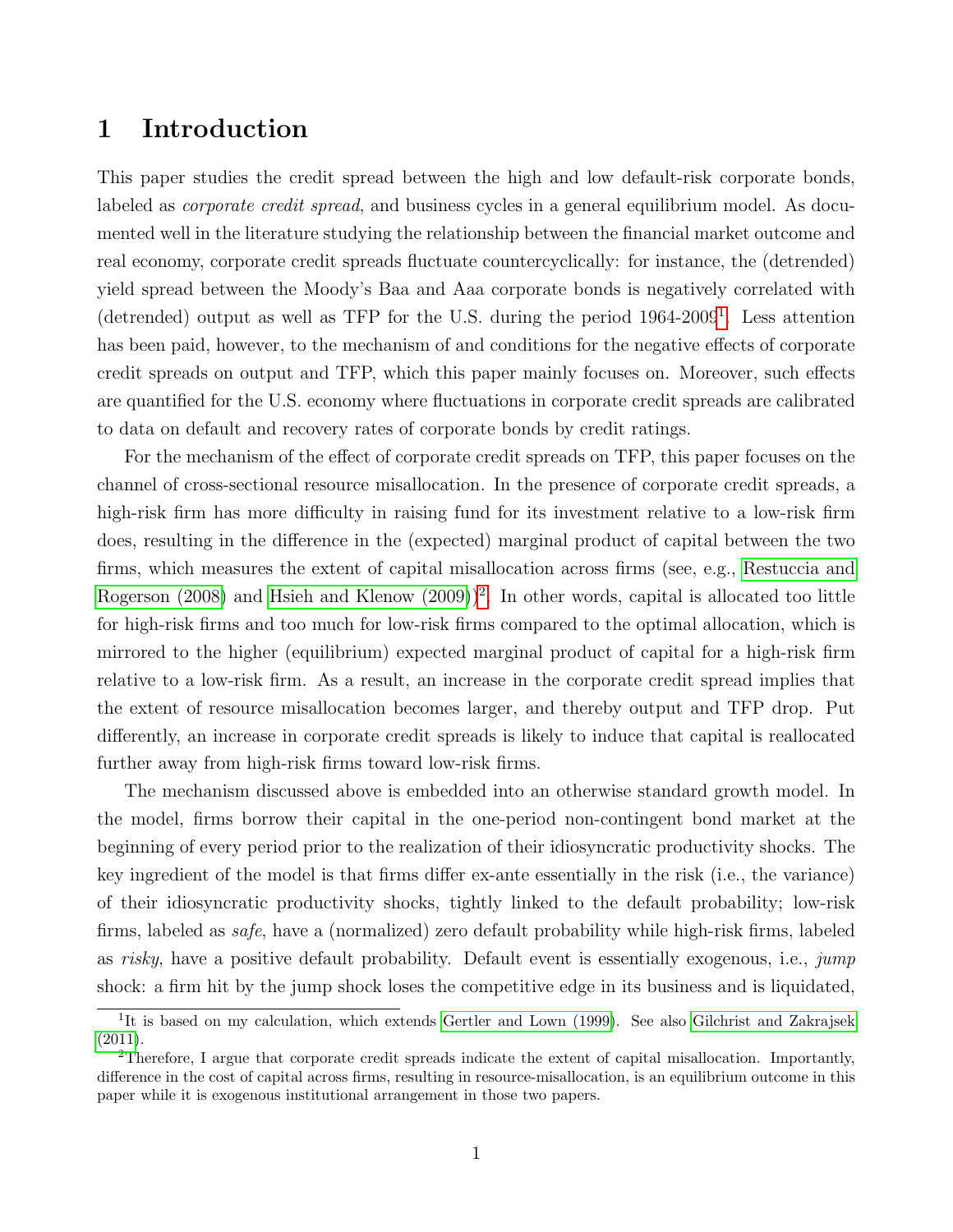incurring the liquidation cost. Importantly, the bond market is imperfect, represented by the default-cost distortion measuring a bondholder's loss rate in the event of default, i.e., one minus the recovery rate, which includes the liquidation cost, bankruptcy cost and so on.

In the model economy, with the default-cost distortion, the higher default probability for a risky firm relative to a safe firm results in the misallocation of capital: capital is allocated too little for a risky firm and too much for a safe firm compared to the optimal allocation. As a result, output and TFP are lower than they would be to the extent of the credit loss rate, which is the product of the risky firm's default probability and default-cost distortion.

In the model, as the default probability for risky firms increases, the credit spread increases, capital is reallocated away from risky firms toward safe firms, and output and TFP decrease. The induced decrease in TFP in turn leads to lower labor supply, consumption and investment. The key to the negative response of TFP to an increase in the default probability for risky firms is that the extent of misallocation of capital becomes larger: the ratio of capital allocated to a risky firm relative to a safe firm decreases further below the optimal level because of the higher spread in the cost of capital between risky and safe firms.

The model is calibrated to data for the U.S. economy and default rates of corporate bonds by credit ratings during the period 1964-2009. The key in my calibration is that (annual) default rates for risky firms are high on average, about 1.9%, and quite volatile, standard deviation of 1.8%, while default rates for safe firms are almost constant and close to zero as in the data. Properties of the calibrated dynamic model are analyzed numerically, and standard statistics studied in business cycle research are compared to the data.

Simulated results show that fluctuations in the corporate credit spread, essentially driven by shocks to the default probability for risky firms, can account for about 60% of output fluctuations and 70% of TFP fluctuations. As predicted, the default-cost distortion, again measured as one minus the recovery rate, plays an important role as an amplification device: almost no fluctuations in output and TFP for the counterfactual case of the zero default-cost distortion. For the same reason, fluctuations in key variables are slightly larger for the case of the defaultcost distortion positively correlated with default rates as in the data, i.e., the lower recovery rate during periods of the higher default rate.

The sensitivity of simulated results with respect to the capital structure is examined because of the importance of the capital structure in affecting a firm's cost of capital<sup>[3](#page-2-0)</sup>. Because of the dominance of internal and debt financing for corporate investments in data, the internal-financing case is considered in a simple way: internal financing is operative for a firm's investment at the

<span id="page-2-0"></span><sup>3</sup>Faced by the higher cost of the new debt than the usual, a high-risk firm could substitute a cheaper financial instrument for an expensive debt, which might mitigate the effects of an increase in the corporate credit spread on the capital misallocation and TFP relative to the benchmark setup of the 100% (short-term) debt financing.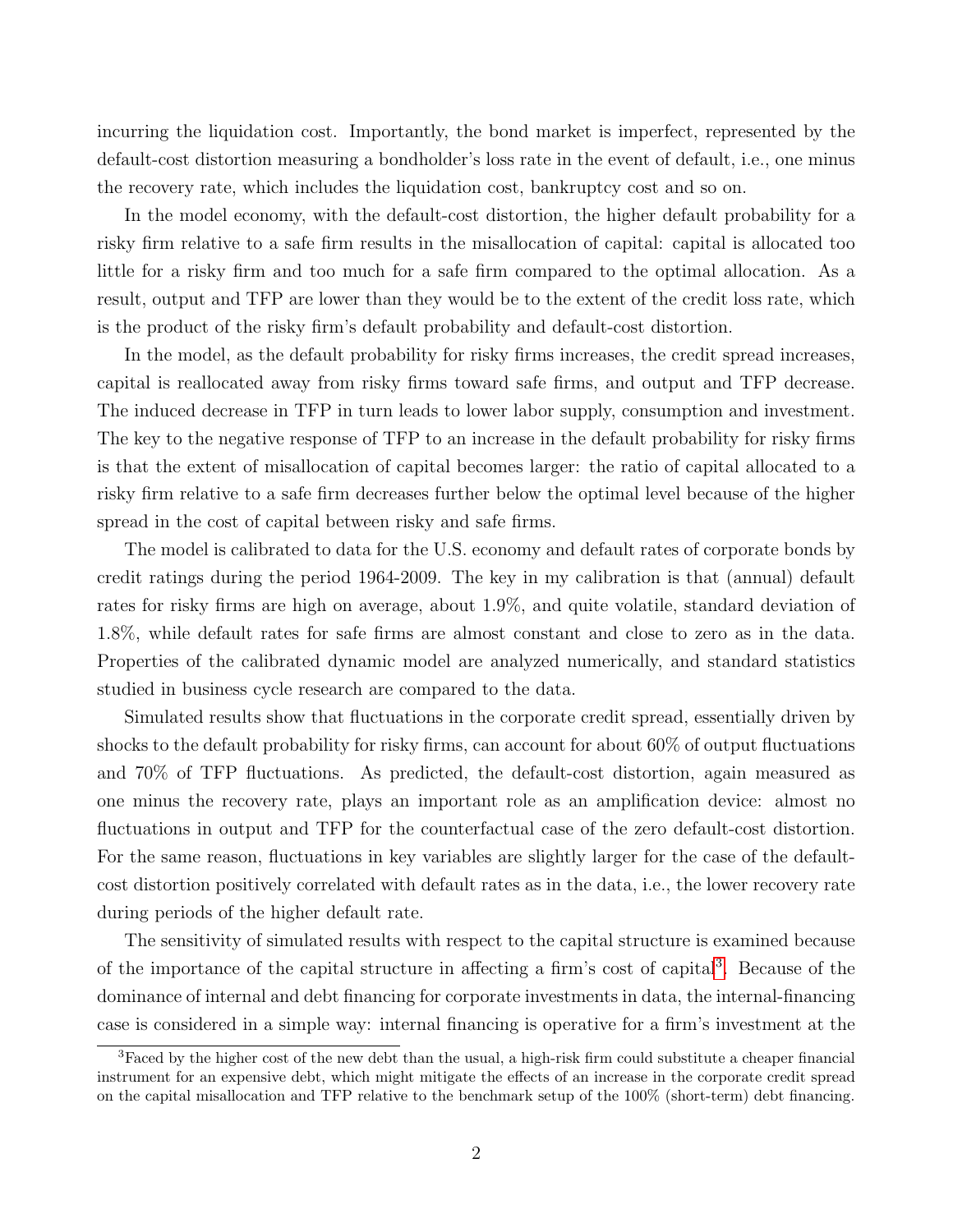margin while a constant size of debt is rolled over every period as long as the firm does not default<sup>[4](#page-3-0)</sup>. In this case, the qualitative results are the same as in the benchmark case of  $100\%$ debt financing while the quantitative results are slightly larger than the benchmark<sup>[5](#page-3-1)</sup>.

An empirical evidence is, in turn, provided to support the key mechanism, i.e., the creditspread driven capital reallocation between high-risk and low-risk firms. More specifically, using the COMPUSTAT dataset on the firm-level investment during the period 1980-2007, I empirically study how the allocation of capital between firms differing in risk changes over business cycles, its comovement with the corporate credit spread in particular. The regression results show that a high-risk firm indeed cuts its investment more than a low-risk firm does in response to an increase in the aggregate level of corporate credit spreads: the negative sensitivity of the firm-level investment to the aggregate level of corporate credit spreads is stronger for a firm of the higher risk<sup>[6](#page-3-2)</sup>.

Related Literature This paper contributes mainly to the literature studying the effects of financial market imperfections on the real economy over business cycles. There are a number of papers studying comovements in aggregate output and the credit market outcomes; [Gertler](#page-47-0) [and Lown \(1999\)](#page-47-0) and [Gilchrist and Zakrajsek \(2011\)](#page-47-1) studied the empirical relationship between credit-spread cycles and business cycles, which is studied and quantified in a general equilibrium model in this paper. Up to my knowledge, this paper is the first to quantify the effects of default-rate dynamics by credit ratings of corporate bonds on output and TFP in a framework of the standard growth model. [Gomes and Schmid \(2009\)](#page-48-2) study the implications of aggregate productivity shocks for credit-spread cycles and business cycles in a general equilibrium model with the restriction that firm-level capital is fixed over time while endogenous fluctuations in the firm-level capital are the key mechanism studied in this paper. Lastly, pioneered by [Bernanke and](#page-47-2) [Gertler \(1989\)](#page-47-2) and [Kiyotaki and Moore \(1997\)](#page-48-3), the research program studying the implications of credit market imperfections for business cycles has been developed for the recent decades. This paper differs from many papers in this literature essentially in the sense that in my model, both TFP and output endogenously fluctuates, while many papers in this literature typically focus on the effects of exogenous changes in aggregate productivity.

This paper is also related with a recently growing body of literature studying the importance of misallocation for business cycles. For instance, [Khan and Thomas \(2011\)](#page-48-4) and this paper

<span id="page-3-1"></span><span id="page-3-0"></span><sup>4</sup>See [Myers \(2001\)](#page-48-5) for discussion of facts for corporate capital structure.

<sup>5</sup>For an increased (exogenous) default probability, in terms of the shareholder value, internal financing is more costly than debt is, and hence, a risky firm's investment is cut more when financed by internal cash flows than financed by debt. A more detailed discussion is provided in the later section of simulated results for this case.

<span id="page-3-2"></span> ${}^{6}$ The firm-level risk is measured by the firm's own stock return volatility as in the literature (see, e.g., [Campbell](#page-47-3) [and Taksler \(2003\)](#page-47-3)). For the aggregate level of corporate credit spreads, the Moody's Baa-Aaa corporate credit spread is used. A number of other control variables discussed in the literature are also included to the regression equation.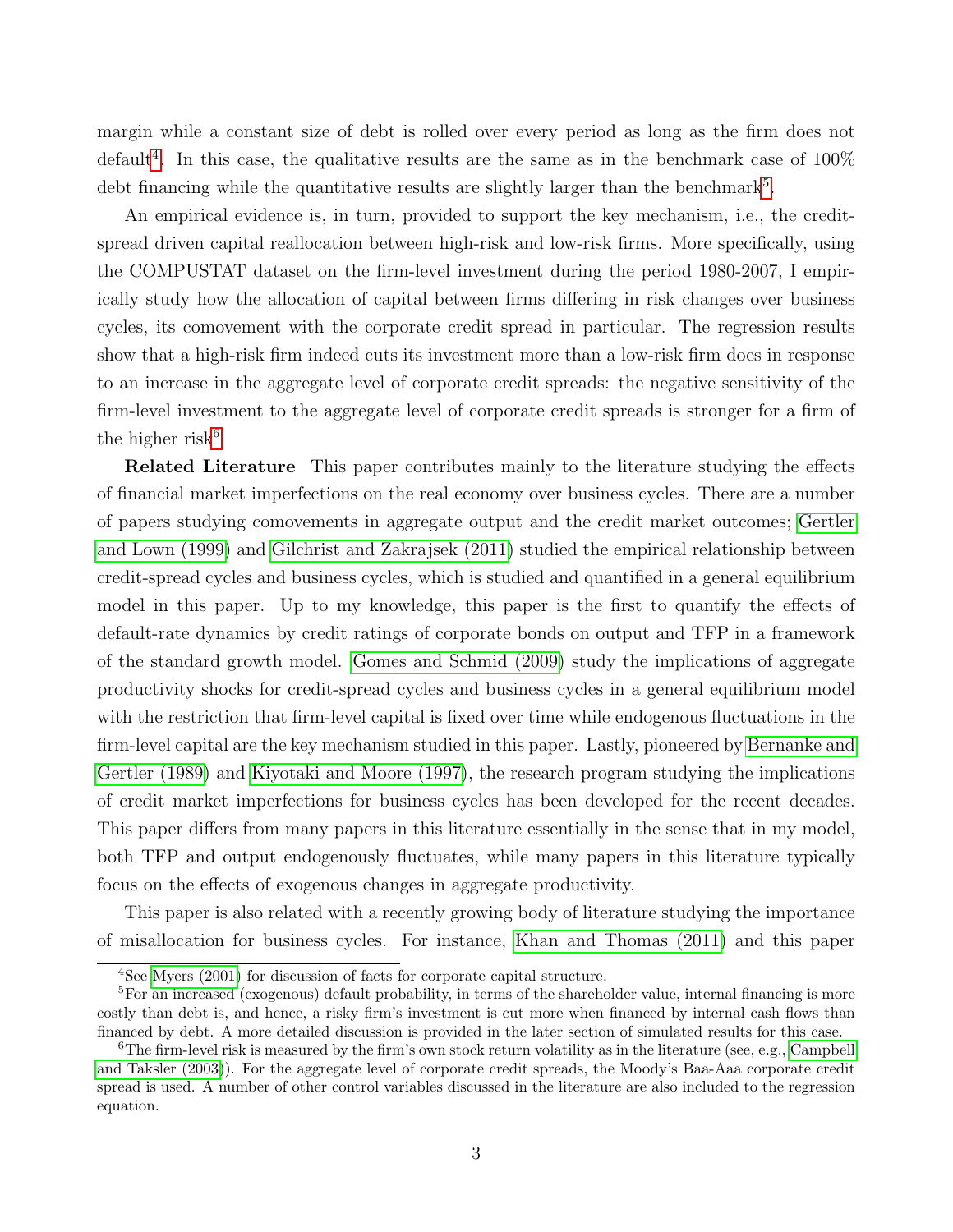share that TFP and output would fluctuate channelled by the reallocation of resources across firms. This paper differs from [Khan and Thomas \(2011\)](#page-48-4) in the shocks and mechanism studied, which results in that the larger part of fluctuations in output and TFP are accounted for in this paper than in Khan and Thomas  $(2011)^7$  $(2011)^7$ . Gourio  $(2011)$  studies the implications of shocks to the disaster risk, which are common to every firm, for credit spreads and output and focuses on the channel of aggregate investment dynamics.

In addition, this paper also contributes to the literature studying the sources and mechanism of business cycles, too. This literature can be classified to two categories: one is the amplification mechanism of aggregate productivity shocks while the other considers impulses other than aggregate productivity shocks, for instance, shocks to the second moment of aggregate or idiosyncratic productivity as in [Bloom \(2009\)](#page-47-4). Compared to the first category, fluctuations in TFP and output are obtained in this paper without shocks to the aggregate productivity: shocks to the default risk for risky firms, the impulse imposed to the model in this paper, generate almost no fluctuations in TFP and output when the endogenous misallocation channel is shut down. For the second category, this paper focuses on the dispersion, or the extent of heterogeneity, in the firm-level risk across firms, while many papers in this literature focus on the common level of risk for every firm (see, e.g., [Bloom \(2009\)](#page-47-4), [Bloom et al. \(2009\)](#page-47-5) and [Arellano et al. \(2010\)](#page-47-6)).

This paper is organized as follows. Section 2 provides an empirical evidence on the hypothesis of capital-reallocation driven by corporate credit spreads. Section 3 develops and studies the baseline model which embeds the heterogeneity in default risk between low-risk and high-risk firms into an otherwise standard growth model. Section 4 calibrates the dynamic model and discusses the simulation results. Section 5 extends the baseline model to the case of the internalfinancing combined with roll-over debt, calibrates it and discusses the simulation results. Section 6 concludes.

## 2 Corporate Credit Spreads and Cross-Section of Capital

This section empirically documents how the firm-level investment is correlated with corporate credit spreads. Key here is to characterize the heterogeneity between high-risk and low-risk firms in the response of investment to changes in the aggregate level of corporate credit spreads. Re-

<span id="page-4-0"></span><sup>7</sup>This paper focuses on credit spread fluctuations, essentially driven by shocks to the default risk for risky firms but not for safe firms, propagated by the mechanism of capital reallocation between firms of different risk while [Khan and Thomas \(2011\)](#page-48-4) consider shocks to the collateral value, applying to every firm, propagated by the mechanism of capital reallocation between firms of different size. In a nutshell, (calibrated) default rate dynamics, more volatile for the higher-risk firms, generate the larger fluctuations in the extent of misallocation than the (calibrated) collateral-value process does.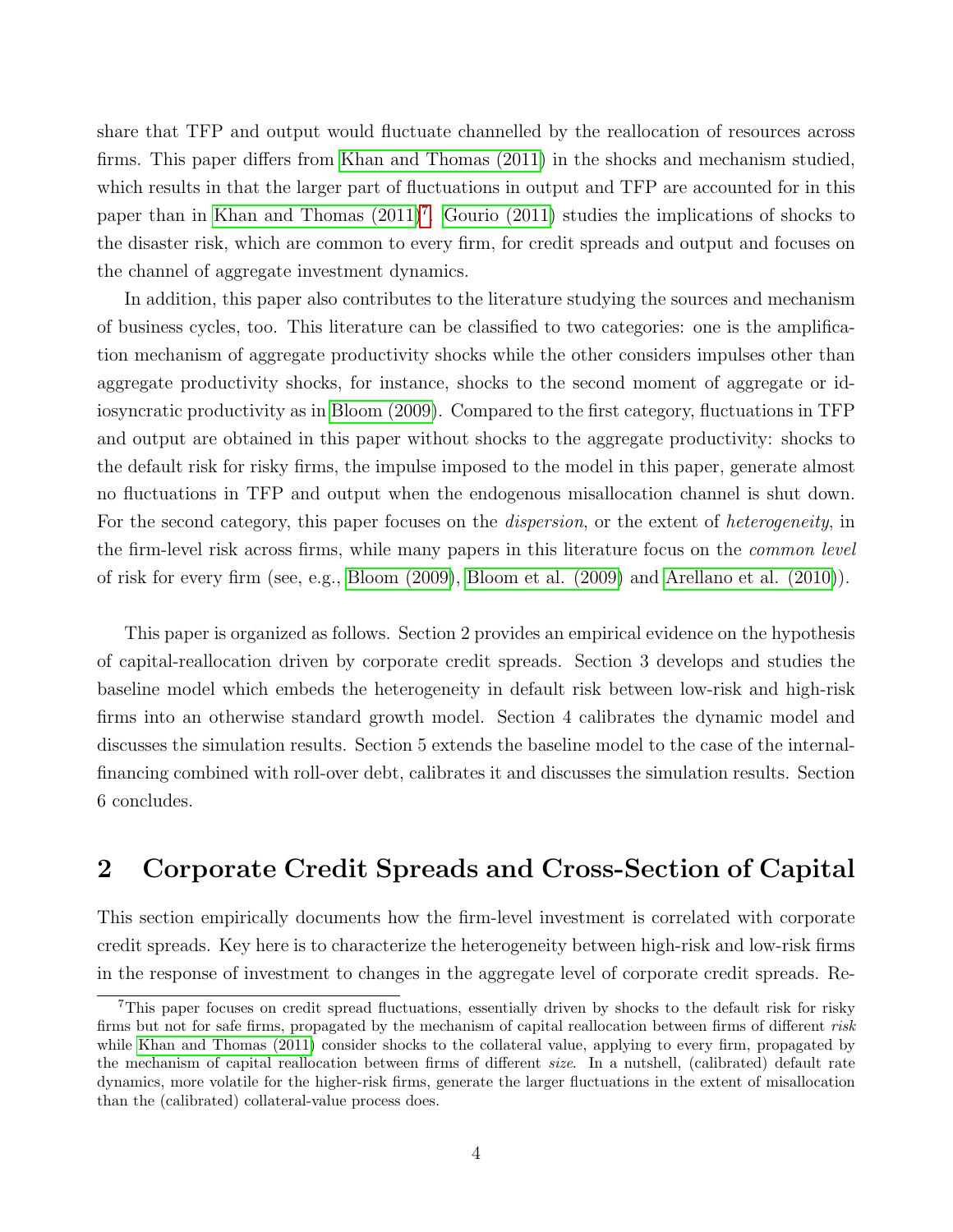sults of this empirical analysis will provide an evidence supporting the main hypothesis examined in this paper that the allocation of capital between high-risk and low-risk firms is significantly affected by the aggregate level of corporate credit spreads.

#### 2.1 Augmented Two-Factor Model

Below I analyze the firm-level investment by using a two-factor model given by:

$$
E\Big[i_t(j)\Big|(F_{1,t}, F_{2,t})\Big] = \alpha_0 + \lambda_1(j) \cdot F_{1,t} + \lambda_2(j) \cdot F_{2,t}
$$

where the subscript t indexes time,  $i_t(j)$  denotes firm j's investment in period t,  $(F_{1,t}, F_{2,t})$ denotes the two common factors,  $\alpha_0$  refers to the constant, and  $(\lambda_1(j), \lambda_2(j))$  refers to firm j's two factor loadings. The above two-factor model of investment assumes that firms respond in their investment policies to the two common factors with differing sensitivity. The two common factors are aggregate efficiency, proxied by real GDP per capita  $RGDP_t$ , and aggregate risk, proxied by the Moody's Baa-Aaa corporate credit spreads  $CS_t$ .

The main objective of this empirical analysis is to characterize the structure of the heterogeneity in factor loadings  $(\lambda_1(j), \lambda_2(j))$ . Naturally, factor loadings are modeled as functions of the firm-level characteristics. More specifically, two firm-level characteristics are considered: firm size and firm-level risk. The firm size is likely to represent the firm's efficiency while the firm-level risk is intended to measure the firm's vulnerability, including default probability, to changes in the business environment. Factor loadings are linear in each of those two characteristics:

$$
E\Big[\lambda_h(j)\Big|x_t(j)\Big] = \alpha_h + \beta_h x_t(j), \quad h \in \{1, 2\}
$$

where  $x_t(j) \equiv (size_t(j),risk_t(j))$  is the vector of firm j's (time-varying) two characteristics, size and risk. In the above expression of the h-th factor loading for firm j,  $\alpha_h$  refers to the component common to every firm, and  $\beta_h$  represents the impact of firm j's characteristics, again size and risk, on the firm's own h-th factor loading.

Moreover, the above basic two-factor model is modified so that other important variables are also controlled for; several firm characteristics are added as independent variables as in the literature studying the cross-section of the firm-level investment. Let the vector  $z_t(j)$  denote such additional control variables, e.g., cash flows and leverage ratio, affecting firm  $j$ 's investment. The fully specified, augmented two-factor model of the firm-level investment is given by:

$$
i_t(j) = \alpha_0 + v(j) + [\alpha_1 + \beta_1 x_t(j)] \cdot RGDP_t + [\alpha_2 + \beta_2 x_t(j)] \cdot CS_t + \gamma z_t(j) + \delta_1 \cdot t + \delta_2 \cdot t^2 + \epsilon_t(j)
$$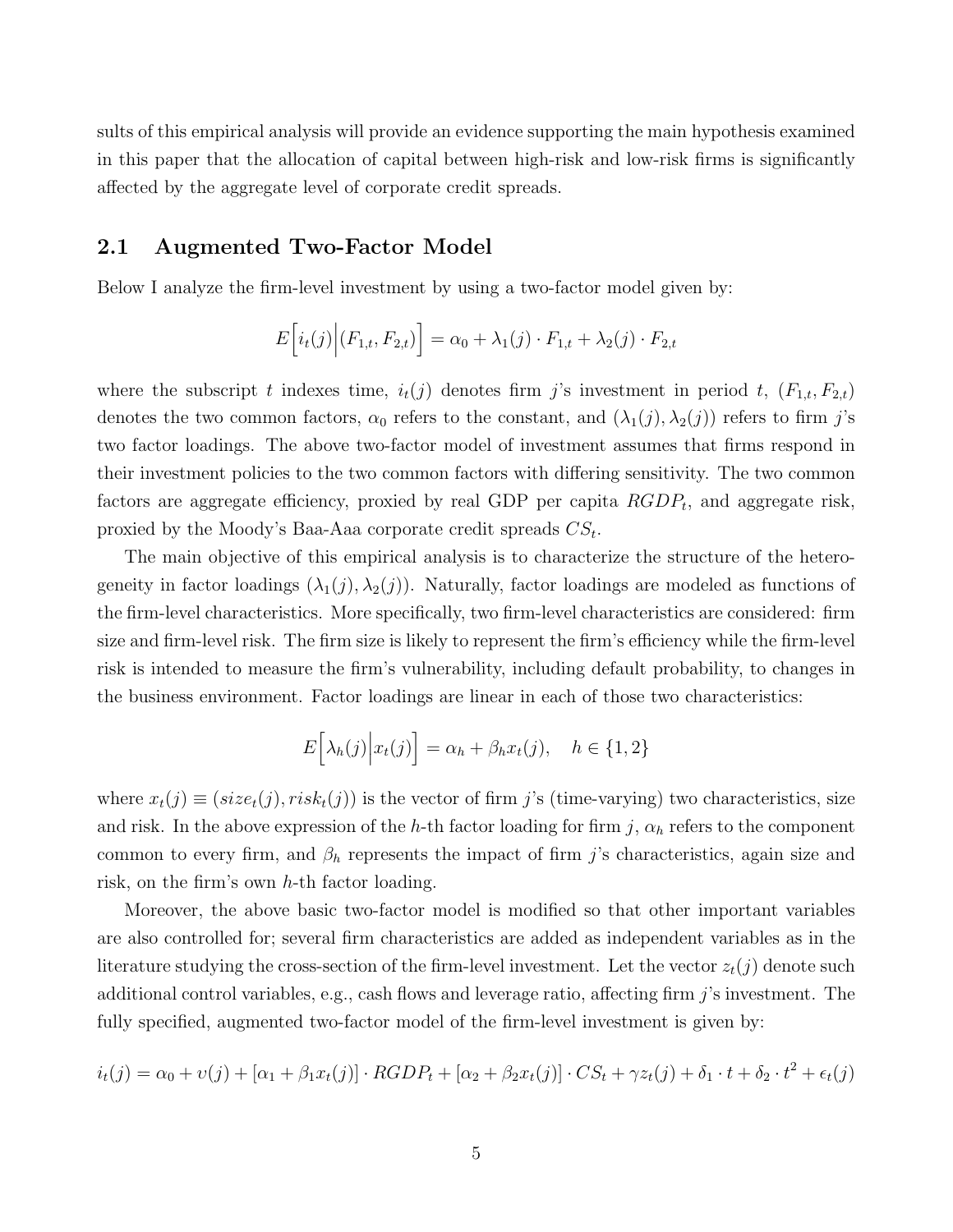where  $v(j)$  refers to the fixed-effect term,  $RGDP_t$  refers to the per-capita real GDP,  $CS_t$  refers to the Baa-Aaa corporate credit spread,  $\gamma$  refers to the sensitivity vector to the firm characteristic vector  $z_t(j)$ , and  $\epsilon_t(j)$  is an i.i.d. Gaussian random variable. Lastly, as in [Covas and Haan](#page-47-7) [\(2011\)](#page-47-7), linear and quadratic time-trend terms are also included so that trend in a dependent variable, if any, should be controlled for.

#### 2.2 Data Sources

One period is one calendar year. The first factor, per capita real GDP, is measured as the chainweighted real GDP per capita provided by NIPA and then logged and detrended by the HP-Filter with the smoothing parameter equal to 100. For the second factor, the monthly Moody's Baa-Aaa corporate credit spread is aggregated to the annual frequency and then logged and demeaned.

For the firm-level investment and characteristics, annual industrial COMPUSTAT files from 19[8](#page-6-0)0 to 2007 for publicly listed non-financial firms are used<sup>8</sup>. For the firm-level risk, CRSP daily stock returns for NYSE, AMEX and NASDAQ stocks between 1979 and 2007 are used. Below I basically follow [Covas and Haan \(2011\)](#page-47-7) in selecting and measuring key variables. For detailed discussion, see 'COMPUSTAT Variables' in the Data Sources appendix.

As in the literature, the ratio of investment to one-period lagged capital stock is used for the dependent variable  $i_t(j)$  so that it is stationary:

$$
i_t(j) = \text{INVESTMENT}_t(j) / \text{CAPITAL}_{t-1}(j).
$$

where INVESTMENT<sub>t</sub>(j) refers to firm j's investment at t and CAPITAL<sub>t-1</sub>(j) refers to firm j's capital stock in the previous period. For the firm size, the lagged book value of assets is used as in the literature, which is then expressed as the differential from the median firm size so that it should be stationary:

$$
size_t(j) = \frac{\text{ASSETS}_{t-1}(j) - \overline{\text{ASSETS}}_{t-1}}{\overline{\text{ASSETS}}_{t-1}}
$$

where ASSETS<sub>t-1</sub>(j) refers to firm j's lagged total assets and ASSETS<sub>t-1</sub> denotes the median value of  $\text{ASSETS}_{t-1}(j)$  across j. And the firm-level risk is measured as the volatility of the firm's stock returns, lagged by 180 days, for one year as in Campbell and Taksler  $(2003)^9$  $(2003)^9$ . To control

<span id="page-6-0"></span><sup>8</sup>Financial firms (SIC codes 6021, 6022, 6029, 6035, 6036) are excluded from the sample. In addition, I also exlcude from the sample firms with a missing value for the book value of assets and firms most affected by the accounting change in 1988, see [Covas and Haan \(2011\)](#page-47-7).

<span id="page-6-1"></span><sup>9</sup>The volatility of the firm's stock returns are calculated for the period 6-month earlier than the investment is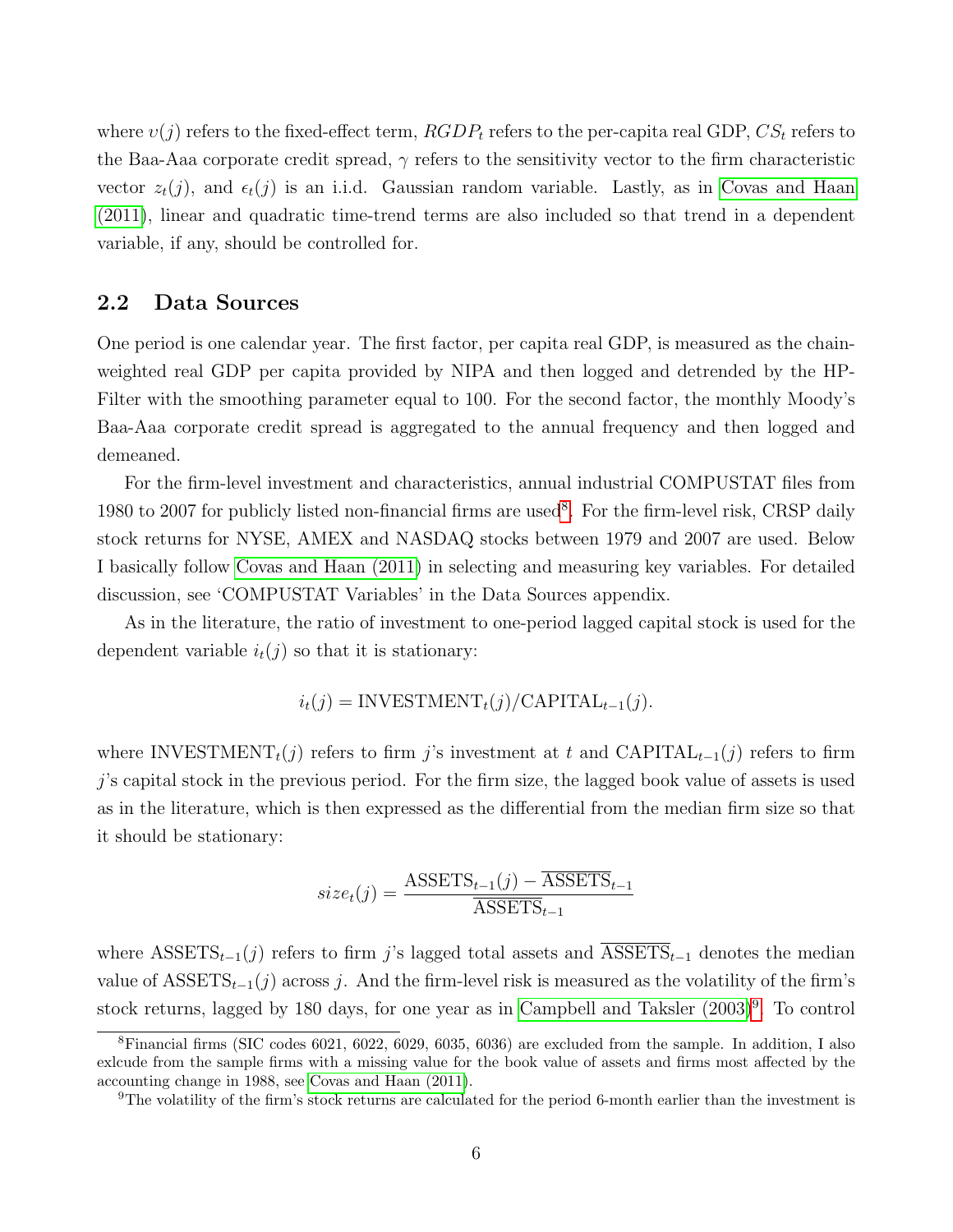for the time-varying component of stock-return volatility common to every firm, I express the firm-level risk as the difference of the firm's stock-return volatility from the (cross-sectional) median volatility of stock returns:

$$
risk_t(j) = Var(RETURN_{t-\Delta}(j)) - \overline{Var(RETURN_{t-\Delta}(\cdot))}
$$

where  $Var(RETURN_{t-\Delta}(j))$  refers to firm j's stock-return volatility and  $Var(RETURN_{t-\Delta}(\cdot))$ refers to the median value of  $Var(RETURN_{t-\Delta}(j))$  across j, and subscript  $t-\Delta$  indicates that the volatility is calculated for the stock returns lagged by 180 days.

Next, for additional firm-characteristics explanatory variables, the following lagged variables are included as in the literature: marginal product of capital  $mpk_{t-1}(j)$ , leverage ratio  $lvg_{t-1}(j)$ , cash flows  $cf_{t-1}(j)$ , and Tobin's Q denoted by  $q_{t-1}(j)$ :

$$
z_t(j) \equiv \Big( mpk_{t-1}(j), l v g_{t-1}(j), c f_{t-1}(j), q_{t-1}(j) \Big).
$$

Lastly, all variables are windsorized as in the literature so that statistical results are not severely influenced by outliers. For each variable, observations higher than the 99th percentile is replaced by the the 99th percentile and observations lower than the first percentile is replaced by the first percentile.

#### 2.3 Estimation Results and Discussion

Below estimation results are discussed. The estimated investment policy for firm  $j$  is given by:

$$
i_t(j) = 0.832^{***} + \left[1.07^{***} - 0.007^* size_t(j) + 1.57 risk_t(j)\right] RGBDP_t
$$
  
+ 
$$
\left[-\underset{(0.019)}{0.12}^{***} - \underset{(0.0002)}{0.002 size_t(j)} - \underset{(0.16)}{0.33}^{***} risk_t(j)\right] CS_t + \underset{(0.0005)}{0.03}^{***} mpk_{t-1}(j)
$$
  
- 
$$
0.61^{***} lvg_{t-1}(j) + \underset{(0.014)}{0.09}^{***} cf_{t-1}(j) + \underset{(0.003)}{0.07}^{***} q_{t-1}(j) - \underset{(0.005)}{0.03}^{***} t + 0.0005^{***} t^2 + \epsilon_t(j) \tag{1}
$$

where numbers in the parenthesis refer to the standard errors<sup>[10](#page-7-0)</sup>. For a firm of median size and median risk  $(size_t(j) = 0, risk_t(j) = 0)$ , the investment is highly positively correlated with real GDP, dubbed as *output*, and highly negatively correlated with the Baa-Aaa corporate credit spread, dubbed as credit spread. Moreover, all of the four characteristics variables  $(mpk, log, cf, q)$  are also significantly correlated with the firm-level investment.

measured so that the investors' ex-ante expectations are captured well.

<span id="page-7-0"></span><sup>&</sup>lt;sup>10</sup>The superscript '\*' of an estimate indicates that the estimate is significant at  $10\%$  level, '\*\*' at 5% level and '∗ ∗ ∗' at 1% level.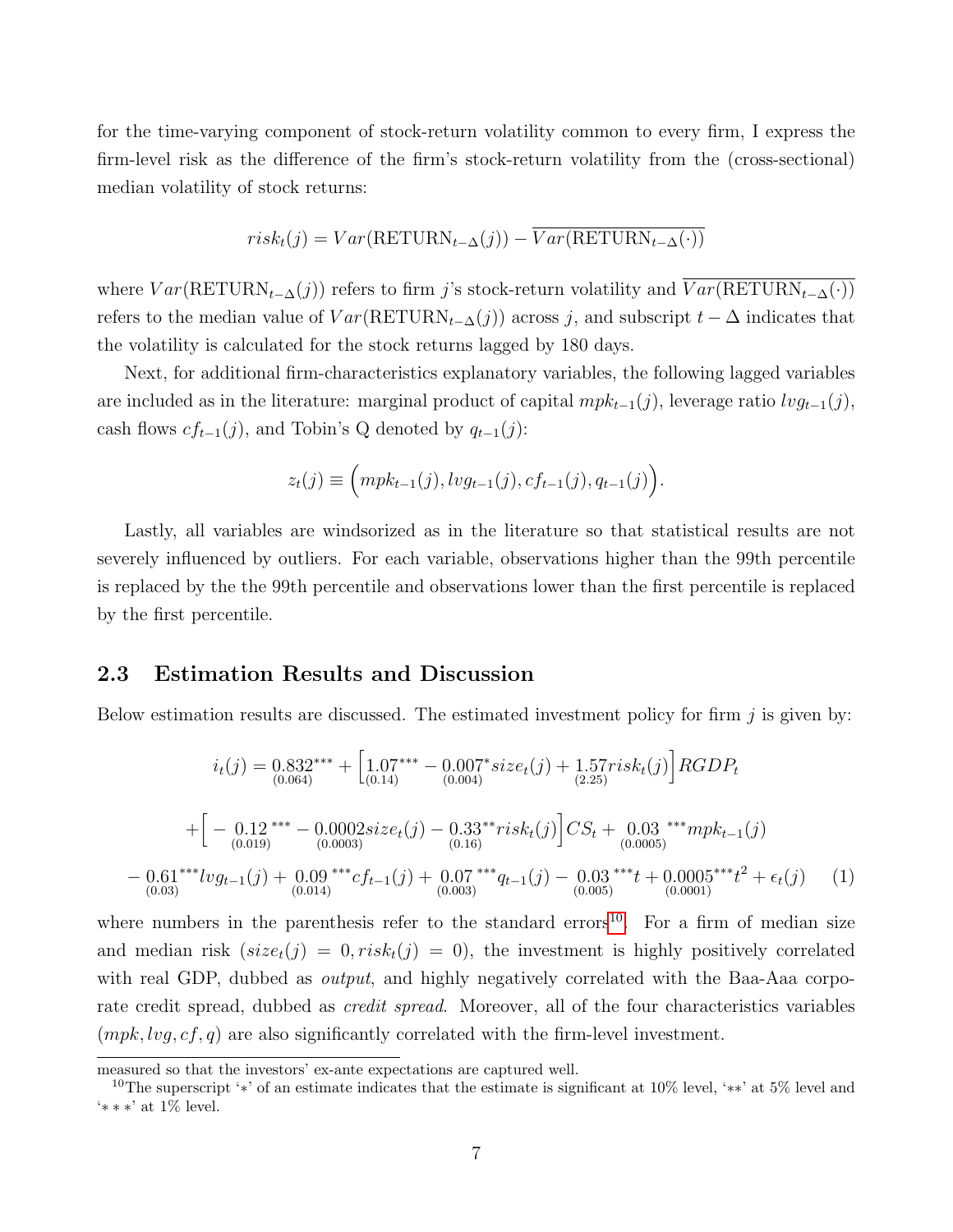For the heterogeneity in the two factor loadings, let's focus on terms inside brackets for  $RGDP_t$  and  $CS_t$  (recall that factor loadings for those two factors are linear in the firm size and firm-level risk). On the one hand, the impact of the firm size on the factor loading neither for output nor for the credit spread is significant at 5% level. On the other hand, the negative impact of the firm-level risk on the factor loading for the credit spread is significant at 5% level: coefficient of -0.33 with standard error of 0.16. As the credit spread increases, a high-risk firm reduces its investment more than a low-risk firm does. Put differently, as it is more costly for a high-risk firm to raise capital relative to a low-risk firm, a high-risk firm contracts more than a  $\text{low-risk firm does}^{11}$  $\text{low-risk firm does}^{11}$  $\text{low-risk firm does}^{11}$ .

Note that the finding above is opposed to the hypothesis in the literature that small firms are more prone to the financial shocks than large firms are. For instance, [Khan and Thomas](#page-48-4) [\(2011\)](#page-48-4) discuss the relationship between firm size and tightness in the borrowing constraint. The key is that small firms are on average riskier than large firms are in the data. Once firm-level risk and firm size are controlled for at the same time, firm size loses, however, its significance in determining the sensitivity of the firm-level investment to the Baa-Aaa corporate credit spread while firm-level risk is still significant. Put differently, firm size is less informative than firm-level risk is in measuring the extent to which the firm is exposed to the credit market risk.

In this section, it is empirically studied how the firm-level investment is correlated with corporate credit spreads. Results of the empirical analysis of the COMPUSTAT firm-level investment data show that a high-risk firm cuts its investment more than a low-risk firm does as the aggregate level of corporate credit spreads increases. Naturally, it follows what are causes and consequences of such a relationship between corporate credit spreads and the allocation of capital between high-risk and low-risk firms. For this purpose, a general equilibrium model will be developed and studied in the next section.

### 3 Model

This section develops and studies a general equilibrium model of corporate credit spreads, which embeds the cross-sectional difference in the default risk of corporate bonds into an otherwise standard growth model. The model will be used to assess the quantitative implications of stochastic fluctuations in the default risk for high-risk firms relative to low-risk firms for the corporate credit spread, allocation of capital, TFP and output. In addition, the role of financial frictions as an amplification device will be also highlighted.

<span id="page-8-0"></span> $11$ Similarly, [Campello et al. \(2010\)](#page-47-8) find that for the recent episode of the financial crisis of 2008, financially constrained firms planned to reduce investment and employment more than unconstrained firms did in the U.S. as well as in the Europe and Asia.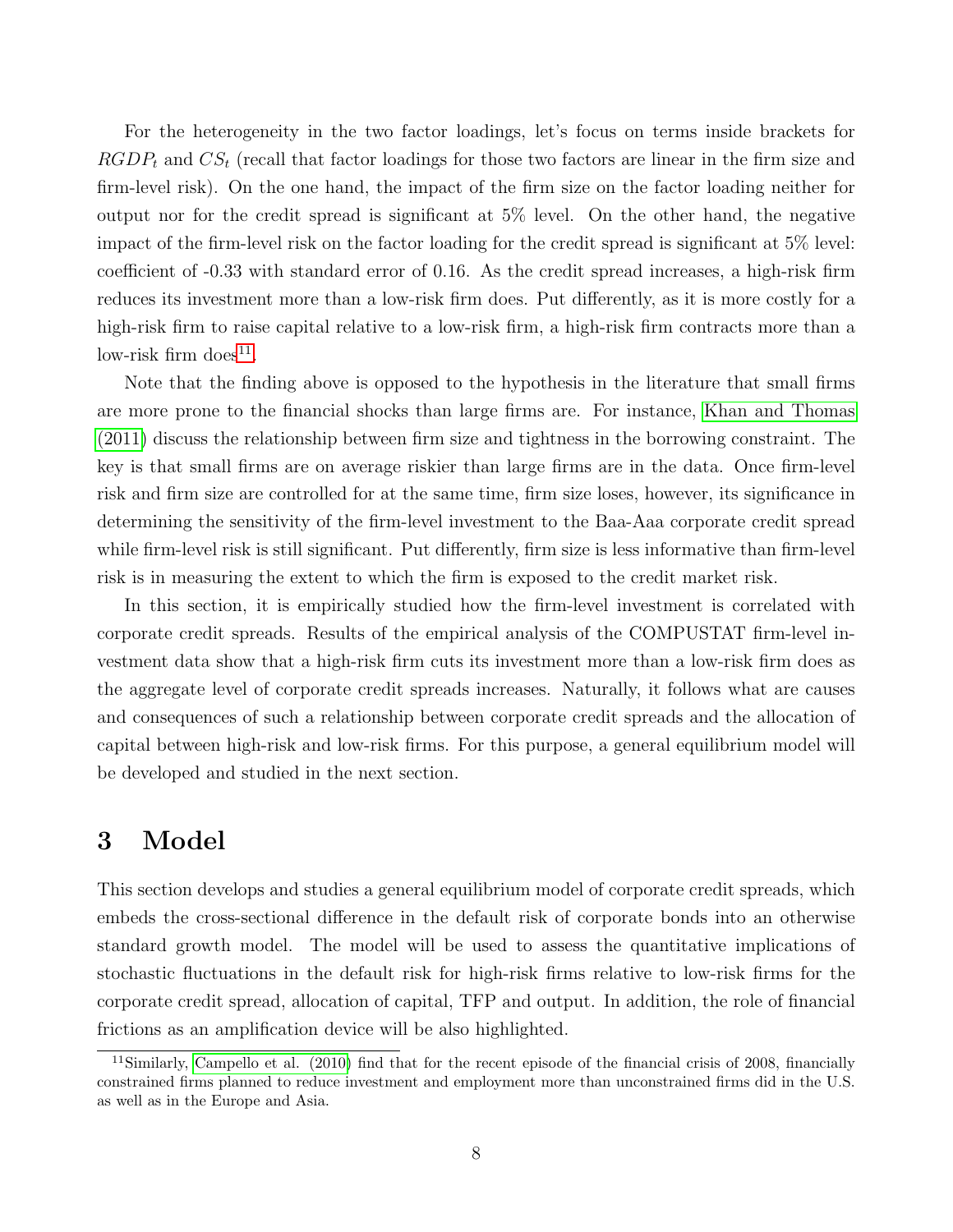#### 3.1 Environment

Technology There is a single final good, which is produced by a continuum of measure one of firms. The stochastic production function of firm  $i \in [0, 1]$  is given by:

$$
y_t(i) = z_t(i) \Big[ [k_t(i)]^{\theta} [h_t(i)]^{1-\theta} \Big]^{\alpha}, \quad \alpha \in (0,1), \quad \theta \in (0,1)
$$
 (2)

where  $y_t(i)$  is firm i's output at t,  $k_t(i)$  is capital services employed by firm i and  $h_t(i)$  is labor services hired by firm i,  $\alpha \in (0,1)$  refers to the returns-to-scale parameter and  $z_t(i)$  refers to firm  $i$ 's idiosyncratic productivity shock at  $t$ .

A key feature of the model is that there is ex-ante heterogeneity across firms in the extent of riskiness (measured as the variance of productivity shocks  $z_t(i)$ ). For simplicity, I assume that there are two types of firms: low-risk firms, labeled as safe, and high-risk firms, labeled as risky. Firm i is safe for  $i \in [0, \lambda], \lambda \in (0, 1)$ , and is risky for  $i \in (\lambda, 1]$ , which is a public information. For the simplicity of exposition, I abstract from changes in the measure of firms<sup>[12](#page-9-0)</sup>. Note that two types of firms differ only in terms of the variance, but not the expected value, of the firm-level productivity as will be shown soon.

Safe firm  $i$ 's riskiness is normalized to zero and its productivity is constant equal to one every period:

$$
z_t(i) = 1, \quad \forall t = 0, 1, 2, \dots, \quad \forall i \in [0, \lambda]. \tag{3}
$$

By contrast, risky firm i's riskiness is positive; risky firm i's productivity shocks  $z(i)$  are discrete random variables drawn independently from an identical distribution such as:

$$
z_t(i) = \begin{cases} 0 & \text{w.p. } \nu_t \\ 1/[1 - \nu_t] & \text{w.p. } 1 - \nu_t \end{cases}, \quad \forall i \in (\lambda, 1]
$$
 (4)

where  $\nu_t \in (0, 1)$  refers to the time-varying probability of drawing  $z_t(i) = 0$ , labeled as the jump shock, for a risky firm at  $t$ , which is intended to capture bad shocks to a firm's long-term value, resulting in the firm's (costly) liquidation/bankruptcy as studied in the corporate bond pricing literature<sup>[13](#page-9-1)</sup>. The key here is that as will be discussed in detail later, risky firms are exposed to the higher probability of such a jump shock than safe firms are.

As in the firm dynamics literature (see, e.g., [Cooley and Quadrini \(2001\)](#page-47-9)),  $z_t(i) = 0$  is an

<span id="page-9-0"></span><sup>&</sup>lt;sup>12</sup> This assumption seems reasonable for the purpose of assessing the quantitative implications for TFP and output of shocks to the default-risk distribution between risky and safe firms because it is well known in the literature that entering and/or exiting firms are small and thereby their effects on output are small in the data.

<span id="page-9-1"></span><sup>&</sup>lt;sup>13</sup> See, e.g., [Leland \(2006\)](#page-48-7)). If firm  $i$  is hit by the jump shock, then a substantial part of the firm value is lost, e.g., losing competitiveness in its business, liquidation costs and bankruptcy costs, resulting in that firm i's investors, either shareholders or debt-holders, lose a large part of their capital invested to firm i.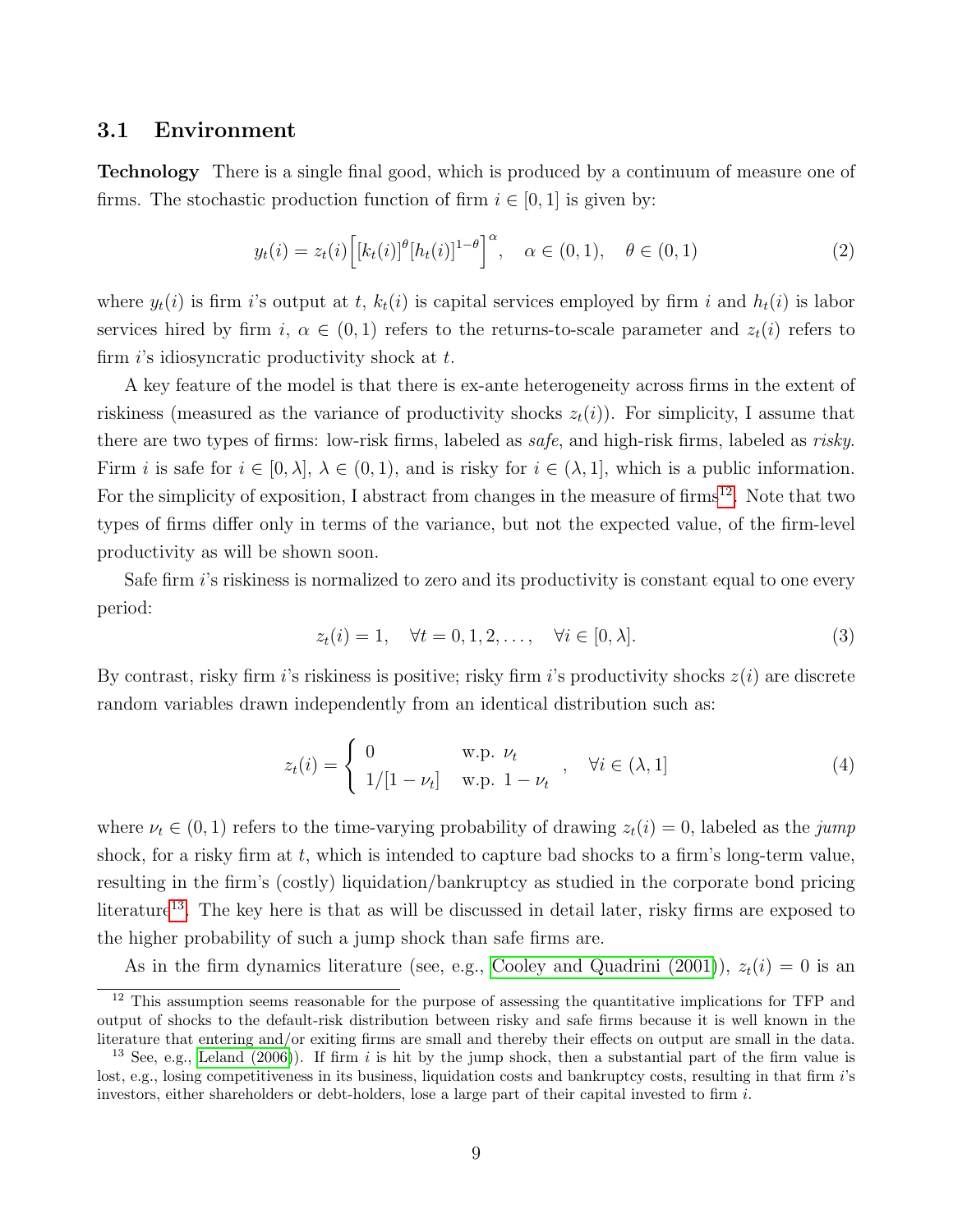absorbing state; once risky firm i draws the jump shock  $z_t(i) = 0$  in period t, then firm i's productivity thereafter is permanently equal to zero:

if 
$$
z_t(i) = 0
$$
, then  $z_{t+s}(i) = 0, \forall s > 0$ . (5)

Moreover, firm i hit by the jump shock  $z_t(i) = 0$  is immediately liquidated and replaced by a new risky firm, which is then indexed by i from the period  $t + 1$  and thereafter until it is liquidated. Importantly, liquidation is costly:  $\tilde{\tau} \geq 0$  fraction of the undepreciated capital held by the liquidated firm is lost, labeled as the liquidation cost.

The jump-shock probability for a risky firm  $\nu_t$  follows the first order Markov process. Let  $f(\nu_{t+1}|\nu_t)$  denote the density of  $\nu_{t+1}$  conditional on  $\nu_t$  and  $\Lambda$  denote the support of  $\nu_{t+1}$ :  $\Lambda \subset [0,1]$ .

Discussion of the specification of the productivity shock process is in order. Note that two types of (operating) firms have the same expected productivity constant equal to one while (operating) risky firms have the positive and time-varying variance of productivity:

$$
Var(z_t(i)) = \frac{\nu_t}{1 - \nu_t}, \quad \forall i \in (\lambda, 1]
$$
\n
$$
(6)
$$

which is increasing in  $\nu_t$ . Given the allocation of capital fixed,  $\nu_t$  is related with the mean preserving spread for a risky firm's productivity but has no implications for the aggregate productivity.

Lastly, the parameter  $\nu_t$ , again representing the probability of a risky firm's jump shock, is a risky firm's default probability for the debt financing case as will be discussed soon and will play a key role in this paper. Given the importance of a risky firm's default probability  $\nu_t$  for the corporate credit spread, the subsequent analysis will focus on consequences of an increase in  $\nu_t$  for allocation and prices of capital in this economy.

Household Preferences of the infinitely-lived representative household is given by:

$$
E_0\left[\sum_{t=0}^{\infty} \beta^t \left[ log(c_t) - \psi \frac{h_t^{1+\omega}}{1+\omega} \right] \right], \quad \beta \in (0,1)
$$

where  $E_0[\cdot]$  is the expectation operator at  $t = 0$ ,  $c_t$  is consumption in period t,  $h_t$  is labor supply, and  $\beta$  refers to the discount factor.

The household is endowed with one unit of time every period and  $k_0$  units of capital in the initial period  $t = 0$ . The household owns all of the firms.

**Timing** In each period  $t$ , there are two subperiods, initial and final. In the initial subpe-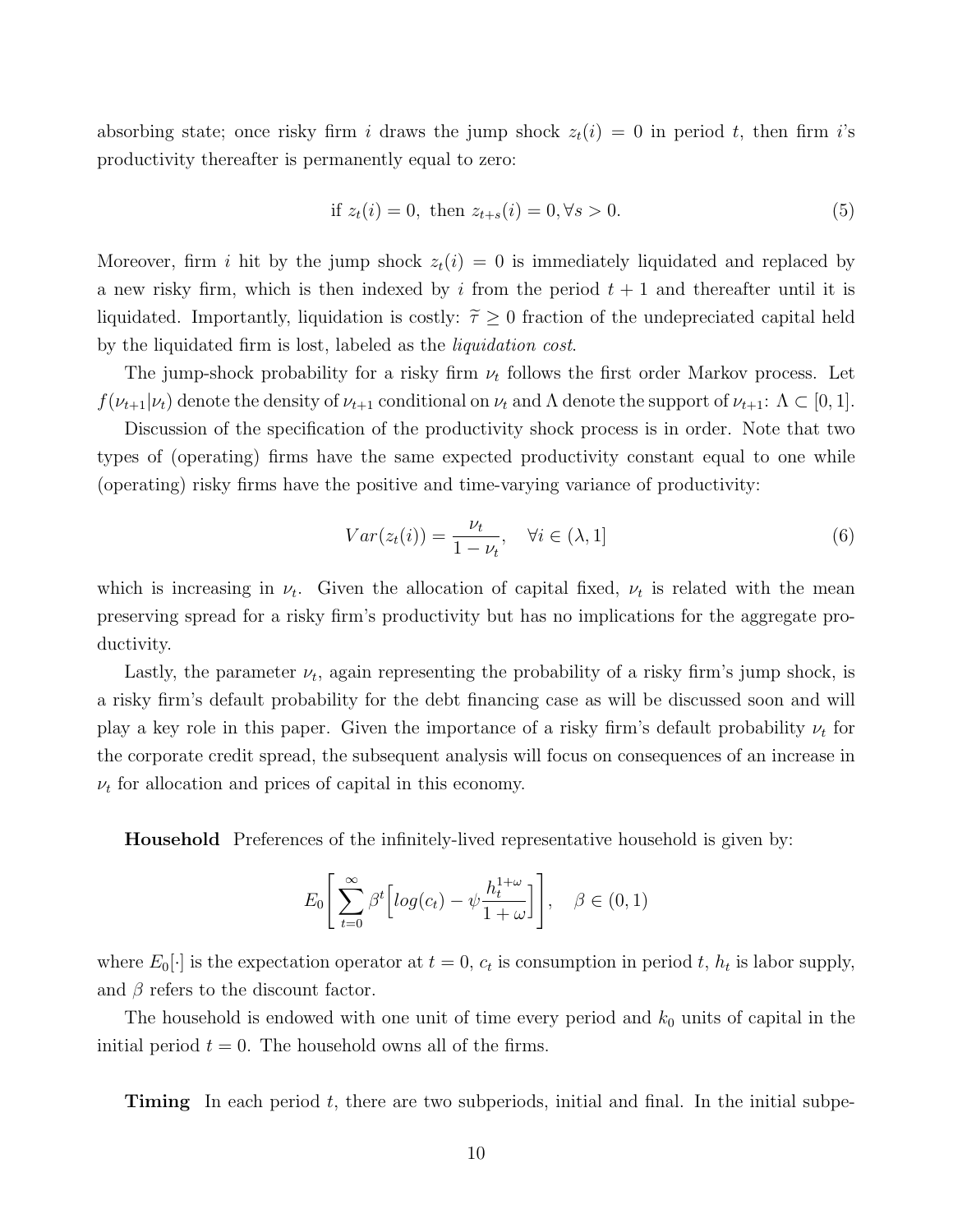riod,  $\nu_t$  is realized and observed by everyone, the household supplies to firms labor services via (defaultable) wage contracts and capital via (defaultable) debt contracts. In the final subperiod, productivities for risky firms  $\{z_t(i)\}\$ are realized, production takes place, firms make default decisions, profits are transferred to the household, confiscated outputs of the defaulting firms are distributed to the suppliers of labor and capital, and the household makes its consumption/investment decision. Lastly, the time interval between the final subperiod of  $t$  and initial subperiod of  $t + 1$  is infinitesimal.

Debt and Wage Contracts Firms finance their capital entirely issuing non-contingent bonds. Moreover, as standard in the literature, only one-period bond is available, which promises to deliver one unit of the final good per unit of bond at the final subperiod. Implications of the simplifying assumption of 100% debt financing for properties of the model will be discussed later. The price of firm *i*'s bond is  $q_t(i) \equiv 1/[1 - \delta + r_t(i)]$ :

$$
r_t(i) = \begin{cases} r_t^S, & \forall i \in [0, \lambda] \\ r_t^R, & \forall i \in (\lambda, 1] \end{cases}
$$
 (7)

where  $r_t^S$  refers to the interest rate for a safe firm and  $r_t^R$  does the same for a risky firm.

Similarly to debt contracts, wage contracts are also defaultable and one-period contracts<sup>[14](#page-11-0)</sup>. Firm i promises to pay  $w_t(i)$  units of the final good per unit of labor services hired by the firm:

$$
w_t(i) = \begin{cases} w_t^S, & \forall i \in [0, \lambda] \\ w_t^R, & \forall i \in (\lambda, 1] \end{cases}
$$
 (8)

where  $w_t^S$  is the wage rate for a safe firm and  $w_t^R$  is the wage rate for a risky firm.

The arrangement for the event of default is as follows. For simplicity, I focus on the case in which a firm defaults on both its debt and wage contracts, which suffices for my analysis because in this model a firm either defaults on both of these contracts or does not default on either. If a firm defaults on both its debt and wage contracts, then the suppliers of labor and suppliers of capital split the confiscated output of the defaulting firm i in the proportions  $(1 - \theta : \theta)$ , which is then distributed to individual suppliers of labor and/or capital in proportion to their shares in labor and/or capital supplied to the defaulting firm.

In addition, the undepreciated capital employed by the defaulting firm is taken back by the suppliers of capital to the firm. Importantly, lenders lose a fraction  $\tau \geq 0$  of their undepreciated capital taken back from the defaulting firm, labeled as default-cost distortion, e.g., bankruptcy

<span id="page-11-0"></span> $14$ It does not make no difference to my results whether wage contracts are defaultable or not.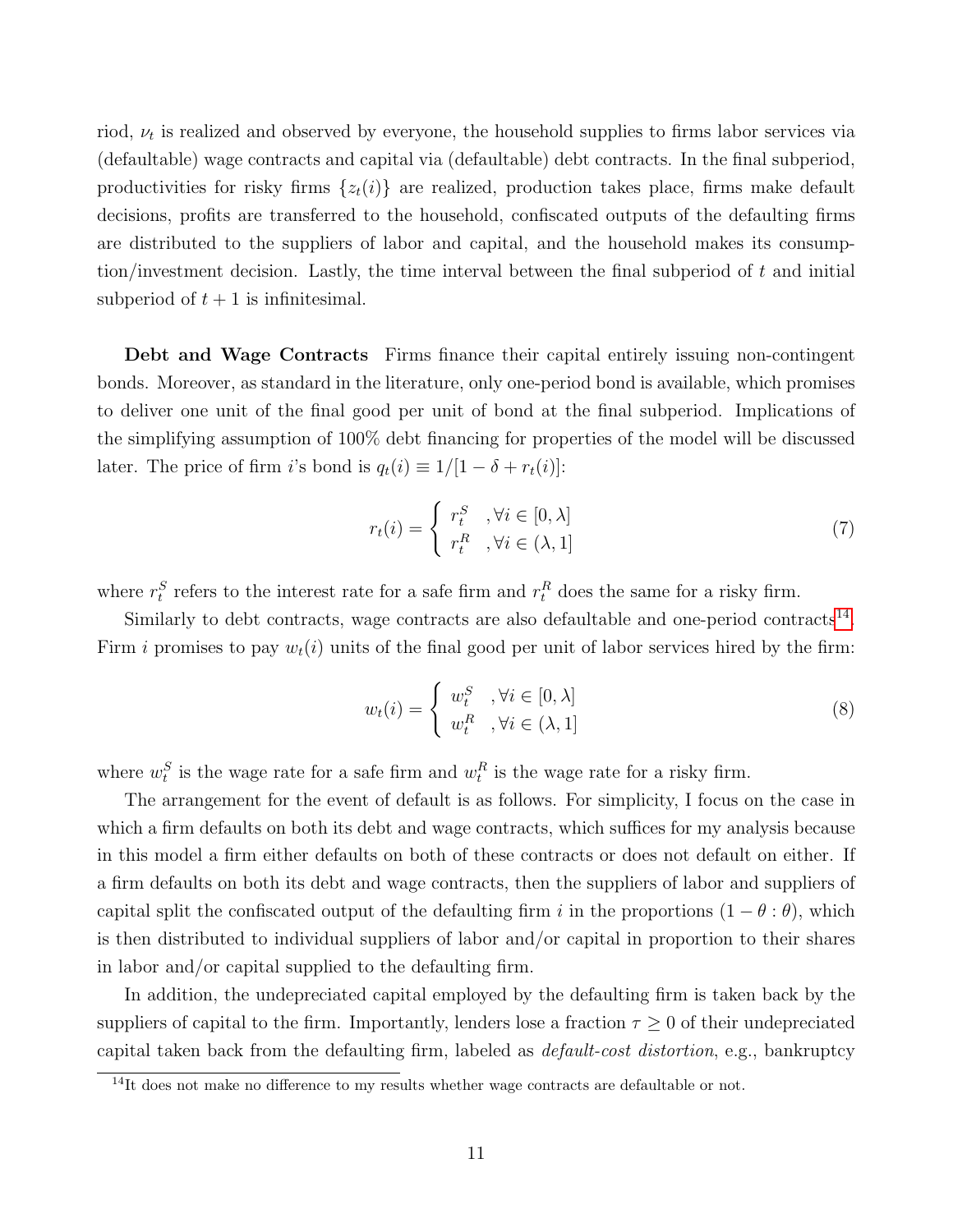costs, liquidation costs and so on; the default-cost distortion  $\tau$  includes and hence is larger than the liquidation cost:

$$
\tau \geq \tilde{\tau}.\tag{9}
$$

The larger the default-cost distortion  $\tau$ , the smaller the recovery rate of a defaulted bond as will be discussed later.

Lastly, the bond market is competitive in the sense that both individual lenders and individual firms take the market interest rates as given. Similarly, the wage contract market is also competitive.

Resource Constraint The resource constraint for this economy is given by:

$$
c_{t} + k_{t+1} = y_{t} + [1 - \delta] \left[ \lambda k_{t}^{S} + [1 - \lambda] \left[ 1 - \nu_{t} \tau \right] k_{t}^{R} \right]
$$
(10)

where  $y_t$  is aggregate output in period t given by:

$$
y_t = \lambda \left[ [k_t^S]^\theta [h_t^S]^{1-\theta} \right]^\alpha + [1-\lambda] \left[ [k_t^R]^\theta [h_t^R]^{1-\theta} \right]^\alpha. \tag{11}
$$

A Firm's Problem A firm's problem is essentially static. First, safe firm i never defaults and equates its marginal product of capital and labor to its interest and wage rates, respectively:

$$
\alpha \theta[k^S(\nu, K)]^{\alpha \theta - 1} [h^S(\nu, K)]^{\alpha [1 - \theta]} = r^S(\nu, K), \qquad (12)
$$

$$
\alpha[1 - \theta][k^{S}(\nu, K)]^{\alpha\theta}[h^{S}(\nu, K)]^{\alpha[1 - \theta]-1} = w^{S}(\nu, K)
$$
\n(13)

which are first order conditions, in recursive form, for a safe firm.

Second, risky firm i defaults and is liquidated if and only if hit by the jump shock  $z_t(i) = 0$ , and hence  $\nu_t$  fraction of risky firms default in period t. As the default event is essentially exogenous, risky firm *i*'s problem is essentially static every period as long as it is operative; it chooses capital and labor to maximize its profit conditional on non-default  $z_t(i) \neq 0$ , characterized in recursive form as:

$$
\alpha \theta \frac{1}{1-\nu} [k^R(\nu, K)]^{\alpha \theta - 1} [h^R(\nu, K)]^{\alpha [1-\theta]} = r^R(\nu, K), \qquad (14)
$$

$$
\alpha[1-\theta] \frac{1}{1-\nu} [k^R(\nu, K)]^{\alpha\theta} [h^R(\nu, K)]^{\alpha[1-\theta]-1} = w^R(\nu, K). \tag{15}
$$

The Household's Problem Given no aggregate-level risk at an initial subperiod, the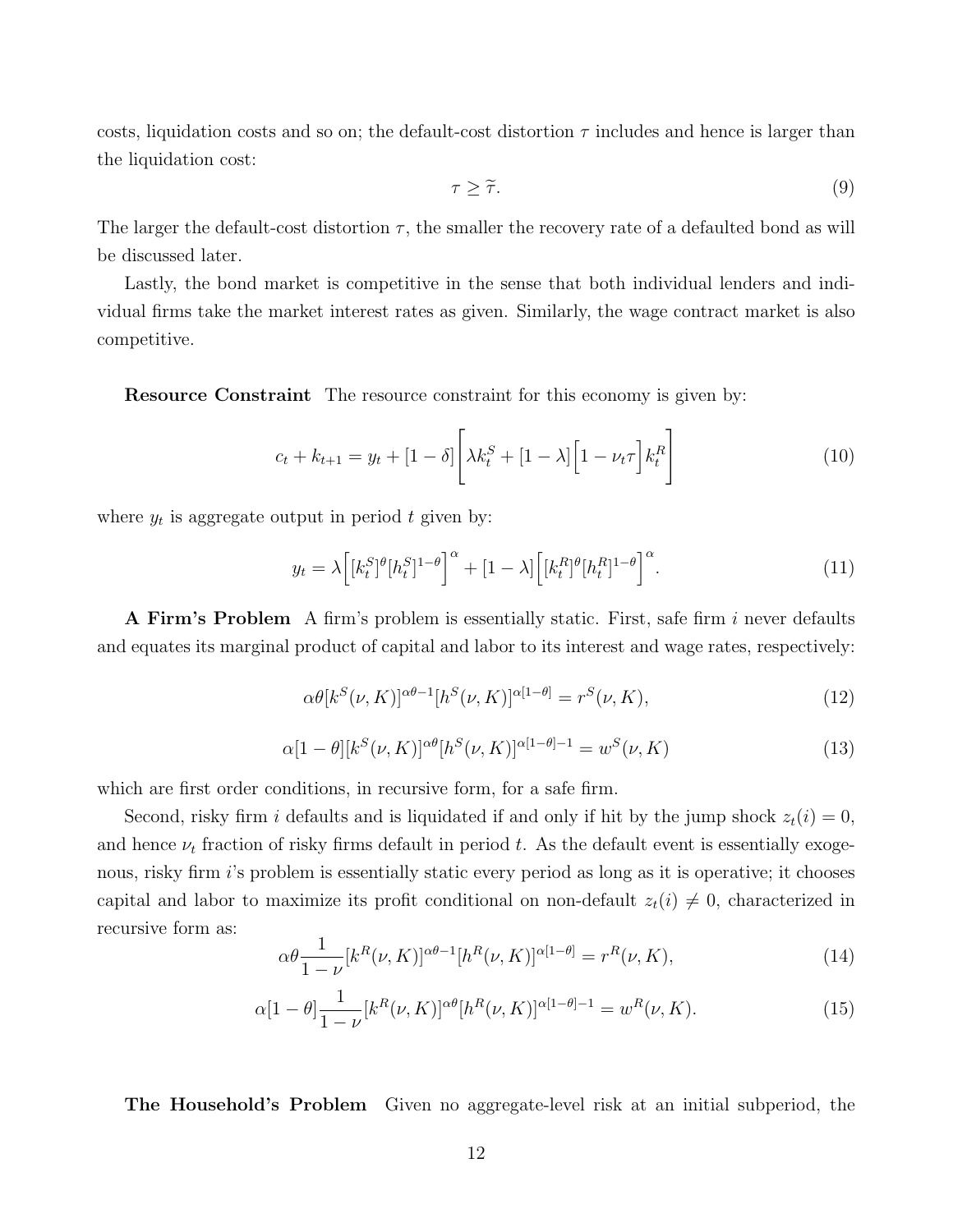expected bond-returns and expected wage rates should be the same between risky and safe  $\mathrm{firms}^{15}$  $\mathrm{firms}^{15}$  $\mathrm{firms}^{15}$ :

$$
1 - \delta + r^{S}(\nu, K) = [1 - \nu] \Big[ 1 - \delta + r^{R}(\nu, K) \Big] + \nu [1 - \delta] [1 - \tau], \tag{16}
$$

$$
w^{S}(\nu, K) = [1 - \nu]w^{R}(\nu, K). \tag{17}
$$

#### 3.2 Equilibrium

I study a recursive competitive equilibrium, which is a list consisting of the value function  $v(k, \nu, K)$ , policy functions  $c(k, \nu, K)$ ,  $k'(k, \nu, K)$ ,  $h^S(k, \nu, K)$ ,  $h^R(k, \nu, K)$ ,  $k^S(k, \nu, K)$ ,  $k^R(k, \nu, K)$ , interest rate functions  $r^S(\nu, K)$  and  $r^R(\nu, K)$ , wage rate functions  $w^S(\nu, K)$  and  $w^R(\nu, K)$ , the expected default probability for a risky firm equal to  $\nu$ , the expected confiscated output in the event of default for a risky firm equal to zero, total profit function  $\pi(\nu, K)$  and aggregate capital transition function  $K'(\nu, K)$  that satisfy:

- 1.  $v(k, \nu, K)$  solves the Bellman equation for the household's problem, and policy functions  $c(k, \nu, K), k'(k, \nu, K), h^{S}(k, \nu, K), h^{R}(k, \nu, K), k^{S}(k, \nu, K)$  and  $k^{R}(k, \nu, K)$  are optimal decision rules of such a problem.
- 2.  $\forall (\nu, K) \in (0, 1) \times [0, \infty), h^S(K, \nu, K)$  and  $k^S(K, \nu, K)$  are the optimal quantity of labor and capital for safe firm  $i \in [0, \lambda]$ , and  $h^R(K, \nu, K)$  and  $k^R(K, \nu, K)$  are the optimal quantity of labor and capital for risky firm  $i \in (\lambda, 1]$ .
- 3. Markets clear:  $\forall (\nu, K) \in (0, 1) \times [0, \infty),$

$$
c(K, \nu, K) + k'(K, \nu, K) = y(\nu, K) + [1 - \delta] \left[ \lambda k^S(K, \nu, K) + [1 - \lambda][1 - \nu \tau] k^R(K, \nu, K) \right]
$$
(18)

where output function  $y(\nu, K)$  is given by:

$$
y(\nu, K) = \lambda \Big[ [k^S(K, \nu, K)]^{\theta} [h^S(K, \nu, K)]^{1-\theta} \Big]^{\alpha} + [1 - \lambda] \Big[ [k^R(K, \nu, K)]^{\theta} [h^R(K, \nu, K)]^{1-\theta} \Big]^{\alpha}.
$$
\n(19)

4.  $\pi(\nu, K)$  is consistent with decision rules of individual firms:

$$
\pi(\nu, K) = [1 - \alpha]y(\nu, K), \quad \forall (\nu, K) \in (0, 1) \times [0, \infty).
$$
\n(20)

<span id="page-13-0"></span><sup>&</sup>lt;sup>15</sup> Note that any firm-level idiosyncratic risk is diversified away, and thus only the expected returns and expected wage rates should matter for the household for the case in which the household's supply of capital and labor are homogeneous across firms of the same type, which should be the equilibrium outcome because of the demand side.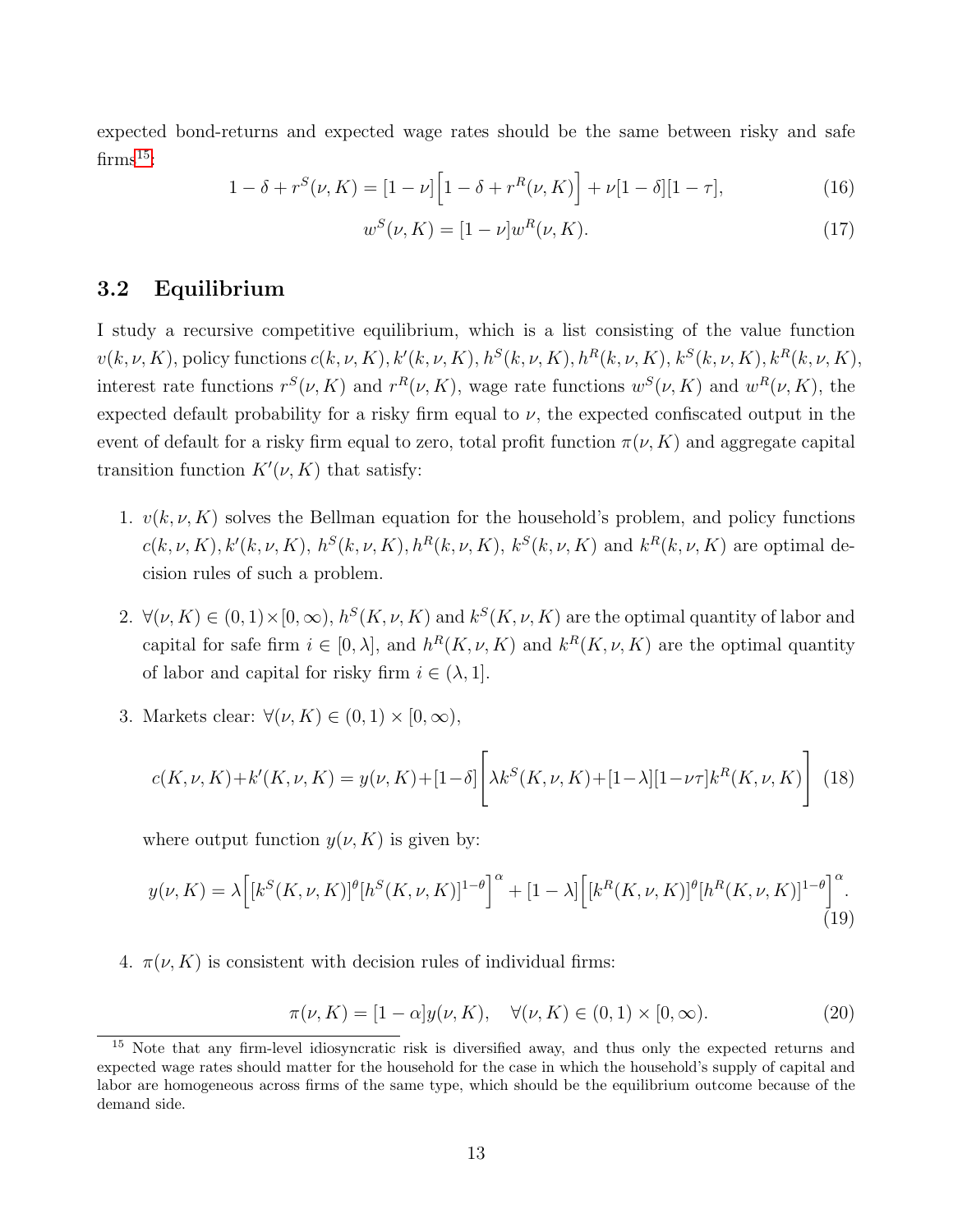5.  $K'(\nu, K)$  is consistent with  $k'(k, \nu, K)$ :

$$
K'(\nu, K) = k'(K, \nu, K), \quad \forall (\nu, K) \in (0, 1) \times [0, \infty).
$$
 (21)

#### 3.3 Results

This section characterizes the equilibrium allocation and prices of capital and then analyzes the effects of an increase in a risky firm's default risk  $\nu$  on aggregate output and productivity.

LEMMA 1. The equilibrium allocation of capital and labor is characterized by:

$$
\frac{k^R}{k^S} = \left[1 + \frac{\tau \nu [1 - \delta]}{r^S}\right]^{-\frac{1 - \alpha (1 - \theta)}{1 - \alpha}}, \quad \frac{h^R}{h^S} = \left[\frac{k^R}{k^S}\right]^{\frac{\alpha \theta}{1 - \alpha (1 - \theta)}}.\tag{22}
$$

 $\Box$ 

It follows that 
$$
k^R/k^S < 1
$$
,  $h^R/h^S < 1$  for  $\tau \in (0,1]$  and that  $k^R/k^S = h^R/h^S = 1$  for  $\tau = 0$ .

Proof. Given in the appendix, see the Mathematical Appendix.

Results of Lemma 1 highlight that with the default-cost distortion  $\tau > 0$ , capital is allocated less to a risky firm relative to a safe firm even though the same expected productivity between the two types of firms. For the planner's problem maximizing the household's welfare, capital and labor should be allocated the same between the two types of firms given the same expected productivity between the types of firms. This optimal allocation turns out an equilibrium outcome for the special case of no default-cost distortion  $\tau = 0$ . More generally, the default-cost distortion is, however, positive  $\tau > 0$  and the equilibrium allocation of capital and labor are distorted: capital is allocated too little for a risky firm and too much for a safe firm relative to the optimal allocation. The equilibrium misallocation of capital is mirrored to the higher equilibrium expected marginal product of capital for a risky firm relative to a safe firm, which measures the extent of capital misallocation in this economy. Moreover, the capital misallocation incurs, in turn even without direct distortions in the labor-market, the labor misallocation because the smaller amount of capital allocated for a risky firm shifts down a risky firm's marginal-product-labor curve relative to a safe firm's.

For the case of the planner's planning problem, allocation of capital is not distorted by the default-cost distortion, and hence, the expected marginal product of capital should be equalized between the two types of firms. By contrast, the equilibrium allocation of capital via defaultable debt contracts is affected by the default-cost distortion, for the case of the difference in defaultrisk between risky and safe firms in particular. More specifically, default event is costly for investors: capital losses by the proportion of  $\tau$  on top of the loss of the promised interest.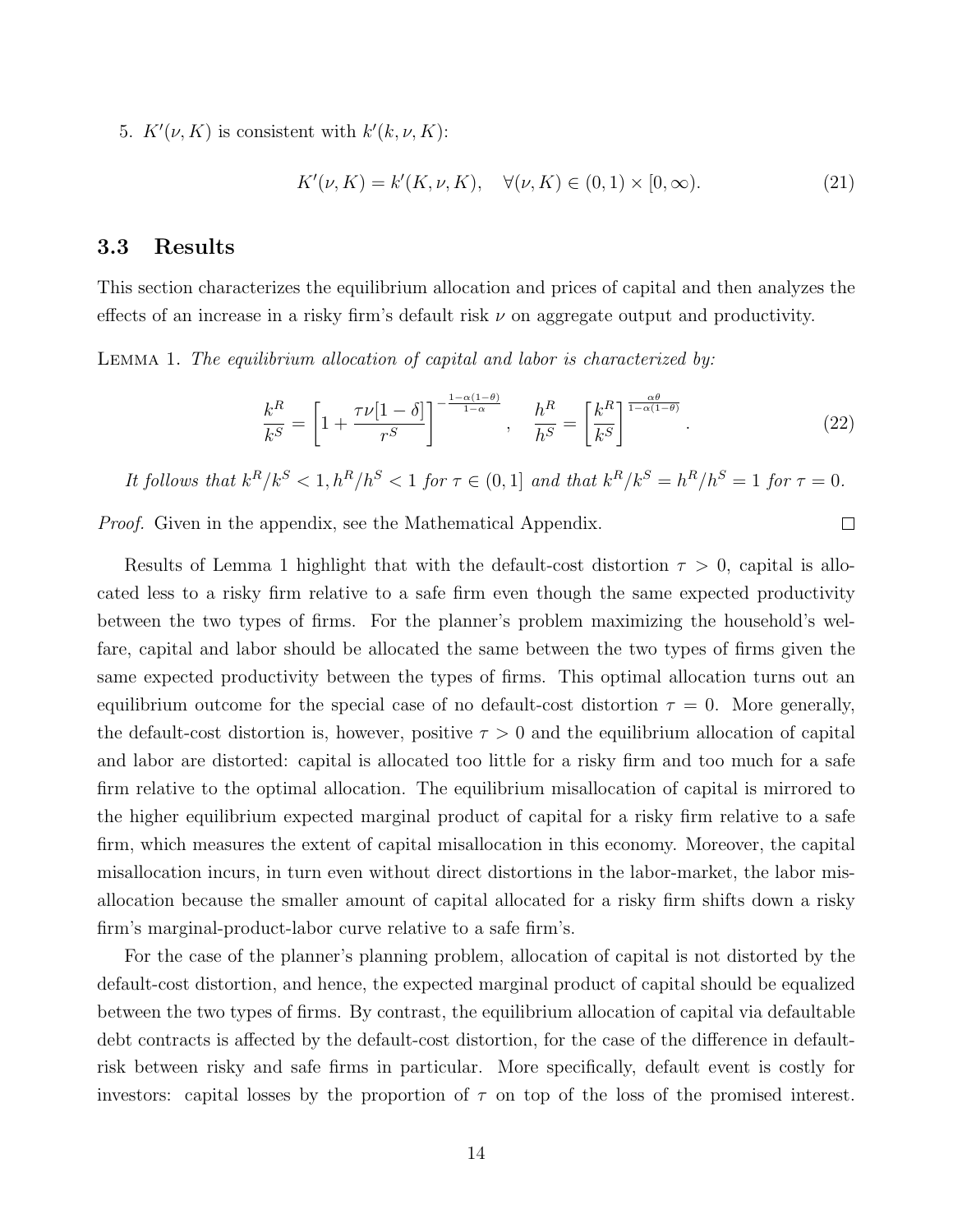The positive default probability for a risky firm results in that the promised interest rate for a risky bond should be high enough to compensate such capital losses as well as interest losses. Offered such a high interest rate, a risky firm uses a small amount of capital, and thus, a risky firm's expected marginal product of capital is larger than a safe firm's, i.e., the equilibrium misallocation of capital arises.

Next, the default risk for a safe firm should be of a first order importance for the determination of the equilibrium credit spread, see Lemma 2.

LEMMA 2. Given the safe-bond interest rate  $r^S$ , the equilibrium corporate credit spread  $r^R - r^S$ is increasing in both  $\nu$  and  $\tau$  is given by:

$$
r^{R} - r^{S} = \frac{\nu}{1 - \nu} [r^{S} + \tau [1 - \delta]] > 0, \forall \tau \in [0, 1].
$$
\n(23)

 $\Box$ 

Proof. It immediately follows from the earlier no arbitrage condition for the household-investor.

From Lemma 2, we can see that given the safe-bond interest rate  $r^S$ , both  $\nu$  and  $\tau$  are important for the credit spread  $r^R - r^S$ . Given the importance of  $\nu$  and  $\tau$  for both the equilibrium allocation of capital and credit spread, results of increases in either  $\nu$  or  $\tau$  will be paid more attention to in the subsequent analysis.

Comparative Statics The primary objective of this paper is to assess the consequences of an increase in the corporate credit spread on aggregate output and productivity. As discussed earlier,  $\nu$  and  $\tau$  are important in determining the equilibrium corporate credit spread. Below comparative statics results for  $\nu$  and  $\tau$  are presented.

It will be shown that for the case of  $\tau > 0$ , the credit spread increases, capital is reallocated away from risky firms toward safe firms, and aggregate output decreases in response to either an increase in  $\nu$  or an increase in  $\tau$  given  $r^S$  and aggregate capital and labor. Because inputs are constant in the equilibrium, it follows that TFP will also be decreasing in both  $\nu$  and  $\tau$ . In response to increases in either  $\nu$  or  $\tau$ , the expected gross returns to risky bonds relative to safe bonds shift downward because the expected losses of capital increases. To equalize the expected gross returns between safe and risky bonds, capital should be reallocated away from risky firms toward safe firms. Aggregate output decreases because more capital is allocated to safe firms, which at the margin have lower (expected) productivity since  $k^S$  is already larger than  $k^R$ . Proposition 1 presents formally the effects of an increase in  $\nu$ .

PROPOSITION 1. Assume  $\tau > 0$ . In this case, given r<sup>S</sup> and aggregate capital and labor (K =  $\lambda k^S + [1-\lambda]k^R$ ,  $H = \lambda h^S + [1-\lambda]h^R$ , the credit spread is increasing in v, but  $k^R/k^S$ ,  $h^R/h^S$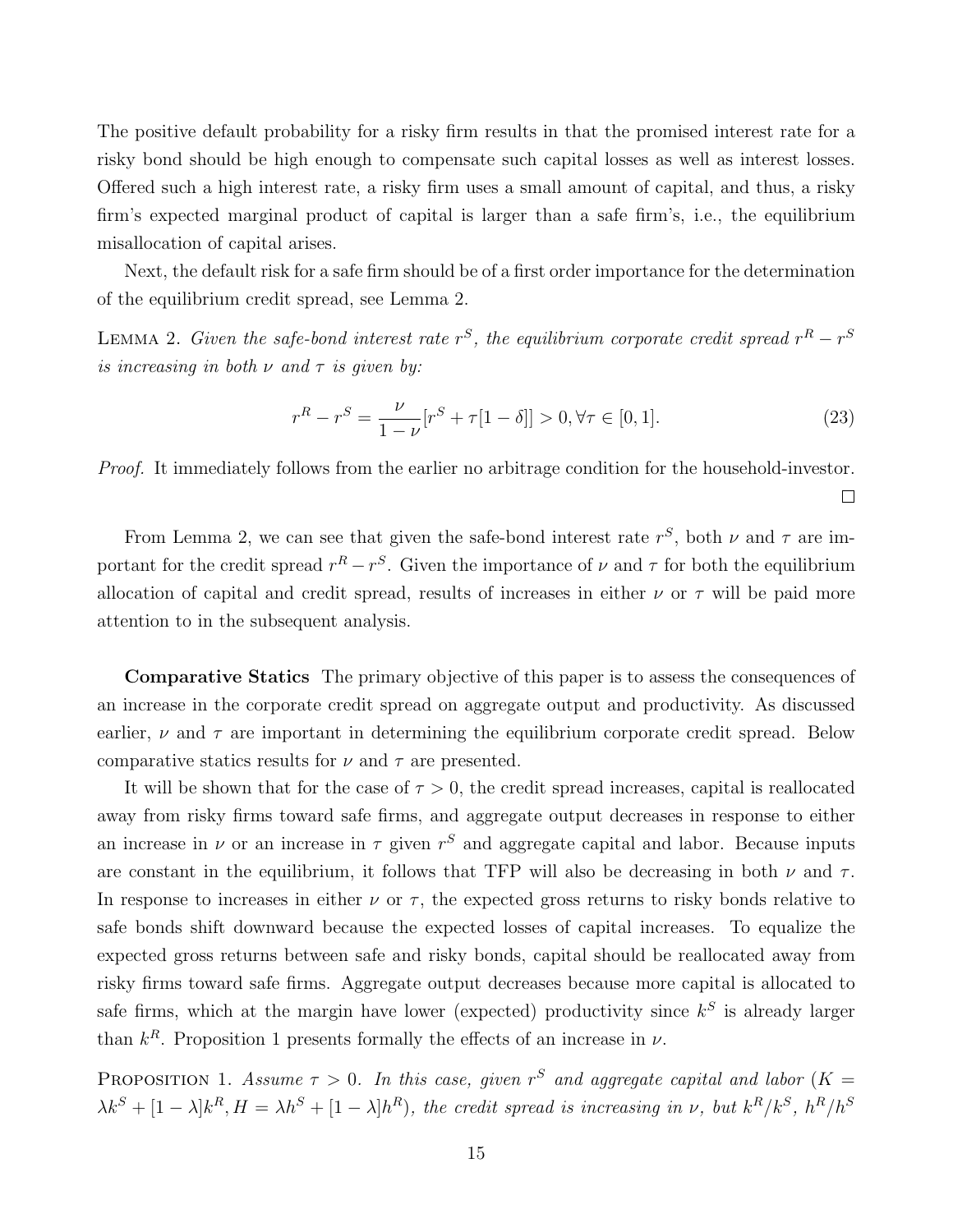and aggregate output y are decreasing in  $\nu$ :

$$
Given (rS, K = \lambda kS + [1 - \lambda]kR, H = \lambda hS + [1 - \lambda]hR), \frac{d[rR - rS]}{d\nu} > 0,
$$
  
and 
$$
\frac{dkR/kS}{d\nu} < 0, \frac{dhR/hS}{d\nu} < 0, \frac{dy}{d\nu} < 0 \text{ if } \tau > 0.
$$
 (24)

 $\Box$ 

 $\Box$ 

Proof. Given in the appendix, see the Mathematical Appendix.

Results of Proposition 1 essentially says that with  $\tau > 0$ , the higher the default risk for a risky firm  $\nu$ , the larger the extent of the capital misallocation, and hence the lower TFP and the smaller output. The higher default probability for a risky firm results in the higher credit spread, and hence, a risky firm cuts its investment much more, resulting in the lower aggregate productivity and output. Here  $\tau > 0$  does the role of amplification device in the sense that with the larger  $\tau > 0$ , both the credit spread and extent of capital misallocation increase more in response to a unit increase in  $\nu$ . For the special case of  $\tau = 0$ , allocation of capital is efficient  $k^R/k^S = 1$  for any  $\nu$  as implied from the earlier discussion of Lemma 1.

Next, Proposition 2 presents the results concerning the effects of an increase in  $\tau$  on the equilibrium capital allocation and credit spread holding  $\nu$  constant.

PROPOSITION 2. Assume  $\tau > 0$ . In this case, given r<sup>S</sup> and aggregate capital and labor (K =  $\lambda k^S + [1-\lambda]k^R$ ,  $H = \lambda h^S + [1-\lambda]h^R$ , the credit spread is increasing in  $\tau$ , but  $k^R/k^S$ ,  $h^R/h^S$ and aggregate output y are decreasing in  $\tau$ :

$$
Given (rS, K = \lambda kS + [1 - \lambda]kR, H = \lambda hS + [1 - \lambda]hR), \quad \frac{d[rR - rS]}{d\tau} > 0,
$$
  
and 
$$
\frac{dkR/kS}{d\tau} < 0, \frac{dhR/hS}{d\tau} < 0, \frac{dy}{d\tau} < 0 \text{ if } \tau > 0.
$$
 (25)

Proof. Given in the appendix, see the Mathematical Appendix.

The main message of Proposition 2 is that given a risky firm's default risk  $\nu > 0$ , an increase in the default-cost distortion  $\tau > 0$  cause both the credit spread and extent of capital misallocation to increase. Key here is that given  $\nu > 0$  constant, an increase in  $\tau$  leads to an increase in the expected losses of capital for risky bonds, which is the same as for the effect of an increase in  $\nu$ . Note that an increase in the default cost  $\tau$  represents a decrease in the recovery rate on defaulted debt, which could be interpreted as a negative financial shock to the collateral value of a firm as studied by [Khan and Thomas \(2011\)](#page-48-4) and [Gourio \(2011\)](#page-48-6). I do not explore further to compare my result to the literature because I do not focus on studying the effects of financial shocks (see, e.g., [Khan and Thomas \(2011\)](#page-48-4) and references therein for this issue).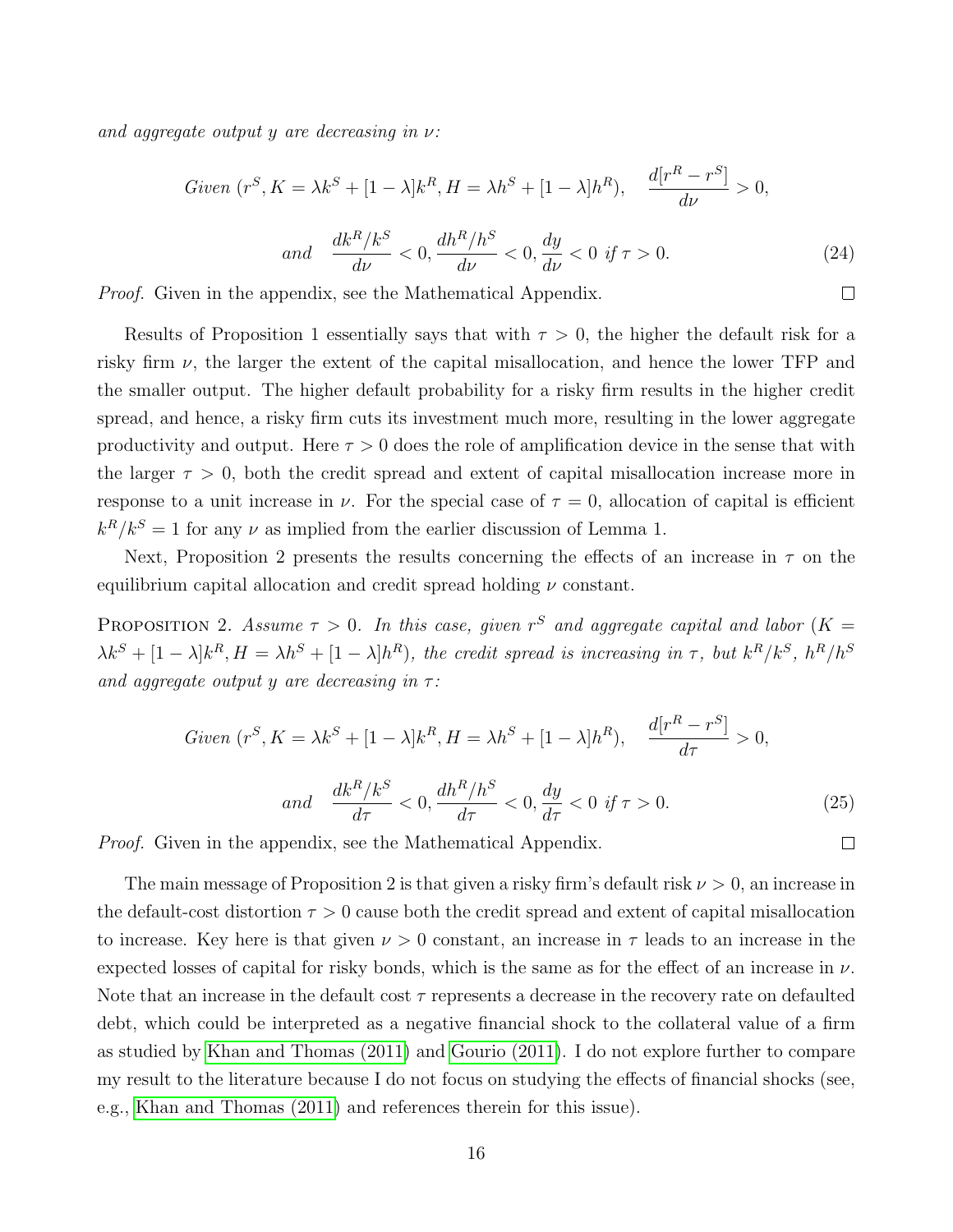This section illustrated the key economic mechanism which links an increase in the default risk for a risky firm  $\nu$  to decreases in output and productivity: reallocation of capital away from risky firms toward safe firms for an increase in  $\nu$ , resulting in the larger extent of capital misallocation. It was also emphasized how the default-cost distortion  $\tau > 0$  does the role of an amplification device in linking the increase in default risk for risky firms to the credit spread and extent of misallocation. In particular, in the case of  $\tau = 0$ , i.e., 100% recovery rate, the extent of misallocation is zero and an increase in default risk for risky firms has no effect on reallocation of capital and thereby no effects on output and TFP. Lastly, an increase in  $\tau$  itself behaves as if an increase in  $\nu$ , which implies that the effects of an increase in  $\nu$  are larger for the case of  $\nu$ positively correlated with  $\tau$  compared to the case of constant  $\tau$ .

#### 3.4 Discussion: Capital Structure and Reallocation of Capital

This subsection discusses how the capital structure other than 100% debt financing, assumed in this section of the baseline model, would affect the properties of the model. In particular, I focus on how the capital structure would alter the response of the capital allocation between risky and safe firms to an increase in the default risk for a risky firm.

On the one hand, the capital structure does not affect qualitative properties of the model. On the other hand, for quantitative properties of the model, the capital structure may be important because the availability of financial instruments other than debt, e.g., internal cash flows, would affect the cost of capital for a risky firm relative to a safe firm, the crux in determining the extent of misallocation of resources.

For alternative means of financing, the internal financing is considered because of the dominance of internal and debt financing for corporate investment in the data (see Myers (2001)). The capital structure indeed affects quantitative properties of the model as will be discussed in the later section of simulation results. More specifically, in the later section 5, I consider an extreme case in which firms are restricted to use internal financing and to roll over the sufficiently large (constant) debt so that every firm's marginal capital should be always financed by internal cash flows and that risky firms are still exposed to default risk. Simulated results show that in this case, fluctuations in the extent of misallocation, TFP and output are slightly larger relative to the benchmark case of 100% debt financing.

Lastly, there is another issue of debt financing: the availability of long-term bonds. It is well known that long-term bonds provides the advantage of hedging against the interest-rate risk compared to the one-period bond studied in this paper. If all of the risky firms use long-term bonds instead of one-period bonds, then not all of but only a fraction of risky firms, whose bonds are matured, would be exposed to the risk of the stochastic cost of capital (see, e.g., [Leland and](#page-48-8)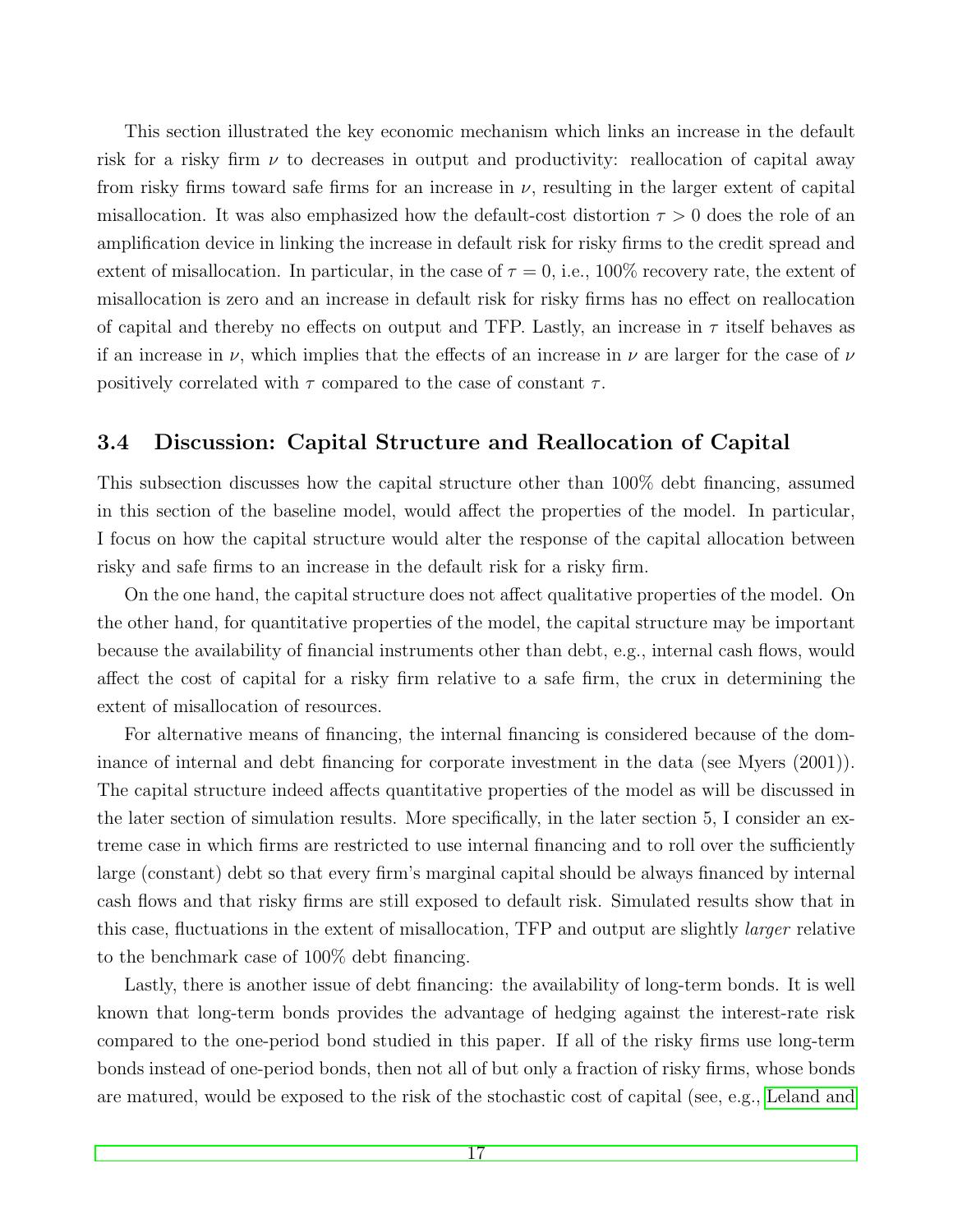[Toft \(1996\)](#page-48-8)). Put differently, in this case, a smaller extensive margin would be operative for the capital reallocation. At the same time, as the longer-maturity induces the stronger sensitivity of the interest rate to the per-period default probability (because of the cumulative default probability for a longer-maturity), a larger intensive margin would be operative for the capital reallocation. It would be interesting, although beyond the scope of this paper, to study which of the two opposing effects above would be dominant.

### 4 Quantitative Analysis

This section quantifies effects of fluctuations in default probabilities of risky and safe corporate bonds on the U.S. economy during the period 1964-2009. The model is calibrated to NIPA data for the U.S. economy and Moody's data for corporate bond market. The key to the calibration is that (annual) default rates for risky firms are high on average, about 1.9%, and quite volatile, standard deviation of 1.8%, while default rates for safe firms are almost constant and close to zero as in the data. Then properties of the calibrated dynamic model are analyzed numerically, and standard statistics studied in the business cycle research are compared to the data.

### 4.1 U.S. Economy And Corporate Bond Market

This subsection documents facts about fluctuations in real economic aggregates and fluctuations in the yields and default rates of corporate bonds over the period 1964-2009 as well as recovery rates for the period 1982-2009.

Data For the U.S. economy, I use NIPA to measure output, consumption and investment, and the BLS to measure labor. Based on the NIPA investment, capital stock is constructed by the perpetual inventory method as in the literature. TFP is measured as the Solow residual. Both NIPA and BLS series are for the period 1964-2009 at quarterly frequency. As in the literature, all series are detrended; they are logged and then HP-Filtered with the smoothing parameter of 1600.

Below it is discussed in more detail how to measure NIPA and BLS variables in the data. Output is measured as real GDP per capita. For consumption, real personal consumption expenditures on non-durables and services are used. For investment, real private investment is used<sup>[16](#page-18-0)</sup>. All of the above NIPA variables are measured by the chain-weighted method and seasonally adjusted<sup>[17](#page-18-1)</sup>. For labor, seasonally adjusted BLS aggregate hours index is used.

<span id="page-18-0"></span><sup>16</sup>NIPA item #8, headed 'Gross private domestic investment: Fixed Investment'.

<span id="page-18-1"></span><sup>17</sup>See the Data Sources appendix for detailed discussion.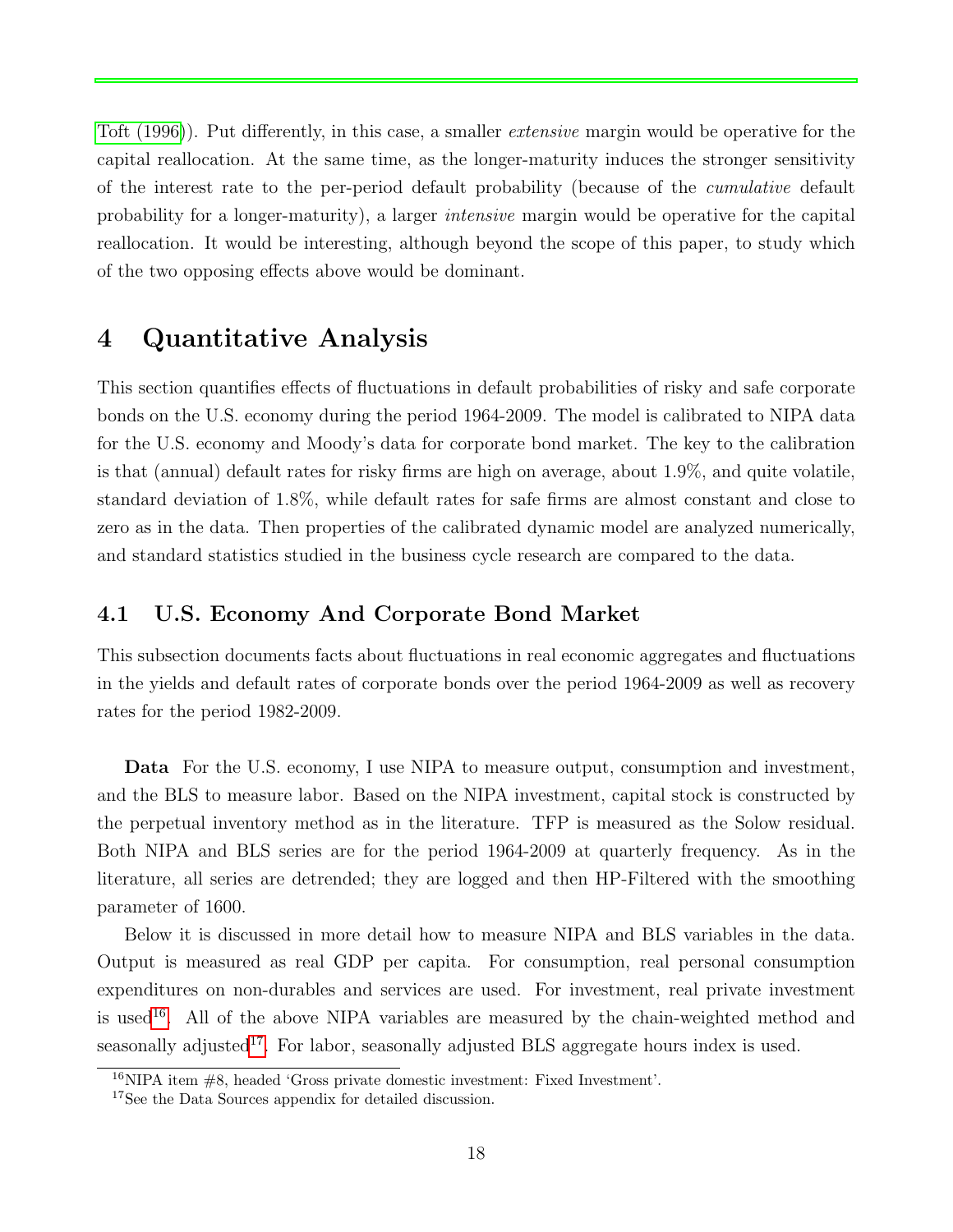For the corporate bond market, Moody's global corporate bond dataset is used (see [Moody's](#page-48-9) [\(2010\)](#page-48-9)). Moody's uses letter grades to classify corporate bonds based on creditworthiness. This dataset provides annualized nominal yields for bonds of only two different letter grades, Aaa and Baa, at monthly frequency, which I convert to real returns at quarterly frequency<sup>[18](#page-19-0)</sup>. The difference in nominal yields between Baa and Aaa grade corporate bonds is taken as an index for overall corporate credit spreads. Moody's dataset also provides annual default and recovery rates for seven letter grades<sup>[19](#page-19-1)</sup>. Recovery rate refers to one minus the loss rate in the event of default<sup>[20](#page-19-2)</sup>.

U.S. Business Cycles And Credit Spread Cycles Below comovements of business cycles and corporate credit spreads for the U.S. economy are discussed. I begin by discussing fluctuations in real GDP and the Baa-Aaa corporate credit spread, see Figure 1.



Figure 1: Output And an Index of Corporate Credit Spreads

Note: Both of the two series are quarterly, logged and HP-filtered. The solid line refers to output while the dashed line refers to the Baa-Aaa corporate credit spread.

From Figure 1, we can see that detrended output is negatively correlated with the detrended Baa-Aaa corporate credit spread during the period 1964-2009 where the correlation coefficient is about −0.64. The relationships between key aggregates and the credit spread are summarized in table 1.

Table 1 highlights that the corporate credit spread is highly negatively correlated with output, TFP and labor during the period  $1964-2009^{21}$  $1964-2009^{21}$  $1964-2009^{21}$ .

<span id="page-19-0"></span> $18$ For inflation rate, the growth rate of CPI is used. Then yields at monthly frequently are aggregated to quarterly series by the simple average method. Note that yields are always reported as returns per year.

<span id="page-19-1"></span><sup>19</sup>Seven letter grades are Aaa, Aa, A, Baa, Ba, B and Caa-C. See the Data Sources appendix.

<span id="page-19-3"></span><span id="page-19-2"></span><sup>20</sup>See the Data Sources appendix for detailed discussion.

<sup>&</sup>lt;sup>21</sup>See [Gertler and Lown \(1999\)](#page-47-0) for more detailed discussion of empirical relationships between the 'High-Yield/Aaa' corporate credit spread and output over the U.S. business cycles since 1980s.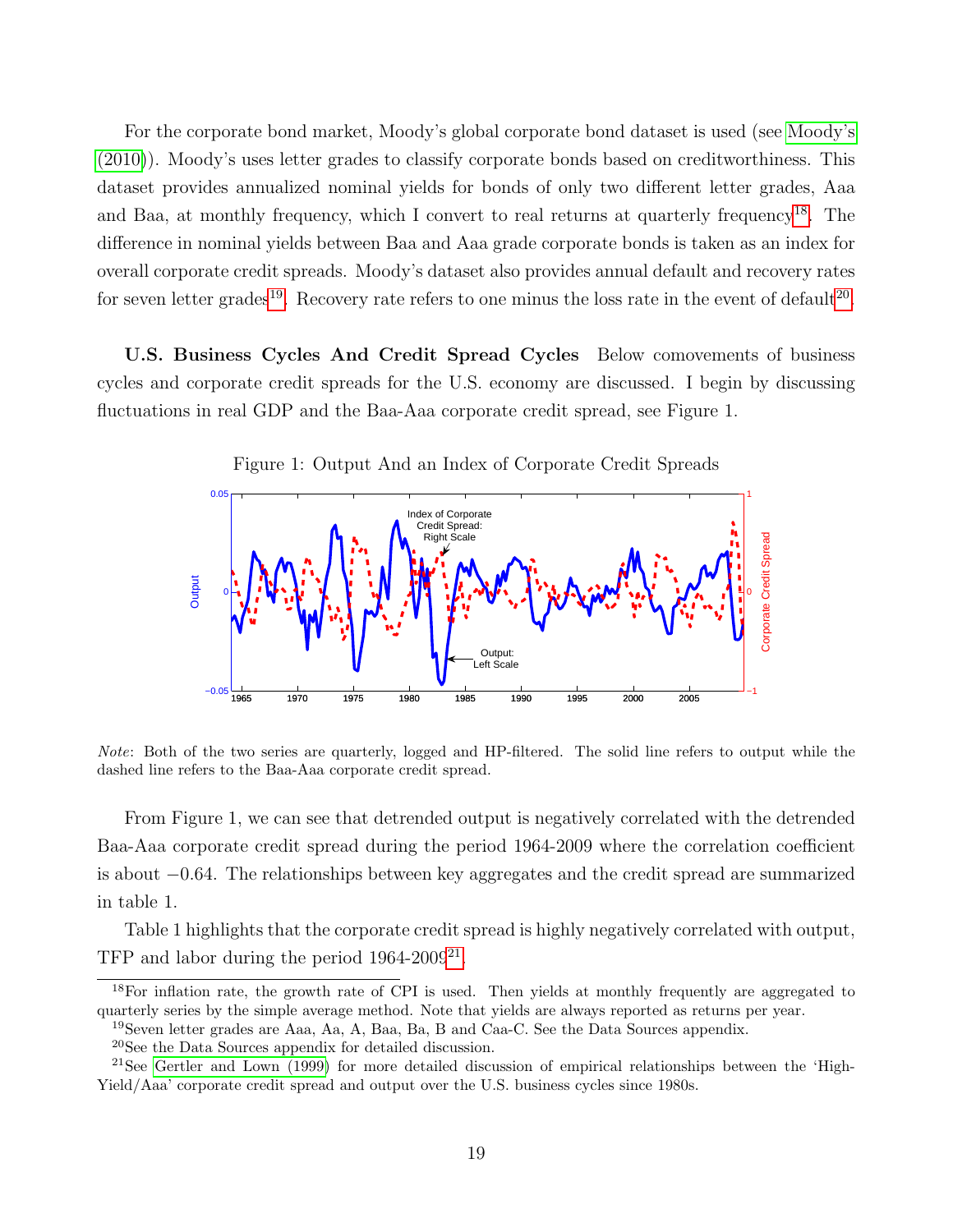| able 1. Dialistics of tycy Aggregates and the Corporate Credit Spread |  |  |  |                                           |  |  |                               |  |
|-----------------------------------------------------------------------|--|--|--|-------------------------------------------|--|--|-------------------------------|--|
|                                                                       |  |  |  |                                           |  |  | $h$ $k$ $TFP$ $c$ $i$ Baa-Aaa |  |
| $\sigma(x)/\sigma(y)$                                                 |  |  |  | $1.00$ $1.27$ $0.34$ $0.53$ $0.54$ $3.35$ |  |  | 13.77                         |  |
| corr(x, y)                                                            |  |  |  | $1.00$ $0.88$ $0.15$ $0.45$ $0.84$ $0.91$ |  |  | $-0.58$                       |  |
| $corr(x, Baa-Aaa)$ -0.58 -0.49 0.25 -0.37 -0.52 -0.65                 |  |  |  |                                           |  |  | 1.00                          |  |

Table 1: Statistics of Key Aggregates and the Corporate Credit Spread

*Note:* The percentage standard deviation of output  $\sigma(y)$  is 1.56.  $\sigma(x)/\sigma(y)$  refers to the ratio of the percentage standard deviation of a variable x to that of output  $\sigma(y)$ ,  $corr(x, y)$  refers to the correlation coefficient of a variable x and output while  $corr(x, Baa-Aaa)$  does the same for the Baa-Aaa credit spread. The column headed 'Baa-Aaa' refers the Baa-Aaa corporate credit spread. All variables are log deviations from trend

Next, fluctuations in default rates of corporate bonds are discussed<sup>[22](#page-20-0)</sup>. I begin by discussing how to classify corporate bonds of different letter grades into safe and risky bonds, and then present statistics of the default rates for safe and risky corporate bonds. As mentioned earlier, Moody's provides yields for only two letter grade bonds, Aaa and Baa. Naturally, Baa letter grade is used as the threshold in classification of bonds into the categories of safe vs. risky: Aaa, Aa and A grade bonds are counted as safe and Baa, Ba and B grade bonds as risky. Then default rates of safe and risky bonds are calculated as the cross-sectional averages of corporate bonds belonging to each of the two categories<sup>[23](#page-20-1)</sup>.

Table 2: Annual Default Rates of Corporate Bonds During the Period 1964-2009

| Grade | Safe  | Risky |
|-------|-------|-------|
| Mean  | 0.02% | 1.93% |
| Std.  | 0.07% | 1.76% |
|       |       |       |

Note: The line headed 'Mean' presents sample means of historical default rates of safe and risky bonds at annual frequency and the line headed 'Std.' does the same for sample standard deviations.

As shown in table 2, default rates for risky bonds are high on average and quite volatile while default rates for safe bonds are almost constant and close to zero. For simplicity, from now on, default rates for safe bonds are assumed zero.

<span id="page-20-0"></span> $22$ Note that through the lens of the model, changes in the difference in the default risk between risky and safe bonds are the main source of changes in the credit spread between risky and safe bonds. In the model, the ex-ante default probability for a risky bond equals for sure the ex-post default rate and is known to investors every period and thereby no risk-premium exists in equilibrium.

<span id="page-20-1"></span><sup>&</sup>lt;sup>23</sup>The Moody's Caa-C grade bonds are excluded from the consideration here because default rates of Caa-C grade bonds are starkly higher, by factor larger than 4, than those of Baa, Ba and B grade bonds while the share of the Caa-C grade bonds issuers in the corporate bond market is small, about 4% in the data. See the Data Sources appendix for more detailed discussion.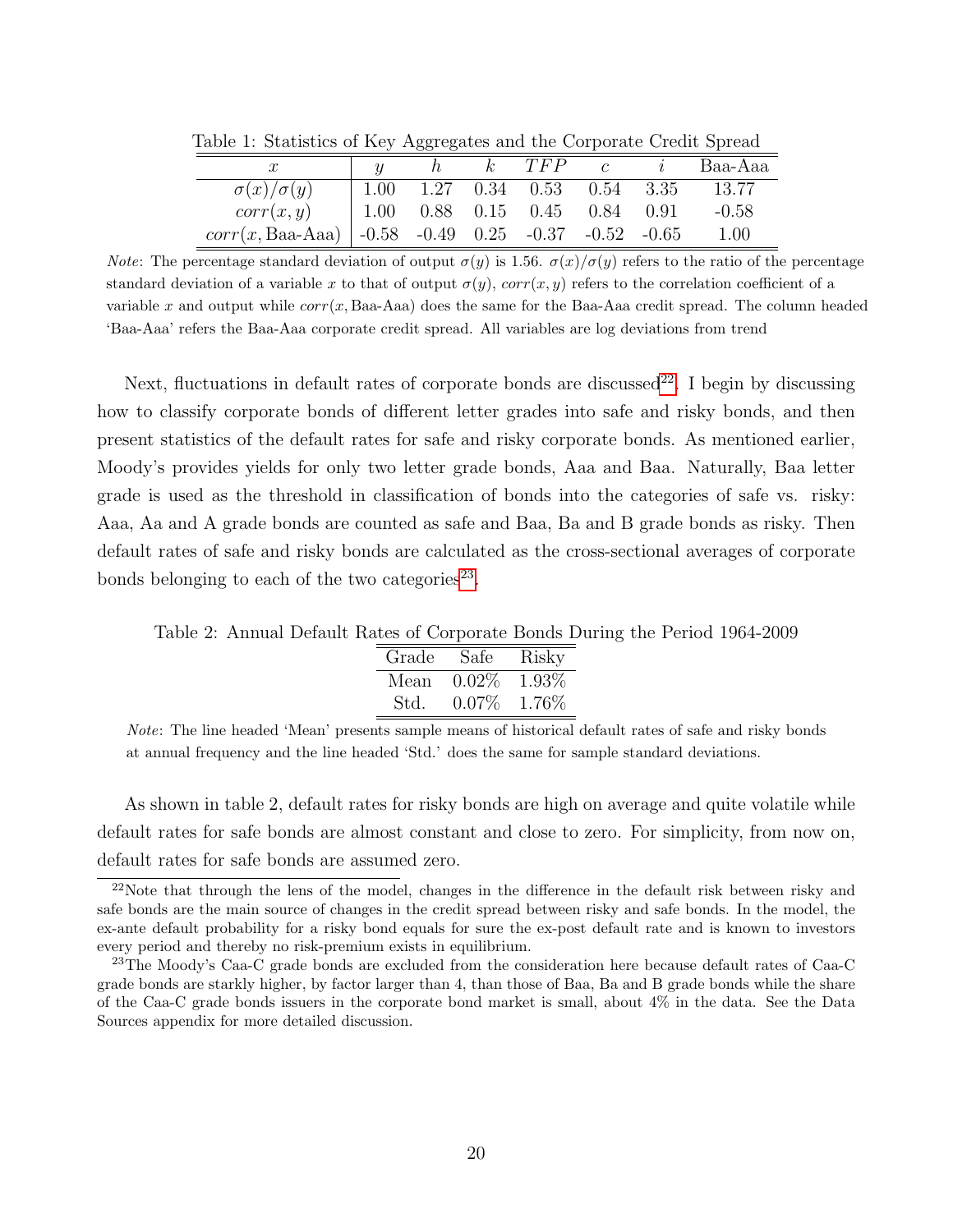#### 4.2 Calibration

This subsection discusses how to calibrate parameter values of the model to data for the U.S. economy during the period 1964-2009. Parameter values are chosen so that the model economy in the steady state, essentially  $\nu_t$  being constant, is consistent with key statistics.

One period in the model is one quarter in the data. The benchmark parameter values are listed in table 3.

|             | Table 3: Benchmark Parameter Values          |        |                              |
|-------------|----------------------------------------------|--------|------------------------------|
|             | <b>PARAMETER</b>                             | VALUE  | <b>TARGET</b>                |
|             | $\nu$ : Prob. of $z(i) = 0$ for Risky Firm i | 0.0048 | Default Rate of Risky Bonds  |
| $\delta$ :  | Depreciation Rate                            | 0.015  | <b>Benchmark</b>             |
| $\tau$ :    | Default Losses of Undepreciated Capital      | 0.599  | Recovery Rate of Risky Bonds |
| $\lambda$ : | Measure of safe firms                        | 0.389  | Volume-Share of Safe Bonds   |
| $\beta$ :   | Discount Factor                              | 0.9909 | Real Return to Aaa Bonds     |
| $\alpha$ :  | Returns to Scale                             | 0.87   | Khan and Thomas $(2011)$     |
| $\theta$ :  | Capital Share                                | 0.33   | Investment/GDP               |
| $\omega$ :  | Curvature of Labor-Disutility                | 0.30   | Benchmark                    |
| $\psi$ :    | Level of Labor-Disutility                    | 3.32   | $h_{ss} = 0.33$              |

The steady state  $\nu$  is set to the average quarterly default rates for risky corporate bonds, 1.93% at annual frequency. As in the literature, depreciation rate of capital  $\delta$  is set to .015, i.e.,  $6\%$  at annual frequency, and the default-cost distortion  $\tau$  is set to 0.599 by targeting the recovery rate for risky corporate bonds, about  $40\%$  on average during the period  $1982-2009^{24}$  $1982-2009^{24}$  $1982-2009^{24}$ :

Second, the measure of safe firms  $\lambda$  is set to 0.389 based on the relative size of safe bonds to risky bonds:

$$
\frac{\lambda k^S}{\lambda k^S + [1 - \lambda]k^R} = \frac{\text{size of newly issued safe bonds}}{\text{total size of newly issued bonds}}\tag{26}
$$

where  $\lambda k^S$  refers to the size of newly issued safe bonds and  $[1 - \lambda]k^R$  does the same for risky bonds. For bond size, data availability lets me use the flow measure, i.e., volume of new issues, rather than the stock measure, i.e., the outstanding volume: the relative size of safe bonds to the total is about  $47.7\%$  during the period  $1993$ - $2009^{25}$  $2009^{25}$  $2009^{25}$ .

Third, discount factor  $\beta$  is set to 0.9909 to match quarterly real-returns to the Moody's Aaa grade corporate bonds, about .92% on average during the period 1964-2009[26](#page-21-2). For the returnsto-scale  $\alpha$ , 0.87 is chosen as benchmark as in [Khan and Thomas \(2011\)](#page-48-4). In turn, capital share

<span id="page-21-0"></span><sup>&</sup>lt;sup>24</sup>In the model, the recovery rate becomes  $[1 - \tau]$  for the case of  $\delta = 0$ . In more general case of  $\delta > 0$ , the recovery rate is not exactly the same with, but close to,  $[1 - \tau]$  (see the Calibration appendix).

<span id="page-21-1"></span><sup>&</sup>lt;sup>25</sup>Given interest rates and the values of  $\alpha$  and  $\theta$ , I can back out  $k^S$  and  $k^R$  and then solve for  $\lambda$  the above equation. For data on the size of safe vs. risky corporate bonds, see the Calibration appendix.

<span id="page-21-2"></span><sup>&</sup>lt;sup>26</sup>The Euler equation is given by:  $1/\beta = 1 +$  real return to a safe bond.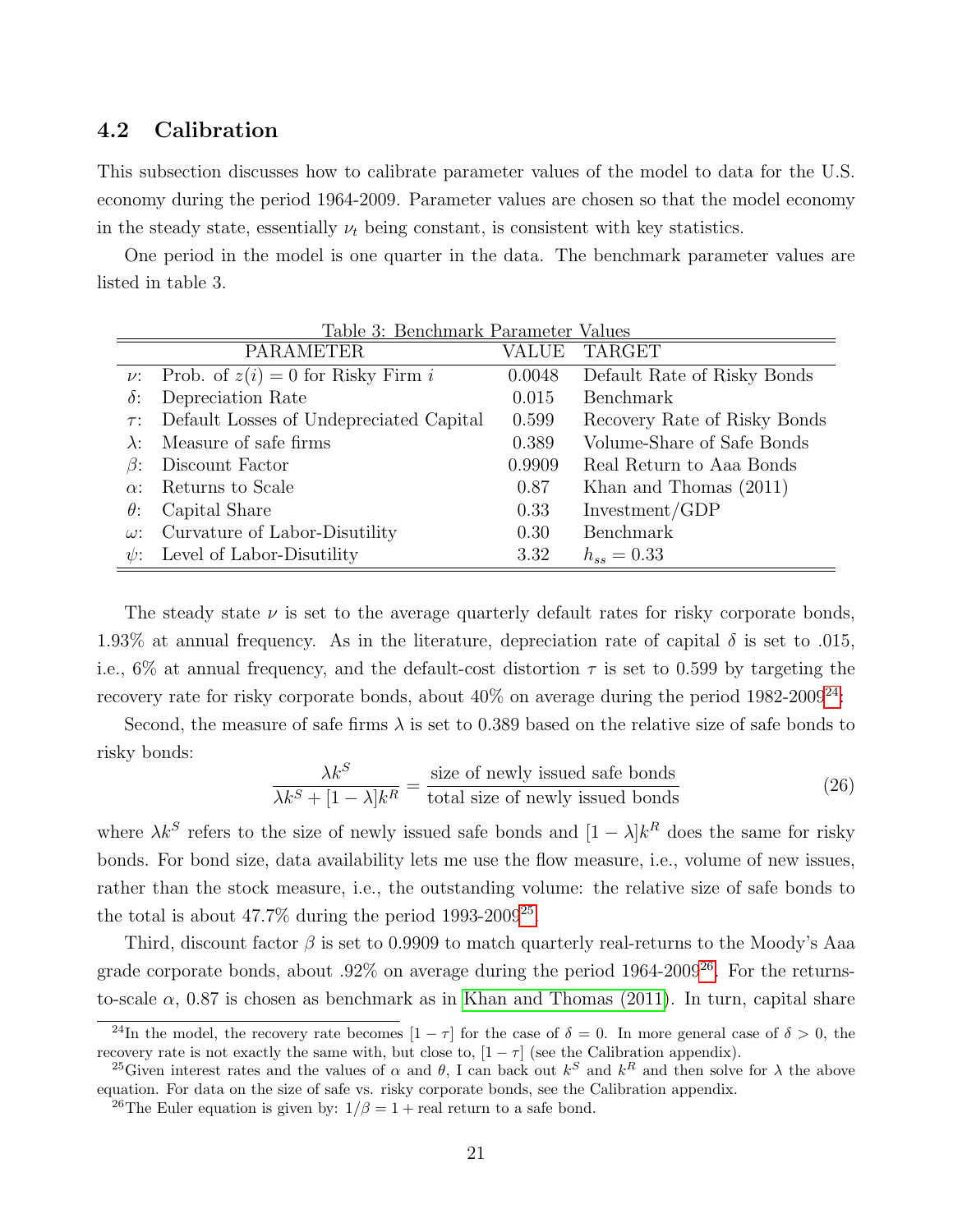parameter  $\theta = 0.33$  is chosen as benchmark as is common in the literature. This implies, in the model, about 29% non-proprietary capital income share in GDP and 58% non-proprietary labor income share in GDP, investment to GDP ratio equal to about 18% and capital to annual GDP ratio equal to 2.8, which is broadly consistent with the business cycle literature.

Lastly, two preferences parameters  $(\omega, \psi)$  are calibrated. The curvature parameter of disutility from labor  $\omega$  is set to 0.30 as my benchmark, resulting in the volatility of labor about 70% relative to the output volatility in my simulation results where the counterpart in the data is about 127%. Then I choose  $\psi = 3.32$  by targeting steady state (normalized) labor supply of 0.33.

**Shock Process for**  $\nu$  Next, calibration of the shock process for  $\nu$  is discussed. Key here is to match the distribution of historical defaults rates for risky corporate bonds, clustered around zero, which leads me to posit that the density of  $\nu'$  conditional on  $\nu$  is given by a mixture of uniform and truncated normal distribution:

$$
f(\nu'|\nu) = \phi(\nu) \cdot f^{U}(\nu'|\nu) + [1 - \phi(\nu)] \cdot f^{TN}(\nu'|\nu)
$$
\n(27)

where  $f^{U}(\nu'|\nu)$  refers to the pdf for a uniform distribution over  $[0, \nu]$ , with  $\nu \in (0, 1)$ , and  $f^{TN}(\nu|\nu)$  refers to the pdf of a normal distribution truncated at 0 and 1. And  $\phi(\nu)$  refers to the  $\nu$ -dependent weight on the uniform distribution in drawing  $\nu'$ .

For  $\nu$  very close to zero, the uniform distribution  $f^U(\nu|\nu)$  over  $[0, \nu]$  is essentially intended to capture that  $\nu'$  is clustered around zero for the invariant distribution of  $\nu'$  as in the data. Meanwhile, the truncated normal distribution  $f^{TN}(\nu'|\nu)$  mainly governs, together with the statedependent weight  $\phi(\nu)$ , the usual AR(1) mean-reverting process and is given by :

$$
\nu' = (1 - \rho)\overline{\nu} + \rho\nu + \sigma \cdot \epsilon'
$$
\n(28)

where  $\epsilon'$  is a standard normal random variable truncated so that  $\nu' \in (0,1)$ .

Space of  $\nu$  is discretized into 41 points: in an ascending order,  $\nu \in {\nu_1, \nu_2, ..., \nu_{41}}$ . I approximate the continuous process of  $\nu$  by using the method of [Tauchen \(1986\)](#page-48-10) and imposing simplifying restrictions<sup>[27](#page-22-0)</sup>. The resulting transition matrix of discretized  $\nu'$  is given by:

$$
\pi(\nu', \nu) \equiv Prob(\nu'|\nu) = \begin{cases} \phi_1 \cdot \chi_{(\nu'=\nu_1)} + (1 - \phi_1) \cdot \pi^{TN}(\nu', \nu) & \text{if } \nu = \nu_1 \\ \phi_2 \cdot \chi_{(\nu'=\nu_1)} + (1 - \phi_2) \cdot \pi^{TN}(\nu', \nu) & \text{if } \nu > \nu_1 \end{cases}
$$
(29)

where  $(\phi_1, \phi_2)$  refers to the *ν*-dependent weight on the uniform distribution in drawing  $\nu'$ , and  $\chi_{(\nu'=\nu_1)}$  refers to the indicator function such that  $\chi_{(\cdot)} = 1$  if  $\nu' = \nu_1$  and  $\chi_{(\cdot)} = 0$  if  $\nu' > \nu_1$ , which

<span id="page-22-0"></span><sup>&</sup>lt;sup>27</sup>See the Calibration appendix for more detailed discussion.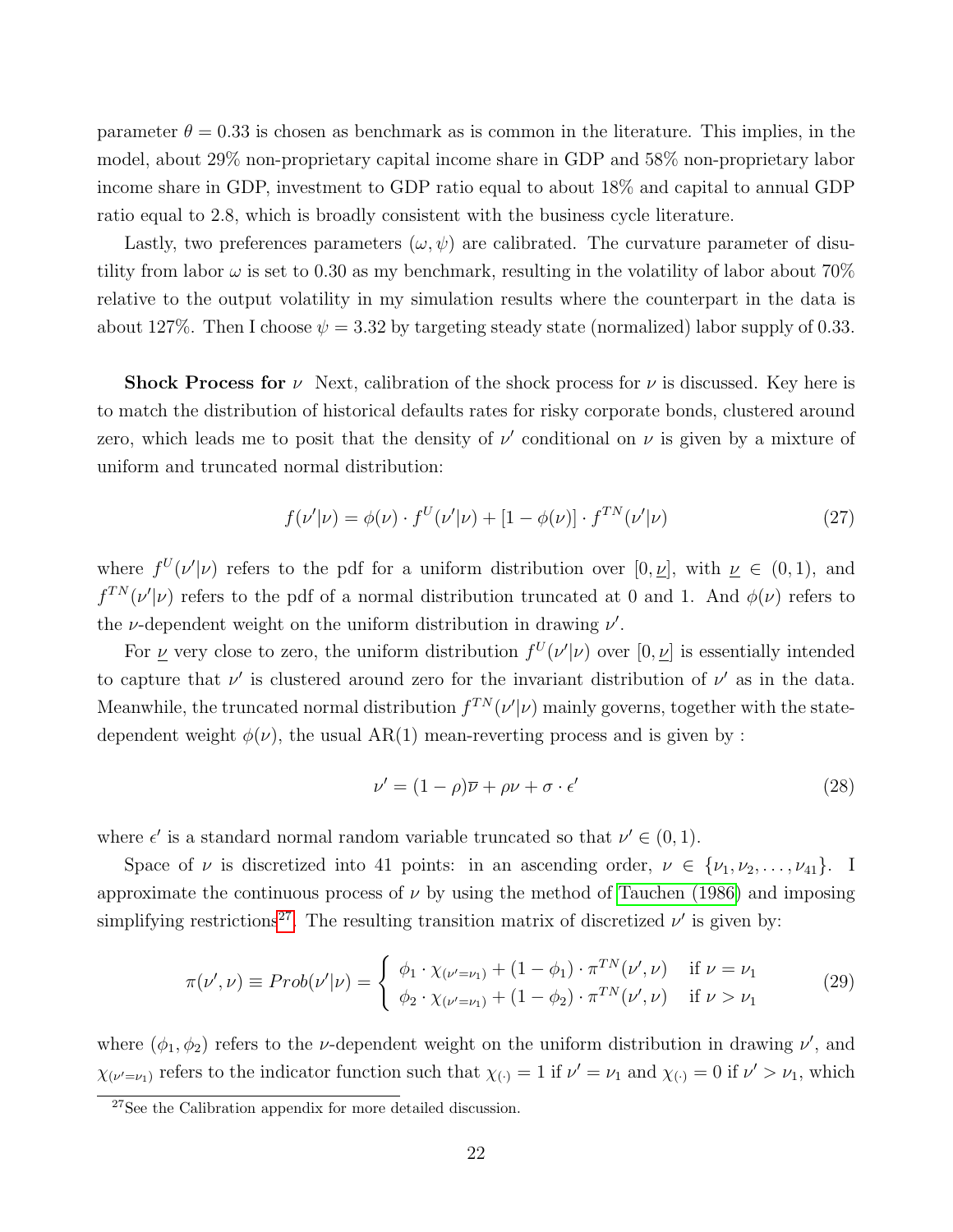represents the uniform distribution  $f^U(\nu'|\nu)$  over the narrow interval around  $\nu_1$ . And  $\pi^{TN}(\nu',\nu)$ refers to the transition matrix of discretized  $\nu'$  implied from  $f^{TN}(\nu'|\nu)$ , governed by  $(\rho, \overline{\nu}, \sigma)$ . For  $\nu_1 = 0.00025, (\phi_1, \phi_2)$  essentially captures the clustering of  $\nu'$  around zero while  $\phi_2$  and  $(\rho, \overline{\nu}, \sigma)$ essentially determine the mean-reverting process for  $\nu' > \nu_1$ .

Five parameters  $(\phi_1, \phi_2, \rho, \overline{\nu}, \sigma)$  are jointly estimated to match five key statistics of the historical default rates for risky bonds: sample mean, sample standard deviation, serial correlation, skewness and the frequency of annual default rates less than 0.2%, see table 4 for the estimation results and table 5 for the default-rate statistics<sup>[28](#page-23-0)</sup>.

|                 |                    | Table 4: Estimation Results for the Shock Process for $\nu$ |  |  |
|-----------------|--------------------|-------------------------------------------------------------|--|--|
| $\mathcal{D}_1$ | $\varphi_2$ $\rho$ | $\nu$                                                       |  |  |
|                 |                    | 0.5290 0.1500 0.8365 0.0048 0.0039                          |  |  |

Table 5: Statistics of Default Rates for Risky Bonds at Annual Frequency

| Statistic Mean |                   |                              | Std. $Corr(\nu', \nu)$ Prob $(\nu < 0.2\%)$ Skewness Kurtosis |      |      |
|----------------|-------------------|------------------------------|---------------------------------------------------------------|------|------|
|                |                   | Data $1.93\%$ $1.76\%$ 0.317 | 15.22\%                                                       | 1.35 | 2.12 |
| Model          | $1.97\%$ $1.75\%$ | 0.316                        | 15.18\%                                                       | 1.35 | 2.11 |

*Note*: 'Std.' refers to the sample standard deviation of the risky bond's default rate  $\nu$ , 'Corr( $\nu'$ , $\nu$ )' refers to the serial correlation of  $\nu$ , and 'Prob( $\nu < 0.2\%$ )' refers to the relative frequency of  $\nu$  less than 0.2%. All statistics are at annual frequency.

The mean and standard deviation of the model-generated default rates  $\nu_t$  are, as desired, close to the data, and the model-generated results are also close to the data for the other three statistics  $(Corr(\nu', \nu), Prob(\nu < 0.2\%)$ , Skewness), too. Moreover, the kurtosis is, even though not targeted, also almost the same between the model and data. As the calibrated model economy mimics the data for risky-bond default rate dynamics well, we are ready to analyze the quantitative properties of my dynamic model.

#### 4.3 Results

This section presents and discusses simulated results. Benchmark results are presented, and then results of alternative cases for the default-cost distortion  $\tau$  are discussed. Moreover, results of the case of the risk-neutral measure of default probability and sensitivity analysis are also provided. Below I discuss the simulation method and then proceed to discussing simulation

<span id="page-23-0"></span> $^{28}I$  use the method of weighted minimum distance between the model and the data with weights of  $(20:10:1:1:1)$ on the above four statistics; larger weights are put to the first two statistics, the sample mean and standard deviation, because of their importance. For the model-generated statistics at annual frequency, the simulated quarterly series are aggregated to annual frequency.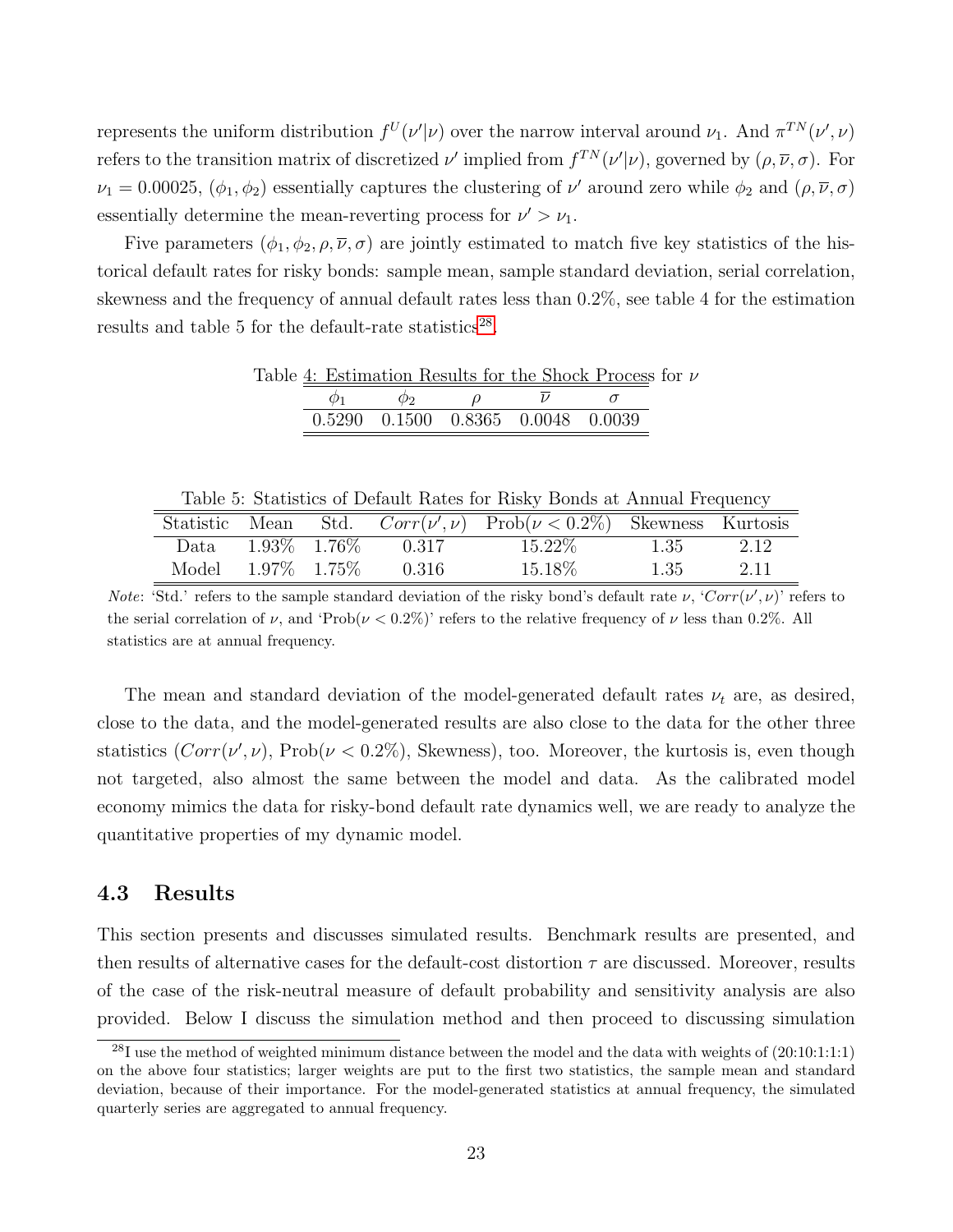results.

**Simulation Method** I feed a series of shocks to  $\nu$  for 183 periods, which corresponds to the period 1964Q2-2009Q4, to the calibrated model. For the initial state, the model economy is assumed to be in the deterministic steady state. Statistics of model-generated series are reported based on simulations by 1,000 times.

Equilibrium policy functions are numerically solved for by the first order finite element method as illustrated by [McGrattan \(1996\)](#page-48-11). The aggregate state vector is the pair  $(\nu, K)$ where K refers to the aggregate capital. As  $\nu$  is already discretized, the finite element method is applied with respect to continuous  $K^{29}$  $K^{29}$  $K^{29}$ .

Benchmark Results Model-generated statistics standard in the business cycle literature are presented, see table 6.

|                  | Table 6: Statistics of Key Aggregates: Benchmark |  |                       |         |                |         |   |   |                                                   |               |  |
|------------------|--------------------------------------------------|--|-----------------------|---------|----------------|---------|---|---|---------------------------------------------------|---------------|--|
|                  | $\sigma(y)$                                      |  | $\sigma(x)/\sigma(y)$ |         |                |         |   |   | corr(x, y)                                        |               |  |
| $\boldsymbol{x}$ |                                                  |  |                       | $k$ TFP | $\overline{c}$ | $\iota$ | h | k | <b>TFP</b>                                        | $\mathcal{C}$ |  |
| Data             | 1.56                                             |  |                       |         |                |         |   |   | 1.27 0.34 0.53 0.54 3.35 0.88 0.15 0.45 0.84 0.91 |               |  |
| Model            | 0.93                                             |  |                       |         |                |         |   |   | 0.74 0.74 0.66 0.59 5.32 0.81 0.18 0.86 0.37 0.88 |               |  |

 $Table 6: Statistical of  $K_2$$ 

Note:  $\sigma(x)/\sigma(y)$  refers to the ratio of the percentage standard deviation of a variable x to that of output  $\sigma(y)$ and  $corr(x, y)$  refers to the correlation coefficient of x and output. All variables refer to their log deviations.

As shown in table 6, shocks to risky-bond default rate  $\nu$  account for a substantial part of the fluctuations in output and TFP, about 60% for output and 70% for TFP, which supports my claim that fluctuations in corporate credit spreads, essentially driven by shocks to the default risk for risky firms, are an important source of fluctuations in output and productivity in the U.S. economy<sup>[30](#page-24-1)</sup>. The model-generated correlations between key aggregates with output are also consistent with the data.

<span id="page-24-0"></span><sup>&</sup>lt;sup>29</sup>Four policy functions are solved for: consumption, interest and wage rates for safe firms, and aggregate labor supply. Then other allocation and price functions are immediately calculated. I limit the space of K to be sufficiently large, upper bound of  $120\%$  and lower bound of  $80\%$  relative to the steady state K; the solved transition function of aggregate capital  $K'(\nu, K)$  never binds at those two boundaries. Numerical error is about  $10^{-6}$  percentage point uniformly over the domain between the guessed and updated policy functions.

<span id="page-24-1"></span><sup>&</sup>lt;sup>30</sup>TFP is measured as:  $TFP_t \equiv y_t/[\widetilde{K}_t^{\theta} h_t^{1-\theta}]$  where  $\widetilde{K}_t$  refers to capital stock constructed by the perpetual inventory method as in the data and given by:  $\widetilde{K}_{t+1} = [1 - \widetilde{\delta}]\widetilde{K}_t + I_t$ ,  $\widetilde{K}_0 = K_0$ .  $K_t$  refers to the correctly measured capital stock based on the time-varying depreciation rate owing to default losses. The constant (quarterly) depreciation rate  $\delta$  is calibrated such that  $K_t$  is the same with the correctly measured capital stock  $K_t$  in the deterministic steady state, resulting in  $\tilde{\delta} = .0165$ , i.e., 6.6% depreciation rate per year on average: (annual) depreciation of 0.6 percentage points for default losses and the remaining 6.0 percentage points for physical and economical depreciation and amortization.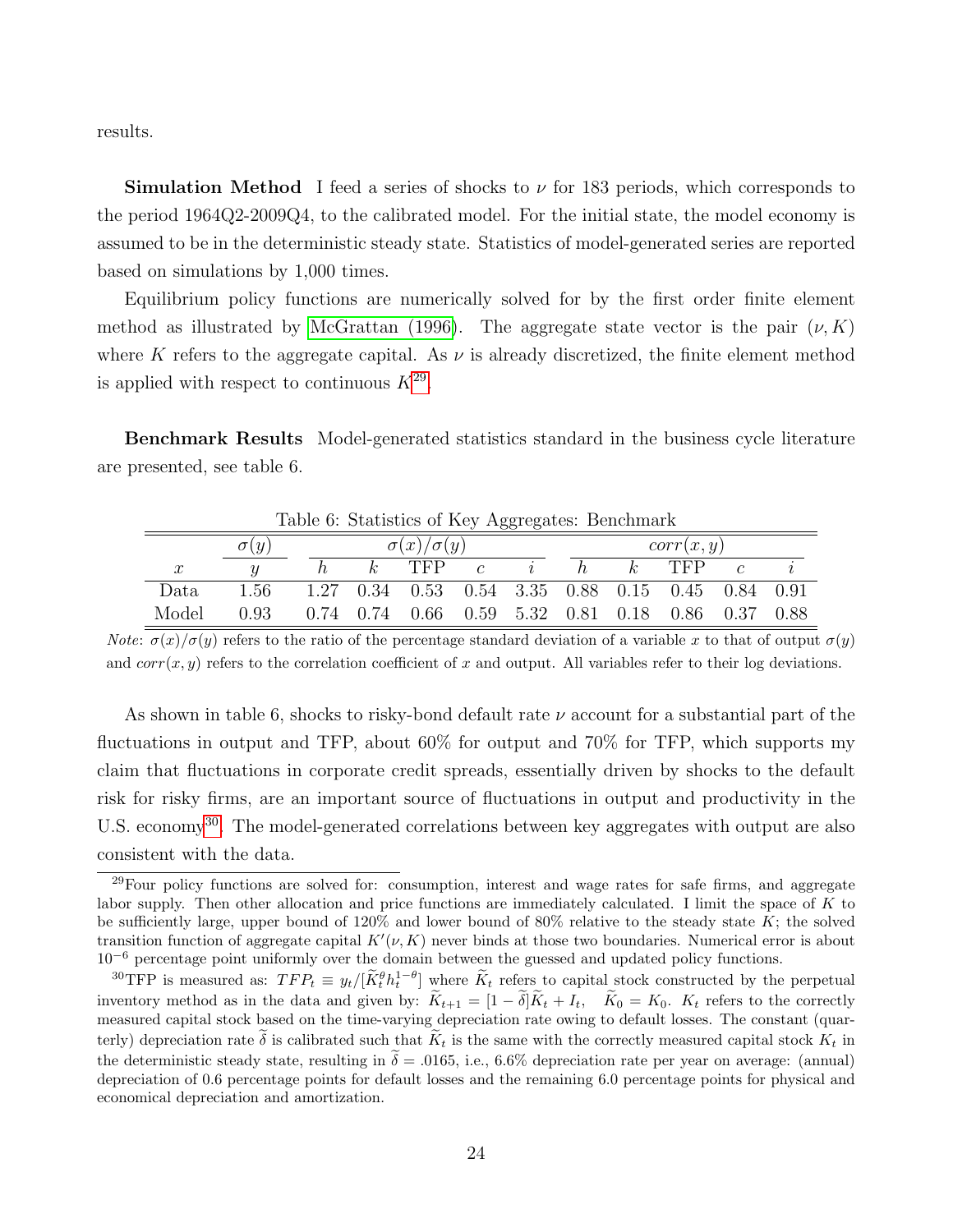As clarified in the previous analysis, the key mechanism of the impact of an increase in the risky-bond default probability  $\nu$  on TFP and output is the reallocation of capital away from risky firms toward safe firms tightly linked to the credit spread. Results for capital allocation between risky and safe firms together with the credit spread are presented in table 7.

| able T. Statistics of Resources Anocation and Credit Spread. Deficilina |                                               |  |                                      |  |
|-------------------------------------------------------------------------|-----------------------------------------------|--|--------------------------------------|--|
|                                                                         | $r^R - r^S$ $k^S$ $k^R$ $h^S$ $h^R$ $k^R/k^S$ |  |                                      |  |
| $\sigma(x)/\sigma(y)$                                                   | 0.37                                          |  | 20.38 23.08 14.76 15.07 43.16        |  |
| corr(x, y)                                                              | $-0.95$                                       |  | $-0.88$ $0.97$ $-0.91$ $0.96$ $0.94$ |  |
| $corr(x, r^R - r^S)$                                                    | 1.00                                          |  | $0.99 -1.00$ $0.99 -1.00$ $-1.00$    |  |

Table 7: Statistics of Resources Allocation and Credit Spread: Benchmark

*Note:*  $\sigma(x)/\sigma(y)$  refers to the ratio of the percentage standard deviation of a variable x to that of output y,  $corr(x, y)$  refers to the correlation coefficient of x and y, and  $corr(x, r^R - r^S)$  does the same for the credit spread  $r^R - r^S$ . All variables refer to their log deviations except that  $r^R - r^S$  is non-logged deviation.

From table 7, we can see that as expected, the corporate credit spread  $r^R - r^S$  is countercyclical and highly correlated with resource allocation between risky and safe firms. As predicted in the earlier analysis, capital allocated for a risky firm relative to a safe firm  $k^R/k^S$  decrease as the credit spread increases, which further induces labor reallocation because capital shifts the marginal-product-of-labor curve.

Next, fluctuations in the model-generated corporate credit spread, in terms of the quarterly yields, are about 0.34 percentage points, comparable to 0.36 percentage points in the data during the period 1997-2009[31](#page-25-0). Recall that the credit spread plays a role of multiplier of the risky-bond default risk to capital allocation, TFP and output. Therefore, my results are not exaggerated by spuriously large fluctuations in the corporate credit spread.

Below I discuss how a number of extensions of my model would affect simulated results and then proceed to discuss the results of the two alternative cases for  $\tau$ . The model predicts sizable effects on output and TFP of one unit increase in the default probability for risky firms via a substantial extent of reallocation of capital between risky and safe firms, for which the following three ingredients, omitted in the model, could be important: investment opportunities other than lending to the private-domestic-production sector, sophisticated financing, and adjustment costs of resource-reallocation.

<span id="page-25-0"></span>First, consider the case in which the household can invest to securities issued by government

<sup>31</sup>Source: the BofA Merrill Lynch, available at http://research.stlouisfed.org/fred2/categories/32347. I calculated the quarterly yield spread between the risky and safe bonds where I take the Merrill Lynch's AAA, AA and A grade bonds as the safe bond and the other bonds (BBB, BB, B, CCC and below) as the risky bond. The Moody's number-of-issuers shares were used in calculation of weighted yields for safe and risky bonds as was for the weighted default rates. For the case in which CCC and below grade bonds are excluded, the standard deviation of the quarterly yield spread between risky and safe bonds for the same period is 0.30 percentage points (comparable to 0.36 percentage points when CCC and below grade bonds are included).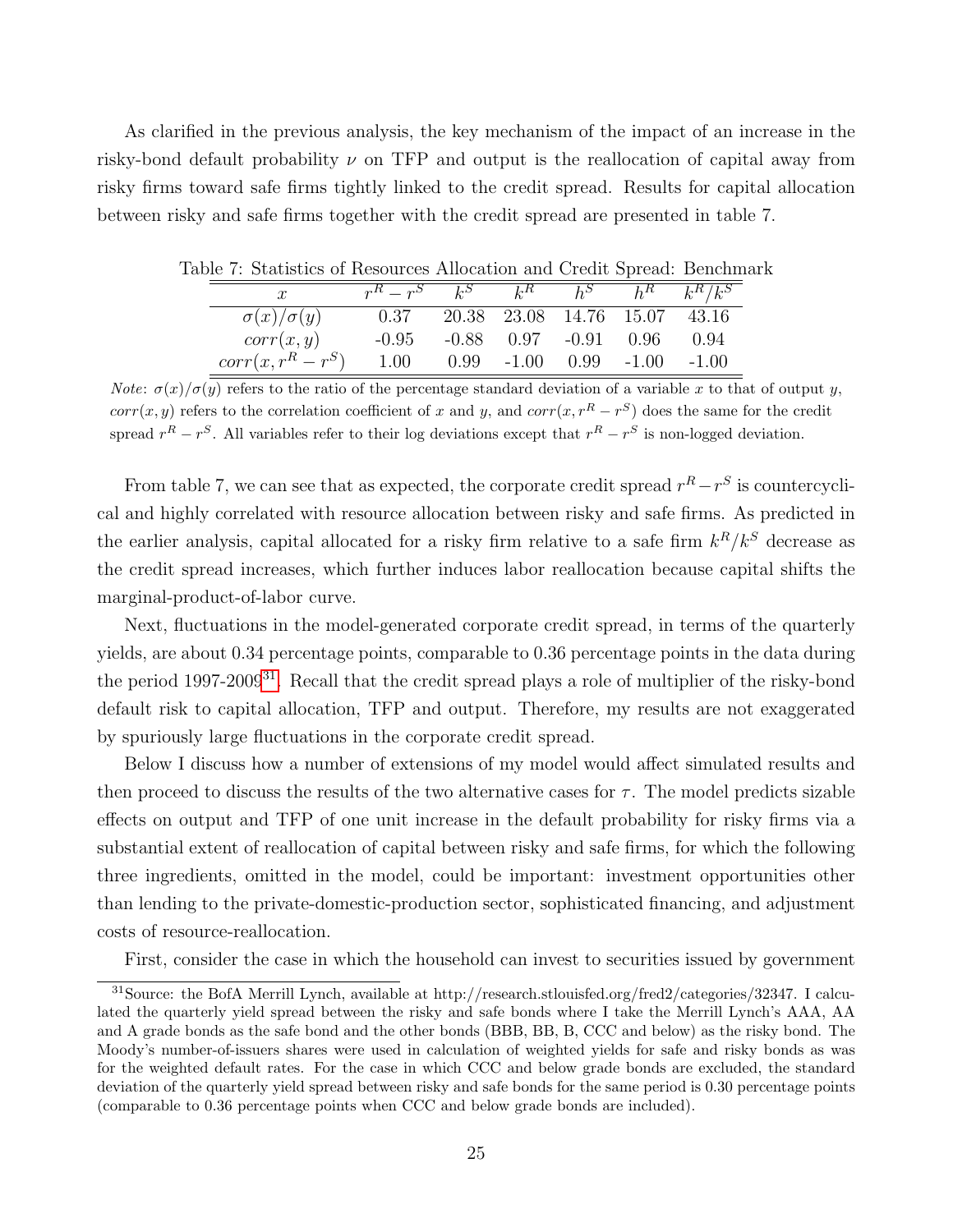or foreign firms on top of the lending to the private-domestic-production sector. In this case, the impact of one unit increase in the risky-firm's default risk  $\nu$  on output via the endogenous TFP channel would be mitigated to some extent while the impact of  $\nu$  on output via the aggregate investment dynamics would be larger. Consequently, results for output would be still sizable.

Second, we could assume that firms are allowed to use financing vehicles more sophisticated than the 100% debt financing. In this case, the earlier quantitative results would be affected because the response of a risky firm's relative cost of capital to a safe firm would be also sensitive to the availability of financial instruments. For instance, a risky firm can substitute its internal cash flows for debts in financing its capital or insure against the interest rate shocks by issuing long-term bonds rather than one-period bonds. The case of the internal financing will be discussed later in section 5. The case of long-term bond is, although interesting, left for future work.

Third, with adjustment costs of resource-reallocation across firms, the extent of resourcereallocation would be smaller relative to the benchmark case of no adjustment costs. In this case, fluctuations in key aggregates would be also smaller than the benchmark results. Key here is how large, if any, adjustment costs of resource-reallocation would be, which calls for an empirical investigation.

**Importance of**  $\tau$  **as an Amplification Device** The importance of the default-cost distortion  $\tau$  is examined where  $\tau$  captures a key friction in the corporate bond market. I consider the case of  $\tau = 0$  keeping other parameters the same as for the benchmark case. For simulated results in this case, see table 8.

|               | $\sigma(y)$ |  | $\sigma(x)/\sigma(y)$ |                       |                | corr(x, y)                                   |                               |                |                             |               |         |
|---------------|-------------|--|-----------------------|-----------------------|----------------|----------------------------------------------|-------------------------------|----------------|-----------------------------|---------------|---------|
| $\mathcal{X}$ |             |  | $\kappa$              | TFP                   | $\overline{c}$ |                                              | h.                            | k <sub>i</sub> | TFP                         | $\mathcal{C}$ |         |
| Data          | 1.56        |  |                       |                       |                | 1.27 0.34 0.53 0.54 3.35 0.88 0.15 0.45 0.84 |                               |                |                             |               | 0.91    |
| Bench         | 0.93        |  |                       | $0.74$ 0.74 0.66 0.59 |                | 5.32                                         |                               |                | $0.81$ $0.18$ $0.86$ $0.37$ |               | 0.88    |
| $\tau = 0$    | 0.00        |  |                       | 2.71 9.09 0.18 4.55   |                | 15.41                                        | $-1.00$ $1.00$ $-1.00$ $1.00$ |                |                             |               | $-1.00$ |

Table 8: Statistics of Key Aggregates: Case of  $\tau = 0$ 

*Note*: The line headed  $\tau = 0$  refers to the case of  $\tau = 0$  and the line headed 'Bench' does the same for the benchmark case of  $\tau = 0.599$ .  $\sigma(x)/\sigma(y)$  refers to the ratio of the percentage standard deviation of a variable x to that of output  $\sigma(y)$  and corr(x, y) refers to the correlation coefficient of x and output. All variables refer to their log deviations.

Table 8 highlights that for the alternative case of  $\tau = 0$ , shocks to  $\nu$  generate almost no fluctuations in key variables, consistent with the earlier analysis. Recall that for the case of  $\tau = 0$ , there is no misallocation of resources and hence reallocation of capital, if any, would have no first order effect on TFP and output. In fact, there is no reallocation of capital because the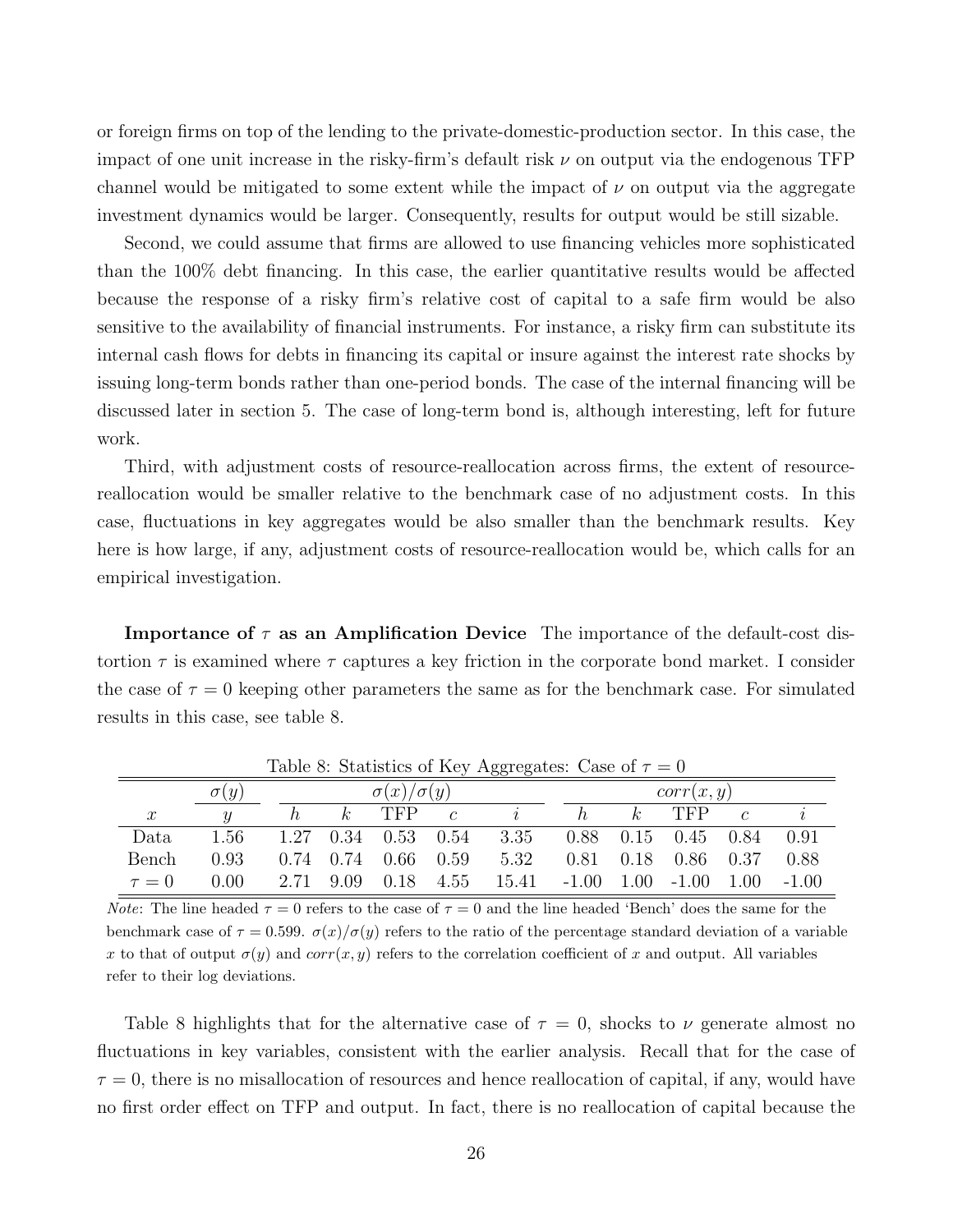capital allocated for a risky firm relative to a safe firm is constant equal to one. This result confirms that shocks to  $\nu$  studied in this paper differs from the aggregate productivity shocks that directly affect output even for the case of resource allocation kept constant, which is not the case, as shown above, for shocks to  $\nu$  considered in this paper.

Lastly, I also examine the second alternative case in which  $\tau$  is time-varying and positively correlated with  $\nu$  as is in the data (see, e.g., [\(Altman and Karlin 2010\)](#page-47-10)). For an extreme case of  $\tau$  perfectly positively correlated with  $\nu$  and calibrated to data for time series of recovery and default rates, effects of shocks to  $\nu$  on key variables are slightly larger compared to the benchmark case of the constant  $\tau^{32}$  $\tau^{32}$  $\tau^{32}$ .

Risk-Neutral Measure of Default Risk This section discusses simulated results for the case of the risk-neutral measure of default risk. In this case, the shock process for  $\nu$  is estimated to match statistics of the credit spread between risky and safe corporate bonds rather than actual default rates<sup>[33](#page-27-1)</sup>. In this case, the newly estimated results of the shock process for  $\nu$  are as follows:  $\phi_1 = 0.0070, \phi_2 = 0.0004, \rho = 0.9320, \bar{\nu} = 0.0025, \text{ and } \sigma = 0.0030.$  Statistics of the corporate credit spread between risky and safe bonds are close between the data and model: average credit spread is 0.75% for data and 0.59% for model, and standard deviation of credit spread is  $0.33\%$  for both data and model<sup>[34](#page-27-2)</sup>. Next, statistics of risky-bonds' default rates are presented in table 9. As shown by table 9, the estimated default-risk for a risky firm is, as

|                                       |      | Table 0. Table, Donald Delatio Rates at Thingai Frequency. Table Frequencie Measure of t |      |                                                               |      |      |  |  |
|---------------------------------------|------|------------------------------------------------------------------------------------------|------|---------------------------------------------------------------|------|------|--|--|
| Statistic                             | Mean |                                                                                          |      | Std. $Corr(\nu', \nu)$ Prob $(\nu < 0.2\%)$ Skewness Kurtosis |      |      |  |  |
| Data                                  |      | $1.93\%$ $1.76\%$                                                                        | 0.32 | 15.22\%                                                       | 1.35 | 2.12 |  |  |
| Model: Risk-Neutral $3.76\%$ $1.85\%$ |      |                                                                                          | 0.64 | $0\%$                                                         | 1.09 | 1.02 |  |  |

Table 9: Risky-Bonds' Default Rates at Annual Frequency: Risk-Neutral Measure of ν

Note: 'Std.' refers to the sample standard deviation of the risky bond's default rate  $\nu$ , 'Corr $(\nu', \nu)$ ' refers to the serial correlation of  $\nu$ , and 'Prob( $\nu < 0.2\%$ )' refers to the relative frequency of  $\nu$  less than 0.2%. All statistics are at annual frequency. Given the average return to the safe bond, the shock process for  $\nu$  is estimated to match statistics of the credit spread at quarterly frequency. Then the model-generated  $\nu$  is aggregated over time.

expected, larger on average for the case of risk-neutral measure relative to the benchmark case of the physical measure while the standard deviation is similar between the two cases.

Parameters other than the shock process for  $\nu$  are held the same as for the benchmark case. Simulated results in this case are presented in table 10.

<span id="page-27-0"></span> $32$ In this case, output fluctuations are 1.16% and TFP fluctuations are 0.70%. The reason is that fluctuations in the corporate credit spread are larger for the case of  $\tau$  positive correlated with  $\nu$ , about 0.39% points, than they are for the benchmark case of the constant  $\tau$ , about 0.34% points (see the online appendix).

<span id="page-27-1"></span><sup>&</sup>lt;sup>33</sup> The source of data on the credit spread is the BofA Merrill Lynch corporate-bond yields during the period 1997-2009 at quarterly frequency as discussed earlier.

<span id="page-27-2"></span><sup>&</sup>lt;sup>34</sup>Results for other targeted statistics of the corporate credit spread are available upon request.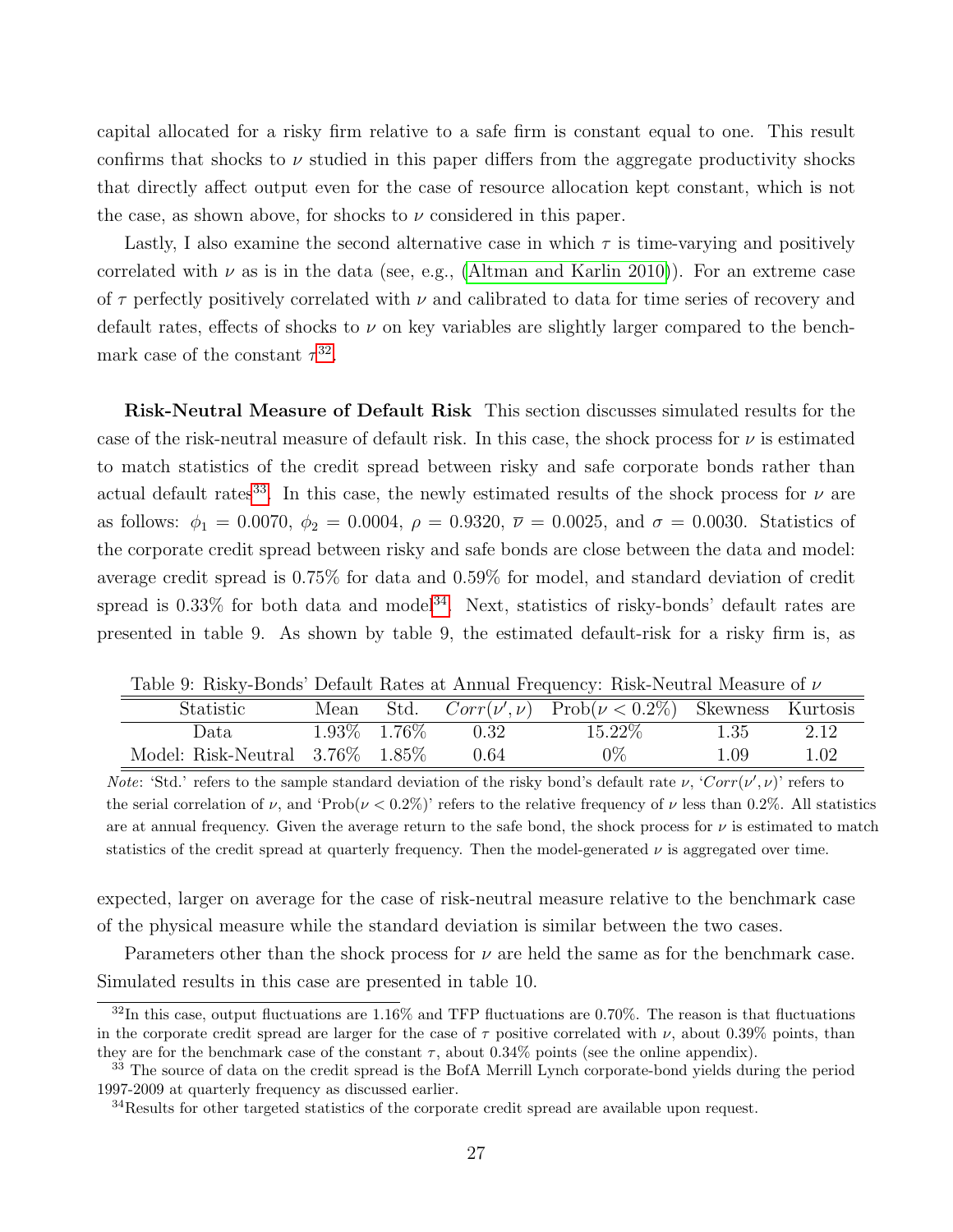|                  |      |      | $\sigma(x)/\sigma(y)$ |                            |            |      |  |
|------------------|------|------|-----------------------|----------------------------|------------|------|--|
| $\boldsymbol{x}$ | U    |      | k.                    | TFP                        | $\epsilon$ |      |  |
| Data             | 1.56 |      |                       | $1.27$ 0.34 0.53 0.54 3.35 |            |      |  |
| Bench            | 0.93 |      |                       | $0.74$ 0.74 0.66 0.59 5.32 |            |      |  |
| Risk-Neutral     | 1.04 | 0.75 | 1.93                  | 1.08                       | 0.80       | 5.08 |  |

Table 10: Statistics of Key Aggregates: Case of Risk-Neutral Measure of  $\nu_t$ 

*Note:*  $\sigma(x)$  refers to the variable x's percentage standard deviation. 'Bench' refers to results for the benchmark case of the physical measure of default risk while 'Risk-Neutral' does for the case of the risk-neutral measure.

Results of table 10 highlight that fluctuations in output and TFP are sizable (and highly negatively correlated with the credit spread even though not reported here), consistent with the earlier benchmark case of the physical measure of default risk. More specially, fluctuations in output and TFP are larger for the case of risk-neutral measure of default risk relative to the benchmark case of the physical measure. Key here is that the average default risk is larger for the risk-neutral measure than the physical measure due to risk premium and so on, and so is the average extent of capital misallocation. Therefore, first-order effects of  $\nu$  on output and TFP are also larger in the risk-neutral measure case than in the physical measure case.

Sensitivity Analysis For robustness check, results for different values of returns-to-scale  $\alpha$  are also provided, see table 11<sup>[35](#page-28-0)</sup>.

| $\mathbf{r}$ . The distribution of the state of $\mathbf{r}$ is the set of $\mathbf{r}$ |                           |               |      |                                    |
|-----------------------------------------------------------------------------------------|---------------------------|---------------|------|------------------------------------|
|                                                                                         | $\boldsymbol{\mathit{u}}$ |               |      | TFP $k^R/k^S$ $\overline{r^R-r^S}$ |
| Data                                                                                    |                           | 1.56 0.83     |      | 0.36                               |
| Bench: $\alpha = .87$                                                                   | $0.91$ $0.59$             |               | 38.8 | 0.34                               |
| $\alpha = .90$                                                                          |                           | $1.17 \t0.72$ | 48.9 | 0.35                               |
| $\alpha = .80$                                                                          | 0.63                      | -0.46         | 28.6 | 0.34                               |
| $\alpha = .70$                                                                          | 0.44                      | 0.38          | 22.4 | 0.35                               |

Table 11: Results for Sensitivity Analysis w.r.t. Returns-To-Scale  $\alpha$ 

Note: numbers refer to the percentage standard deviation for log deviations of variables except that  $r<sup>R</sup> - r<sup>S</sup>$  refers to the standard deviation, in terms of percentage points, of non-logged spread.

As shown in table 11, returns-to-scale  $\alpha$  is quantitatively important for simulated results: effects of shocks to  $\nu$  on TFP and output become larger for higher  $\alpha$ . Nevertheless, even for a low value of  $\alpha$ , the model-generated fluctuations in key variables are still sizable: for the case of  $\alpha = 0.70$ , the model-generated output fluctuations are about 28% relative to the data.

Returns-to-scale  $\alpha$  affects fluctuations in TFP and output greatly because  $\alpha$  determines the

<span id="page-28-0"></span><sup>&</sup>lt;sup>35</sup>For different values of  $\alpha$ , the measure of safe firms  $\lambda$  is recalibrated so as to match the safe-bond size relative to the total while other parameters are kept the same as for the benchmark.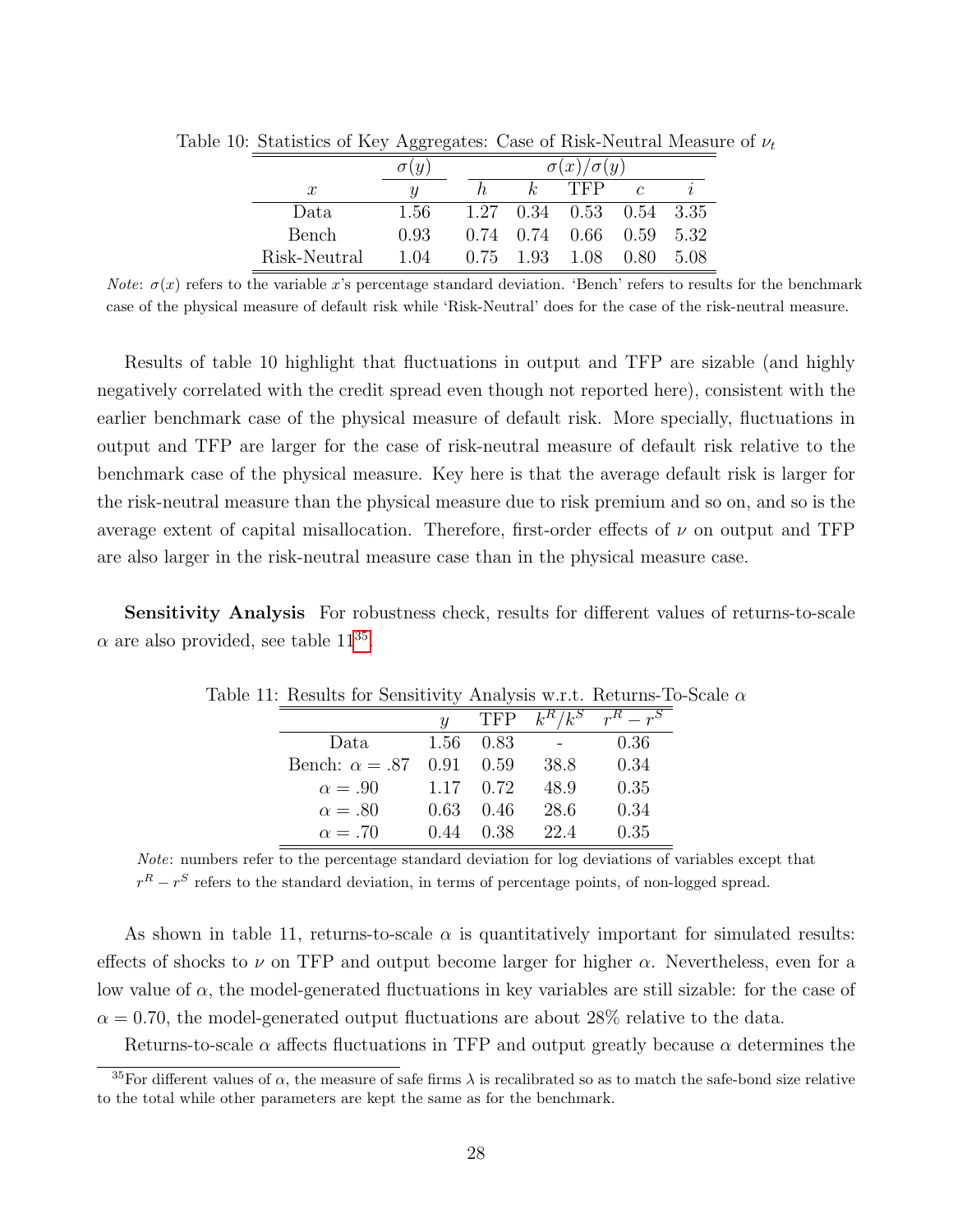size of fluctuations in the capital allocation between risky and safe firms  $k^R/k^S$  given a unit increase in the corporate credit spread. For higher  $\alpha$ , a risky firm needs to cut its capital to a larger extent to adjust its expected marginal product of capital for one unit increase in its interest rate  $r^R$ . As a result, the higher  $\alpha$ , the larger fluctuations in  $k^R/k^S$ , and hence, the larger fluctuations in TFP and output.

### 5 Extension: Internal Financing and Rolled-Over Debt

This section discusses the sensitivity of the earlier simulated results of the baseline model of 100% debt financing to the availability of alternative methods of financing. As discussed already, I focus on the availability of internal financing. More specifically, the investment decision made by a risky firm under the time-varying default risk will be studied for the case in which the internal cash-flow is operative in financing capital at the margin. For the purpose of exposition, a simple scenario is considered such that firms use internal financing and roll over constant and sufficiently large size of one-period bonds so that the same default-rate dynamics are still present and internal financing is always operative in financing the marginal capital.

#### 5.1 Environment

Preferences of the representative household are the same as in baseline model. For capital structure and technology, two features are essentially added in this model compared to the previous baseline model of 100% debt financing. First, non-defaulting firms roll over their debts of constant size and finance their (marginal) investments via their internal cash flows. Second, constant mass of risky firms are created and enter the market immediately every period.

Technology The technology for this economy is essentially the same as for the baseline economy except that (i) measure of risky firms changes over time by the simplifying assumption of the constant entry and (ii) every firm receives a small amount of endowment income.

There is a continuum of safe firms of measure  $\lambda \in (0,1)$  and a continuum of risky firms of measure  $N_t > 0$ : firm i is safe for  $i \in [0, \lambda]$  and is risky for  $i \in (\lambda, N_t + \lambda]$  at period t. Note that  $N_t$  can change over time t whereas  $N_t$  is constant equal to  $1 - \lambda$  in the baseline model.

For simplicity, I assume that constant mass M of risky firms are created and enter the market at the beginning of every period incurring expenses  $\chi$ , labeled as the entry cost, per such an entrant risky firm. As  $\nu_t$  mass of risky firms will be liquidated at the final subperiod of t, the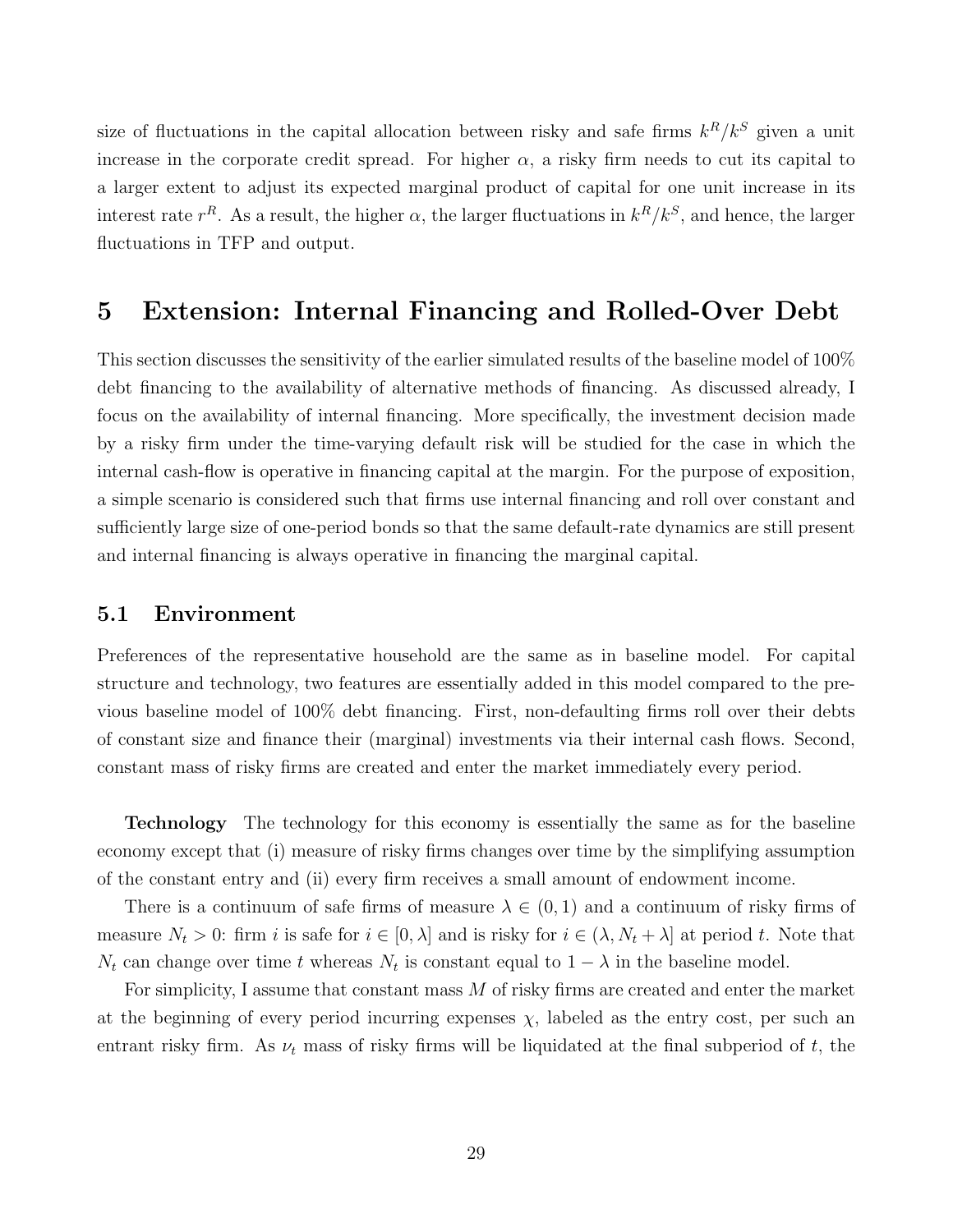mass of operative risky firms at  $t + 1$  is given by  $36$ :

$$
N_{t+1} = (1 - \nu_t)N_t + M, \quad \forall t = 0, 1, 2, \dots
$$
\n(30)

Next, firm  $i$ 's production function is the same as for the baseline model except that the firm receives an endowment at the final subperiod on top of its income generated from production  $y_t(i)$ . Safe firm i's production function is given by:

$$
y_t(i) = \left\{ \left[ [k_t(i)]^\theta [h_t(i)]^{1-\theta} \right]^\alpha + \kappa \right\}, \quad \forall i \in [0, \lambda], \quad \alpha \in (0, 1), \quad \theta \in (0, 1), \quad \kappa > 0 \tag{31}
$$

where the constant term  $\kappa > 0$  represents firm i's endowment.  $\kappa > 0$  is essentially intended to make the firm value high enough to match the observed leverage ratio in the data:  $\kappa > 0$  is interpretable as the growth option in the valuation of a firm or the locally increasing-returns-toscale for the initial employment of resources.

Risky firm i's production function is stochastic and given by:

$$
y_t(i) = z_t(i) \left\{ \left[ \left[ k_t(i) \right]^\theta [h_t(i)]^{1-\theta} \right]^\alpha + \kappa \right\}, \quad \forall i \in (\lambda, N_t]
$$
 (32)

where  $z_t(i)$  is the stochastic idiosyncratic productivity; The probability distribution of  $z_t(i)$  and the shock process for  $\nu_t = Prob(z_t(i) = 0 | i \in (\lambda, N_t])$  are the same as for the baseline model<sup>[37](#page-30-1)</sup>. Note that the expected endowment for a risky firm equals  $\kappa$ , the same as for a safe firm.

Timing Timing of events are essentially the same as for the baseline model and only the new features are discussed here. The time interval between the final subperiod of t and initial subperiod of  $t + 1$  is zero. At the final subperiod of t, firm i makes its decision on whether to revolve/default their current debt after observing its current productivity  $z_t(i)$  as well as  $\nu_{t+1}$ , which is essentially intended that the next period allocation of resources,  $(k_{t+1}(i), h_{t+1}(i))$ , is a function of  $\nu_{t+1}$  as in the baseline model.

Capital Structure First, survived and non-defaulting firms roll over their one-period bonds and finance their investments via their internal cash flows. Let  $B_t(i)$  denote firm i's outstanding

<span id="page-30-0"></span><sup>&</sup>lt;sup>36</sup>If the mass of newly created risky-firms were assumed to equal  $(1 - \nu_t)$ , then  $N_{t+1}$  would be constant equal to  $1 - \lambda$  as in the baseline model. In this case, aggregate entry-costs  $\chi \cdot [1 - \nu_t]$  would be cyclical and affect a firm's investment decision largely by the general equilibrium effect via the household's consumption. Therefore, I purposefully assume that constant mass of new risky-firms enter for every period.

<span id="page-30-1"></span><sup>&</sup>lt;sup>37</sup>I keep notations  $\nu_t$ , the probability of a jump shock  $z_t(i) = 0$  for risky firm i in period t, and  $f(\nu_{t+1}|\nu_t)$ , the density of  $\nu_{t+1}$  conditional on  $\nu_t$ , as in the baseline model.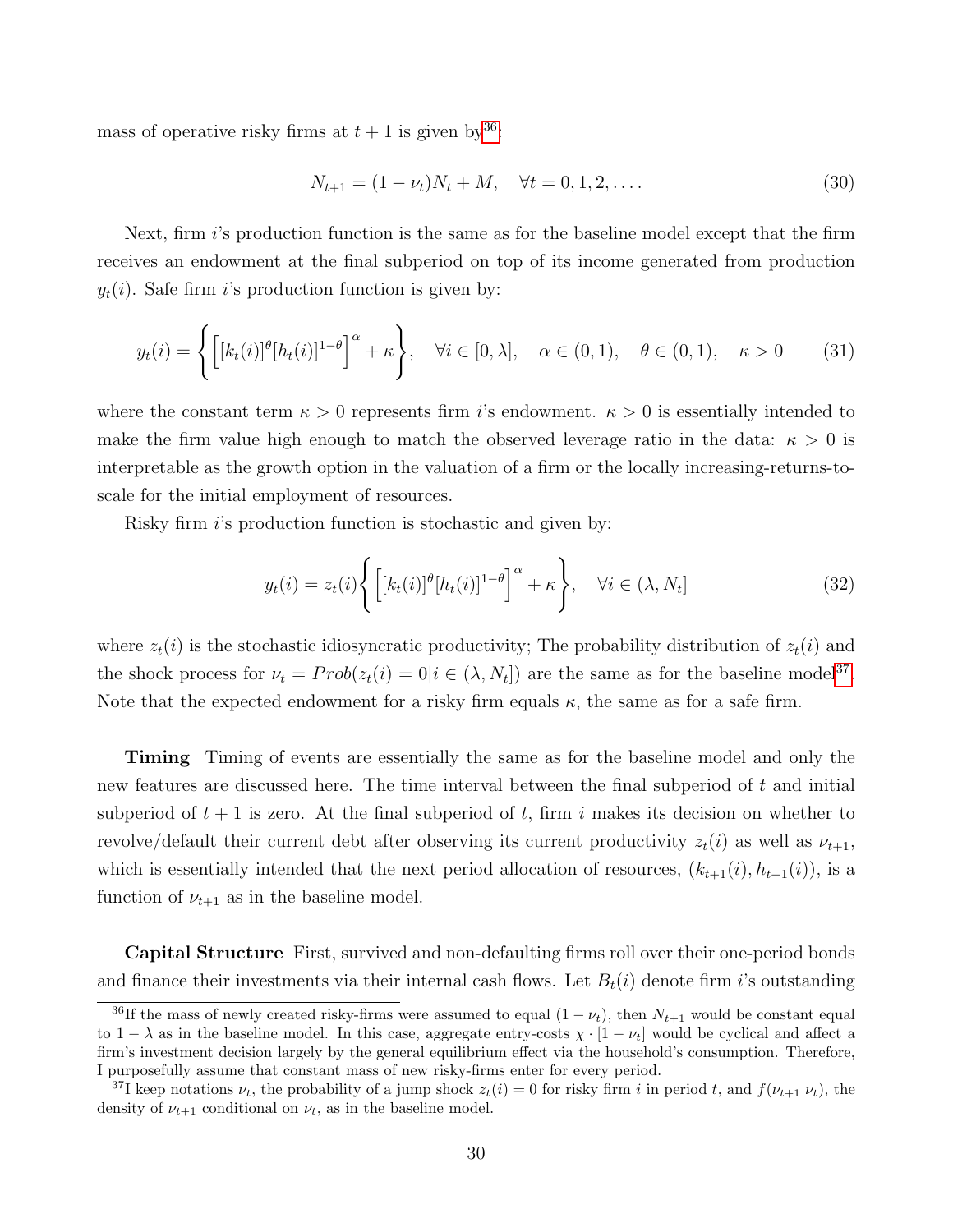one-period bonds at t:

$$
B_t(i) = B > 0. \tag{33}
$$

Note that every non-defaulted/operative firm carries constant size of debt, which captures the debt used in financing the initial entry costs and so on. As the size of debt does not matter, as long as it is not too large, for a safe firm's problem because of no default risk, without loss of generality, the size of the rolled-over one-period bonds is assumed the same between risky and safe firms. Let  $q_t(i)$  denote the price of one-period (non-contingent) bond issued by firm i at the initial subperiod of t. Firm i's interest expenses at the final subperiod of t is given by:  $[1 - q_t(i)]B$ .

Let  $x_t(i) \equiv k_{t+1}(i) - [1 - \delta]k_t(i)$  denote firm i's investment at the final subperiod of t. Firm i's dividend  $d_t(i)$ , restricted to be non-negative, is written as:

$$
d_t(i) = \max\left\{0, \quad y_t(i) - x_t(i) - w_t(i)h_t(i) - [1 - q_t(i)]B\right\}
$$
\n(34)

which states that firm is dividend is equal to its output net expenses on investment, labor and interest and that its dividend should be non-negative. Given the non-negativity restriction imposed on the dividend policy, the option of external equity financing is already ruled out, which was again motivated by the empirical fact reported by [Myers \(2001\)](#page-48-5).

Second, new risky firm i entering at the initial subperiod of  $t + 1$  also issues one-period (non-contingent) bond, of the size equal to  $B$  same as for survived firms, at the given price of  $q_{t+1}(i)$ . Entrant risky firm i uses the proceeds of debt  $q_{t+1}(i) \cdot B$  for its capital in use for the production and immediate, at the initial subperiod of  $t+1$ , dividend-payouts to its equity holders.

**Costs of Default** As in the baseline model, bondholders of defaulting firm i lose  $\tilde{\tau}$  fraction of capital held by the defaulting firm in the liquidation process. Let  $(1 - \delta)k_t(i)$  denote the undepreciated capital owned by the defaulting firm  $i$  at the final subperiod of  $t$ . The ex-post return, again at the final subperiod of t, to the defaulted bond issued by the firm i is written as:

$$
[1 - \tau_t(i)](1 - \delta) \equiv \frac{(1 - \tilde{\tau})(1 - \delta)k_t(i)}{B} \tag{35}
$$

where  $\tau_t(i) \equiv 1 - (1 - \tilde{\tau}) \cdot [k_t(i)/B]$  refers to the (endogenous) default-cost distortion per unit of undepreciated capital supplied to the defaulting firm i at t. The default-cost distortion  $\tau_t(i)$  is determined by two components: per-capital liquidation cost  $\tilde{\tau}$  and the ratio of capital to debt. That is, default-cost distortion  $\tau$  is larger than the liquidation cost  $\tilde{\tau}$  if, and to the extent to that, debt is larger than the capital held by firm i. As shown above,  $[1 - \tau_t(i)]$  is decreasing in both  $\tilde{\tau}$  and debt-to-capital ratio  $B/k_t(i)$ , which will play a key role in determining the recovery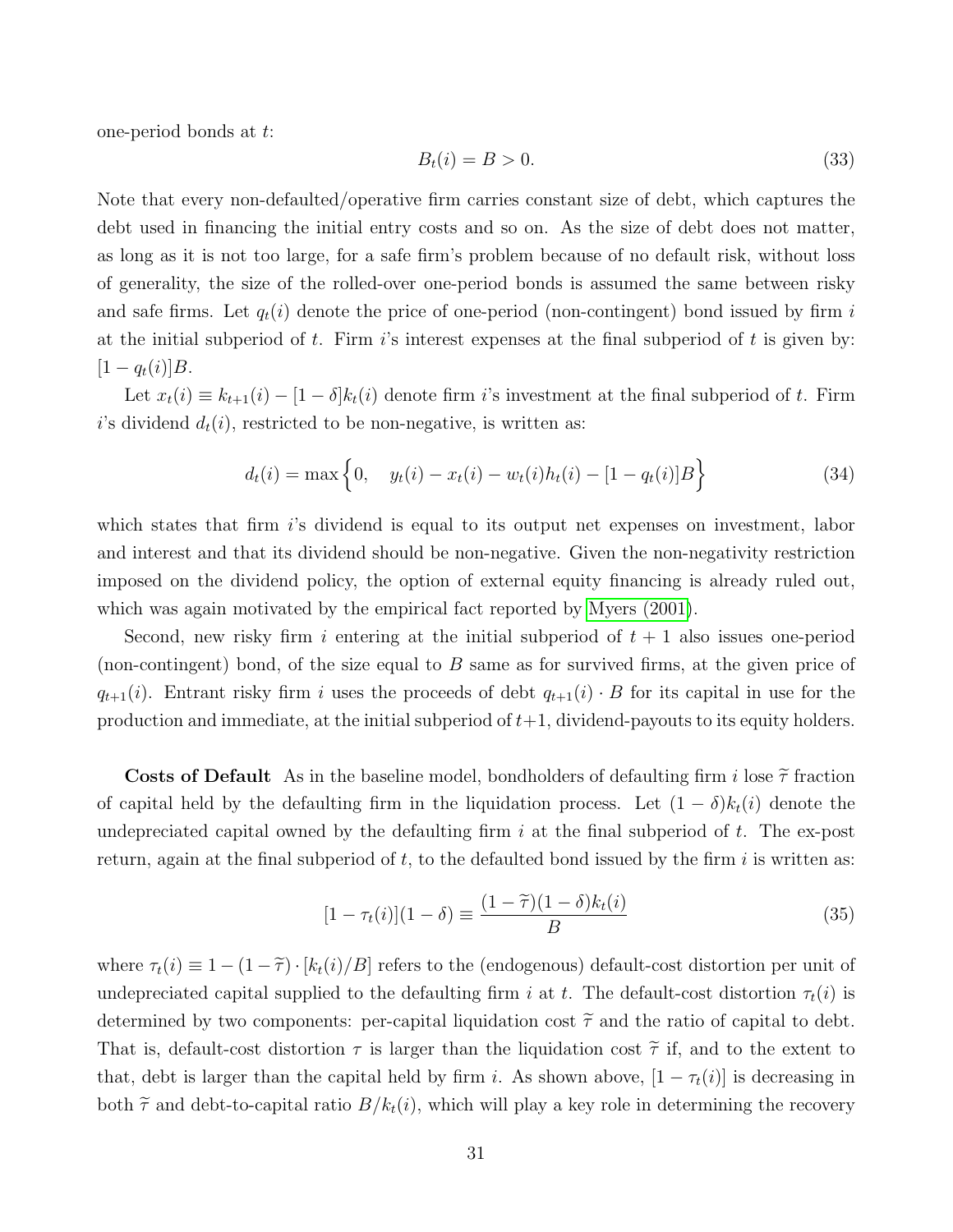rate for defaulted risky bonds and hence the equilibrium credit spread.

Resource Constraint The resource constraint is given by:

$$
c_t + \lambda k_{t+1}^S + N_{t+1}k_{t+1}^R + \chi M = y_t + (1 - \delta) \left[ \lambda k_t^S + N_t [1 - \nu_t \tilde{\tau}] k_t^R \right] \tag{36}
$$

which states that output plus undepreciated capital net liquidation costs is used to consumption, next-period capital and entry-costs of new risky firms where output  $y_t$  is given by:

$$
y_t = \lambda \left[ [k_t^S]^{\theta} [h_t^S]^{1-\theta} \right]^{\alpha} + N_t \left[ [k_t^R]^{\theta} [h_t^R]^{1-\theta} \right]^{\alpha} + \kappa \left[ \lambda + N_t \right]. \tag{37}
$$

Note that output  $y_t$  is independent of  $\nu_t$  holding allocation of resources and the mass of risky firms  $N_t$  to constant.

A Firm's Problem Problems for safe and risky firms are analyzed in recursive form. First, safe firm is problem is represented by the following value functions. At the *final subperiod* indicated by the subscript  $'$ +', safe firm i chooses whether to default or not:

$$
V_{+}^{S}(k, h, K^{S}, K^{R}, N, \nu, \nu') = \max \left\{ 0, V_{+}^{S,n}(k, h, K^{S}, K^{R}, N, \nu, \nu') \right\}
$$
(38)

where  $(k, h)$  is the vector of firm is individual state variables, chosen at the initial subperiod,  $(K^S, K^R, N, \nu, \nu')$  is the vector of aggregate state variables, the value for default is zero, and  $V^{S,n}_+(k, h, K^S, K^R, N, \nu, \nu')$  refers to the firm's value function conditional on non-default. Let k' denote safe firm *i*'s choice of the next-period capital and  $V^S=(k, K^S, K^R, N, \nu)$  denote the firm's value function at the initial subperiod indicated by the subscript '−'. Safe firm i's value function conditional on non-default  $V^{S,n}_+(k, h, K^S, K^R, N, \nu, \nu')$  is given by:

$$
V_{+}^{S,n}(k, h, K^{S}, K^{R}, N, \nu, \nu') = \max_{k' \ge 0} \left\{ \left[ [k]^{\theta}[h]^{1-\theta} \right]^{\alpha} + \kappa + (1-\delta)k - w^{S}h - [1-q^{S}]B - k' + V_{-}^{S}(k', K_{+}^{S}, K_{+}^{R}, N', \nu') \right\}
$$
(39)

where  $(K_+^S, K_+^R, N')$  denotes, aggregate (endogenous) state variables at the next period, capital owned by an individual safe firm and an individual risky firm and the number of (operative) risky firms, respectively. Next, safe firm *i*'s initial-subperiod value function  $V^S_-(k, K^S, K^R, N, \nu)$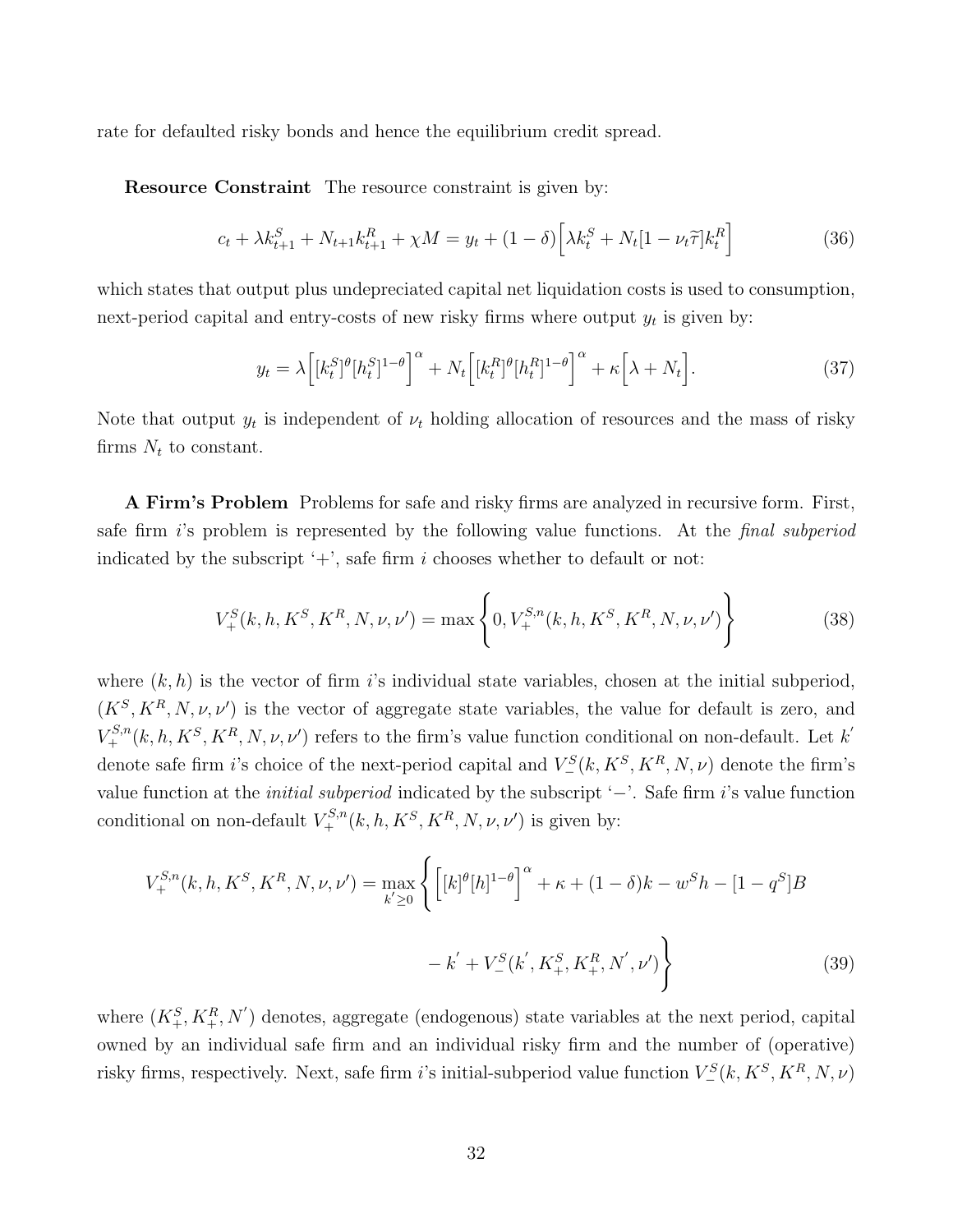is written as:

$$
V_{-}^{S}(k, K^{S}, K^{R}, N, \nu) = \max_{h \ge 0} \left\{ q^{S} \cdot \int_{0}^{1} V_{+}^{S}(k, h, K^{S}, K^{R}, N, \nu, \nu') \cdot f(\nu', \nu) d\nu' \right\}
$$
(40)

which means that the safe firm optimally chooses, at the initial subperiod, its current-period labor to maximize the present value of its final-subperiod value where every firm is assumed to discount its future cash flows by the risk-free rate.

Second, risky firm i's problem is also represented by the following value functions. The final-subperiod value function for the risky firm of the productivity  $z$  is given by:

$$
V_{+}^{R}(k, h, K^{S}, K^{R}, N, \nu, \nu', z) = \max \left\{ 0, V_{+}^{S,n}(k, h, K^{S}, K^{R}, N, \nu, \nu', z) \right\}
$$
(41)

where the risky firm's non-default value function  $V^{R,n}_+(k, h, K^S, K^R, N, \nu, \nu', z)$  is given by:

$$
V_{+}^{R,n}(k, h, K^{S}, K^{R}, N, \nu, \nu', z) = \max_{k' \ge 0} \left\{ z \left( \left[ [k]^{\theta} [h]^{1-\theta} \right]^{\alpha} + \kappa \right) + (1 - \delta)k - w^{R}h - [1 - q^{R}]B - k' + V_{-}^{R}(k', K_{+}^{S}, K_{+}^{R}, N', \nu') \right\}
$$
(42)

and the risky firm's initial-subperiod value function  $V_{-}^{R}(k, K^{S}, K^{R}, N, \nu)$  is given by:

$$
V_{-}^{R}(k, K^{S}, K^{R}, N, \nu) = \max_{h \ge 0} \left\{ q^{S} \cdot \int_{0}^{1} \left[ \nu \cdot V_{+}^{R}(k, h, K^{S}, K^{R}, N, \nu, \nu', 0) + (1 - \nu) \cdot V_{+}^{R}(k, h, K^{S}, K^{R}, N, \nu, \nu', \frac{1}{1 - \nu}) \right] \cdot f(\nu', \nu) d\nu' \right\}.
$$
 (43)

Below the subsequent analysis is focused on the case in which (i) firm i's current capital  $k(i)$ is smaller than debt B so that the firm should default if hit by the jump-default shock  $z(i) = 0$ and (ii)  $k(i)$  is not too small relative to B such that the firm should not default in the event of drawing positive productivity  $z(i) > 0$ . That is, more attention is paid to a particular set of equilibrium outcomes for a range of the firm-level debt-to-capital ratio so that given fluctuations in  $\nu_t$ , (equilibrium) default-rate dynamics for risky bonds in this economy should be the same as in the previous baseline economy. In this case, safe firm  $i$  never defaults, and risky firm  $i$ defaults if and only if hit by the jump-default shock  $z_t(i) = 0$  as was the case in the baseline model.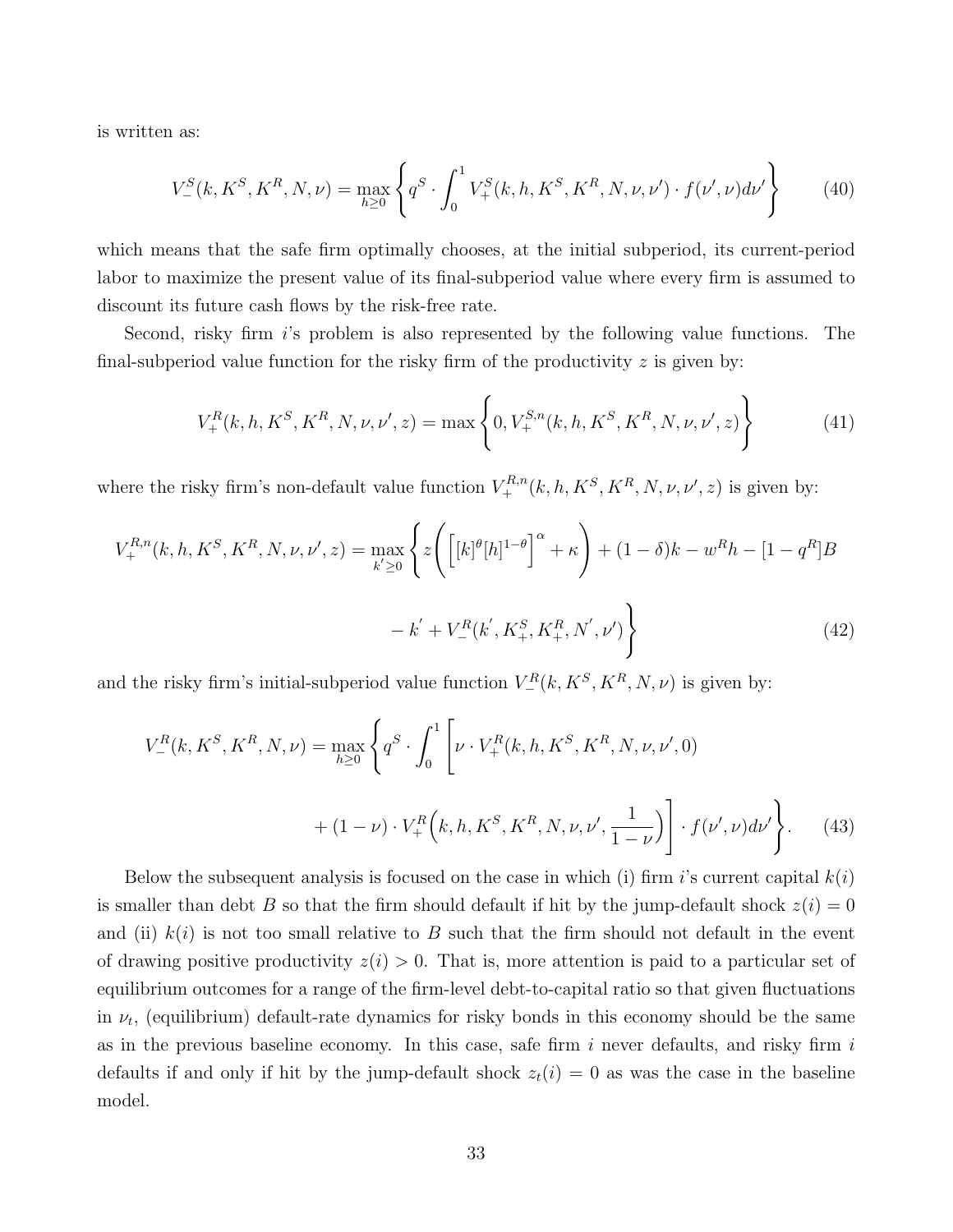First, decision rules for hiring labor for safe and risky firms are analyzed. Given the currentperiod capital holdings  $k^S$ , safe firm *i*'s optimal choice of labor  $h^S$  is given by:

$$
\alpha(1-\theta)[k^S]^{\alpha\theta}[h^S]^{\alpha(1-\theta)-1} = w^S.
$$
\n(44)

Similarly, given the current-period capital  $k^R$ , risky firm *i*'s optimal choice of labor  $h^R$  is given by:

$$
\frac{1}{1-\nu}\alpha(1-\theta)[k^R]^{\alpha\theta}[h^R]^{\alpha(1-\theta)-1} = w^R
$$
\n(45)

which is simplified, when combined with the equilibrium condition  $w^S = [1 - \nu] \cdot w^R$ , to:

$$
\alpha(1-\theta)[k^R]^{\alpha\theta}[h^R]^{\alpha(1-\theta)-1} = w^S.
$$
\n(46)

As shown above, J-type firm is optimal choice of labor  $h<sup>J</sup>$  is a function of its current-period capital  $k^{J}$  and the wage rate for a safe firm  $w^{S}$ :

$$
h^{J} = \left[\frac{\alpha(1-\theta)}{w^{S}}\right]^{\frac{1}{1-\alpha(1-\theta)}} \left[k^{J}\right]^{\frac{\alpha\theta}{1-\alpha(1-\theta)}}, \quad \forall J \in \{S, R\}.
$$

Next, a firm's investment decision is analyzed. Safe firm i's optimal decision for its nextperiod capital  $k_+^S$  is given by:

$$
1 = q^S \cdot \left[1 - \delta + \alpha \theta [\alpha (1 - \theta)]^{\frac{\alpha (1 - \theta)}{1 - \alpha (1 - \theta)}} [k_+^S]^{\frac{-(1 - \alpha)}{1 - \alpha (1 - \theta)}} [w_+^S]^{\frac{-\alpha (1 - \theta)}{1 - \alpha (1 - \theta)}}\right]
$$
(47)

which corresponds to the usual Euler equation for a firm's problem where the firm discounts future cash flows by the risk-free rate. Similarly, risky firm i's optimal choice for its next-period capital  $k_+^R$  is given by:

$$
1 = q^S \cdot \left[ [1 - \nu'] [1 - \delta] + [1 - \nu'] \frac{1}{1 - \nu'} \alpha \theta [\alpha (1 - \theta)]^{\frac{\alpha (1 - \theta)}{1 - \alpha (1 - \theta)}} [k_+^R]^{\frac{-(1 - \alpha)}{1 - \alpha (1 - \theta)}} [w_+^S]^{\frac{-\alpha (1 - \theta)}{1 - \alpha (1 - \theta)}} \right].
$$
 (48)

The above equation implies that a risky firm's decision rule for its next-period capital  $k_+^R$  is independent of its current-period capital  $k<sup>R</sup>$ , from which it follows that the above optimality condition for investment is applied to a survived risky firm as well as to an entrant risky firm. Therefore, the initial-subperiod value of an entrant risky firm is given by:

$$
V^{E}(k^{R}, K^{S}, K^{R}, N, \nu) \equiv \underbrace{q^{R}B - k^{R}}_{\text{instant dividend payout}} + \underbrace{V^{R}_{-}(k^{R}, K^{S}, K^{R}, N, \nu)}_{\text{continuation value for a risky firm}}
$$
(49)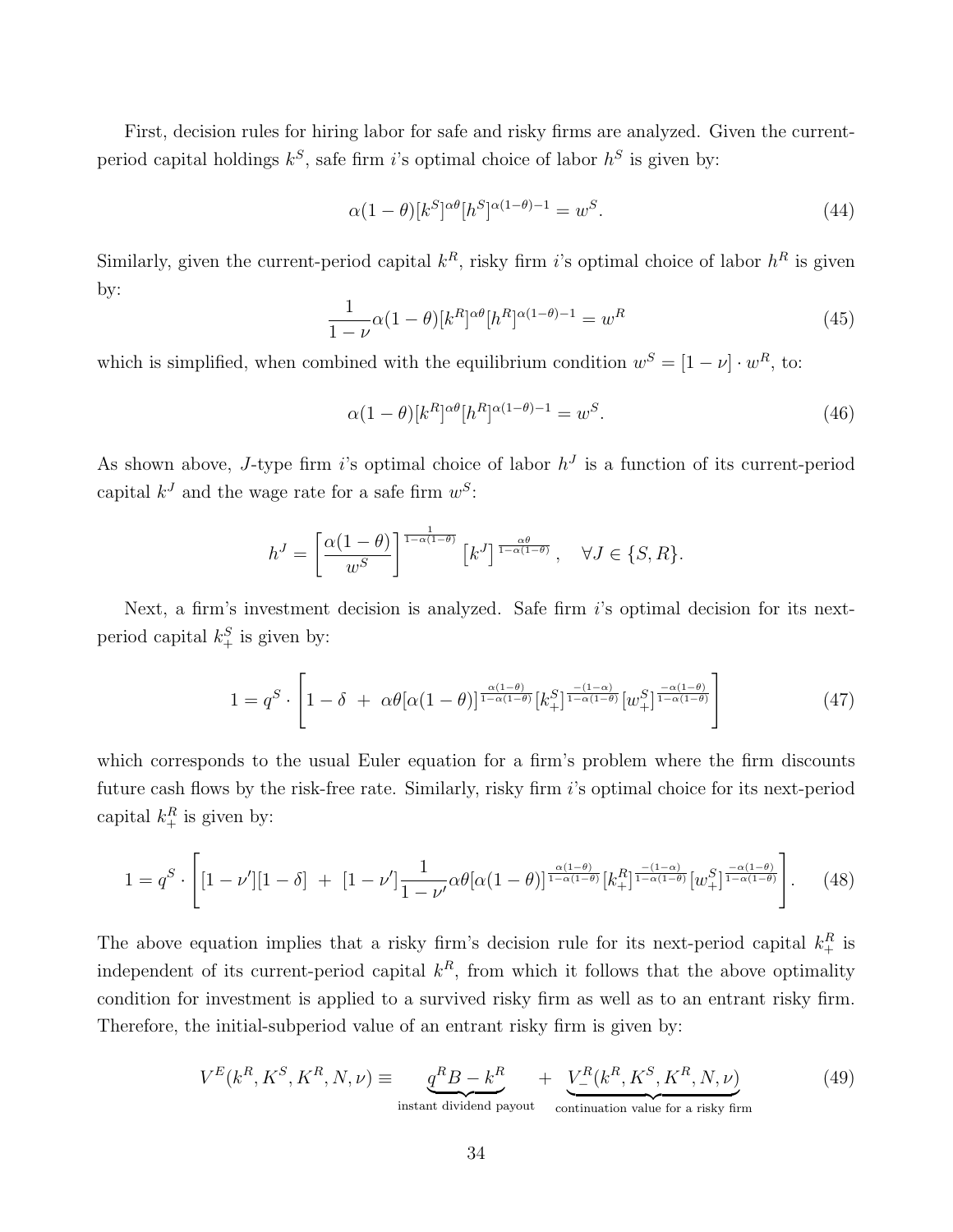which will be used, in the later section of quantitative analysis, to calibrate  $\chi$ , the costs of entry for a risky firm, so that the entry cost equals the value of an entrant risky firm in the steady state:  $\chi = V^{E}(K^{R*}, K^{S*}, K^{R*}, N^{*}, \nu^{*})$  where '\*' in the superscript denotes the steady state.

Combining the above Euler equations for safe and risky firms, I write the condition for capital allocation, one of the key factors in determining aggregate productivity in this economy, as:

$$
\left[\frac{k_+^R}{k_+^S}\right]^{\frac{-(1-\alpha)}{1-\alpha(1-\theta)}} = \frac{\nu'[1-\delta]}{[1/q^S] - [1-\delta]} + 1.
$$
\n(50)

As shown by the above condition for capital allocation, it is obvious that given  $0 < q<sup>S</sup> < 1$ ,  $k_{+}^{R}/k_{+}^{S}$  is less than one and decreasing in  $\nu'$  holding  $q^{S}$  to constant. That is, capital is reallocated away from risky firms and toward safe firms as the risky-firm's default probability  $\nu'$  increases holding the price of safe bonds to constant.

The Household's Problem The household's problem is essentially the same as for the baseline model. As discussed in the previous baseline model, expected returns should be equalized between safe and risky bonds. As discussed earlier, the ex-post (gross) return to the risky bond equals  $(1 - \tau)(1 - \delta)K^R/B$  in the event of default and  $1/q^R$  in the event of non-default, respectively. The equalization of expected returns between risky and safe bonds results in the equilibrium risky-bond-pricing formula given the the safe-bond price as follows:

$$
\frac{1}{q^S} = [1 - \nu] \frac{1}{q^R} + \nu \frac{(1 - \tilde{\tau})(1 - \delta)K^R}{B}.
$$
\n(51)

Lastly, the safe-bond price  $q^S$  will be determined by the usual Household's Euler equation.

#### 5.2 Equilibrium

I study a recursive equilibrium for this economy, which is a list of value functions  $\left(V_{+}^{S}(k, h, K^{S}, K^{R}, N, \nu, \nu')\right), V_{+}^{S,n}(k, h, K^{S}, K^{R}, N, \nu, \nu'),\ V_{-}^{S}(k, K^{S}, K^{R}, N, \nu),$  $V^R_+(k,h,K^S,K^R,N,\nu,\nu',z) \,\,, V^{R,n}_+(k,h,K^S,K^R,N,\nu,\nu',z),\,V^R_-(k,K^S,K^R,N,\nu)\Big);$ policy functions  $\left(h^S(k, K^S, K^R, N, \nu), h^R(k, K^S, K^R, N, \nu), k_+^S(k, h, K^S, K^R, N, \nu, \nu'\right),$  $k_+^R(k,h,K^S,K^R,N,\nu,\nu',z),\,c(b,h,K^S,K^R,N,\nu,\nu')\Big);$ price functions  $(q^S(K^S, K^R, N, \nu, \nu'), q^R(K^S, K^R, N, \nu, \nu'), w^S(K^S, K^R, N, \nu), w^R(K^S, K^R, N, \nu)$ law-of-motion functions  $\left(K_+^S(K^S, K^R, N, \nu, \nu'), K_+^R(K^S, K^R, N, \nu, \nu')\right);$  total transfer function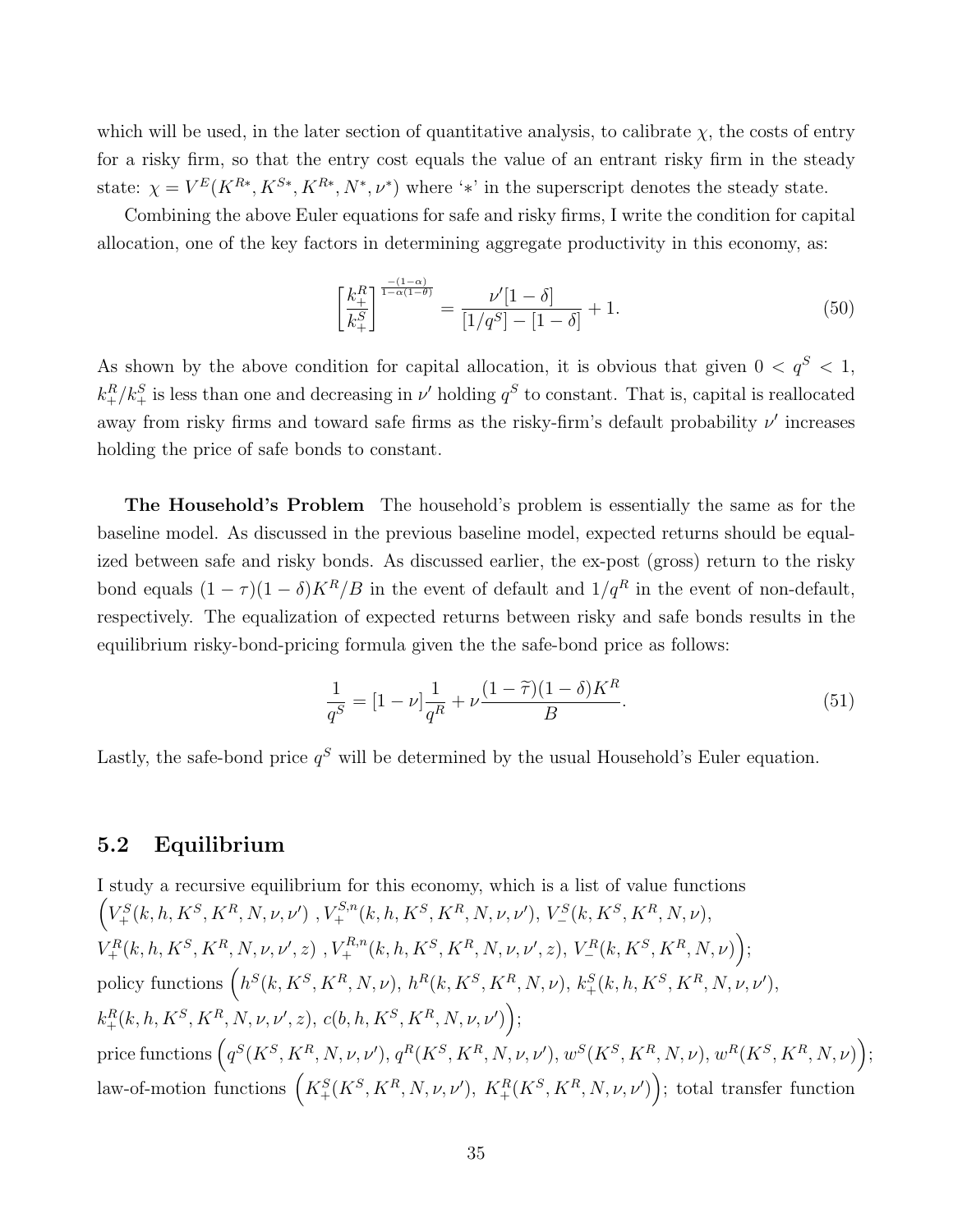$\Pi(K^S, K^R, N, \nu, \nu')$  that satisfy the following conditions:

- 1. Optimality:
	- (a) Safe firm: the value functions  $(V^S_+(k, h, K^S, K^R, N, \nu, \nu')$ ,  $V^{S,n}_+(k, h, K^S, K^R, N, \nu, \nu')$ ,  $V^S=(k, K^S, K^R, N, \nu)$  solve the Bellman equations for a safe firm's problem, and policy functions  $(h^S(k, K^S, K^R, N, \nu), k_+^S(k, h, K^S, K^R, N, \nu, \nu')$  are the optimal decision rules for the safe firm's problem where the safe firm takes as given the price functions  $(q^S(K^S, K^R, N, \nu, \nu'), w^S(K^S, K^R, N, \nu)).$
	- (b) Risky firm: the value functions  $\left(V^R_+(k, h, K^S, K^R, N, \nu, \nu', z)\right), V^{R,n}_+(k, h, K^S, K^R, N, \nu, \nu', z),$  $V_{-}^{R}(k, K^{S}, K^{R}, N, \nu)$  solve the Bellman equations for a risky firm's problem, and policy functions  $(h^R(k, K^S, K^R, N, \nu), k_+^R(k, h, K^S, K^R, N, \nu, \nu', z)$  are the optimal decision rules for the risky firm's problem where the risky firm takes as given the price functions  $(q^S(K^S, K^R, N, \nu, \nu'), q^R(K^S, K^R, N, \nu, \nu'), w^R(K^S, K^R, N, \nu)$ .
	- (c) Household:  $h = \lambda \cdot h^S(K^S, K^S, K^R, N, \nu) + N \cdot h^R(K^R, K^S, K^R, N, \nu)$  is the household's optimal decision rule, at the initial supberiod, on labor supply,  $c(b, h, K^S, K^R, N, \nu, \nu')$ on consumption, and  $b' = [\lambda + N']B > 0$  on savings where the household takes as given the total transfer function  $\Pi(K^S, K^R, N, \nu, \nu')$  and price functions  $(q^S(K^S, K^R, N, \nu, \nu'),$  $q^R(K^S, K^R, N, \nu, \nu')$ ,  $w^S(K^S, K^R, N, \nu)$ ,  $w^R(K^S, K^R, N, \nu)$ .
- 2. Markets clear: for all  $(K^S, K^R, N, \nu, \nu')$ , the following condition holds:

$$
c(b, h, K^S, K^R, N, \nu, \nu') + \lambda K_+^S(K^S, K^R, N, \nu, \nu') + N' K_+^R(K^S, K^R, N, \nu, \nu') + \chi M
$$
  
=  $y(K^S, K^R, N, \nu, \nu') + (1 - \delta) \left[ \lambda K^S + N[1 - \nu \tilde{\tau}] K^R \right]$  (52)

where  $b \equiv [\lambda + N]B$  and  $h \equiv \lambda \cdot h^S(K^S, K^S, K^R, N, \nu) + N \cdot h^R(K^R, K^S, K^R, N, \nu)$ .

- 3. Consistency:
	- (a) Law-of-motion:

$$
k_+^S(K^S, K^S, K^R, N, \nu, \nu') = K_+^S(K^S, K^R, N, \nu, \nu'), \quad \forall (K^S, K^R, N, \nu, \nu'), \tag{53}
$$

$$
k_+^R(K^R, K^S, K^R, N, \nu, \nu', z = \frac{1}{1 - \nu}) = K_+^R(K^S, K^R, N, \nu, \nu'), \quad \forall (K^S, K^R, N, \nu, \nu').
$$
\n(54)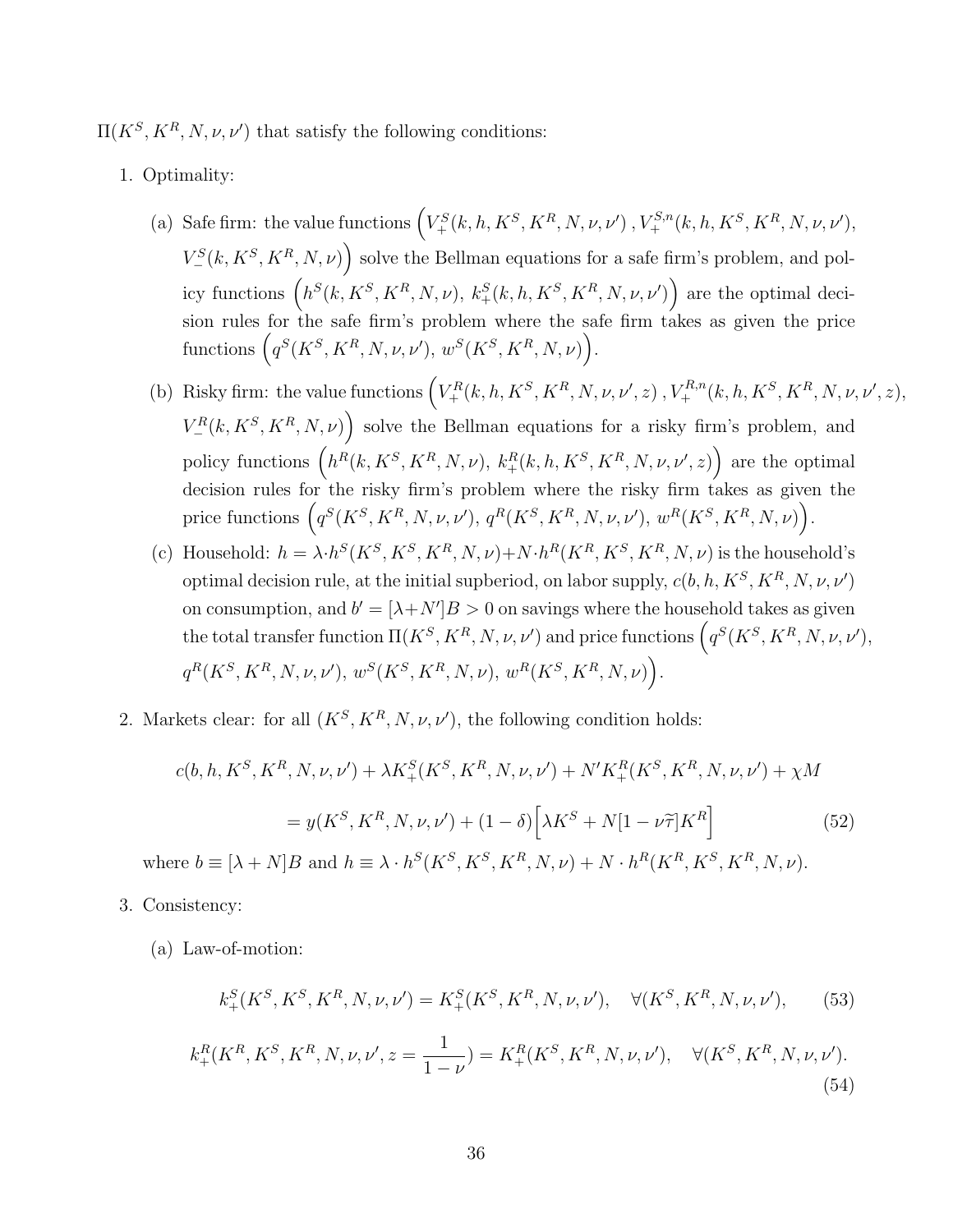(b) Total transfer function:  $\Pi(K^S, K^R, N, \nu, \nu')$  is consistent with decision rules of safe and risky firms for all  $(K^S, K^R, N, \nu, \nu')$ .

Capital Structure And Reallocation of Capital This subsection analyzes the impact of capital structure on the change in the allocation of capital between safe and risky firms, and thereby the change in TFP, in response to an increase in  $\nu'$ . More attention will be paid to the issue of how the response of  $k_{+}^{R}/k_{+}^{S}$  to an increase in  $\nu'$  differs between this economy of the internal financing plus rolled-over debt and the baseline economy of 100% debt financing. For this purpose, the derivative of  $k_{+}^{R}/k_{+}^{S}$  w.r.t.  $\nu'$  is derived, and its absolute value is computed; it is given, for this economy, by:

$$
\left| d \left( \frac{k_+^R}{k_+^S} \right) / d \nu' \right| = \left[ \frac{1 - \alpha (1 - \theta)}{(1 - \alpha)} \right] \frac{1 - \delta}{\left[ 1 / q^S \right] - \left[ 1 - \delta \right]}
$$
(55)

and the counterpart in the baseline economy is given by:

$$
\left| d \left( \frac{k_+^R}{k_+^S} \right)^{BE} / d\nu' \right| = \left[ \frac{1 - \alpha(1 - \theta)}{(1 - \alpha)} \right] \frac{\tau [1 - \delta] + \delta}{[1/q^S]^{BE} - 1} \tag{56}
$$

where the superscript 'BE' denotes variables in the baseline economy<sup>[38](#page-37-0)</sup>.

PROPOSITION 3. Consider the case in which  $\delta$  is sufficiently small and the default-cost distortion for the baseline economy is less than one  $\tau^{BE} \in [0,1)$ , i.e., the positive recovery rate. In this case, the magnitude of the derivative of  $k_{+}^{R}/k_{+}^{S}$  w.r.t.  $\nu'$  is larger in this economy of internal financing combined with rolled-over debt than in the baseline economy of 100% debt financing if risk-free rates are the same between the two economies:

$$
If \tau^{BE} \in [0,1) \text{ and } 1/q^S = [1/q^S]^{BE}, \text{ then } \exists \overline{\delta} > 0 \text{ s.t.}
$$
\n
$$
\left[ \forall \delta \in [0,\overline{\delta}), \quad \left| d \left( \frac{k_+^R}{k_+^S} \right) / d\nu' \right| > \left| d \left( \frac{k_+^R}{k_+^S} \right)^{BE} / d\nu' \right| \right]. \tag{57}
$$

*Proof.* Assume that  $\tau^{BE} \in [0,1)$  and that  $1/q^S = [1/q^S]^{BE}$ . Consider the case of  $\delta = 0$ . It immediately follows that:

$$
\left| d \left( \frac{k_+^R}{k_+^S} \right) / d\nu' \right| = \frac{1 - \alpha(1 - \theta)}{(1 - \alpha)} \frac{1}{[1/q^S] - 1} > \frac{1 - \alpha(1 - \theta)}{(1 - \alpha)} \frac{\tau^{BE}}{[1/q^S]^{BE} - 1} = \left| d \left( \frac{k_+^R}{k_+^S} \right)^{BE} / d\nu' \right|.
$$
 (58)

<span id="page-37-0"></span><sup>38</sup>I use  $[1/q^S]^{BE} \equiv 1 + r^S$  for the baseline economy.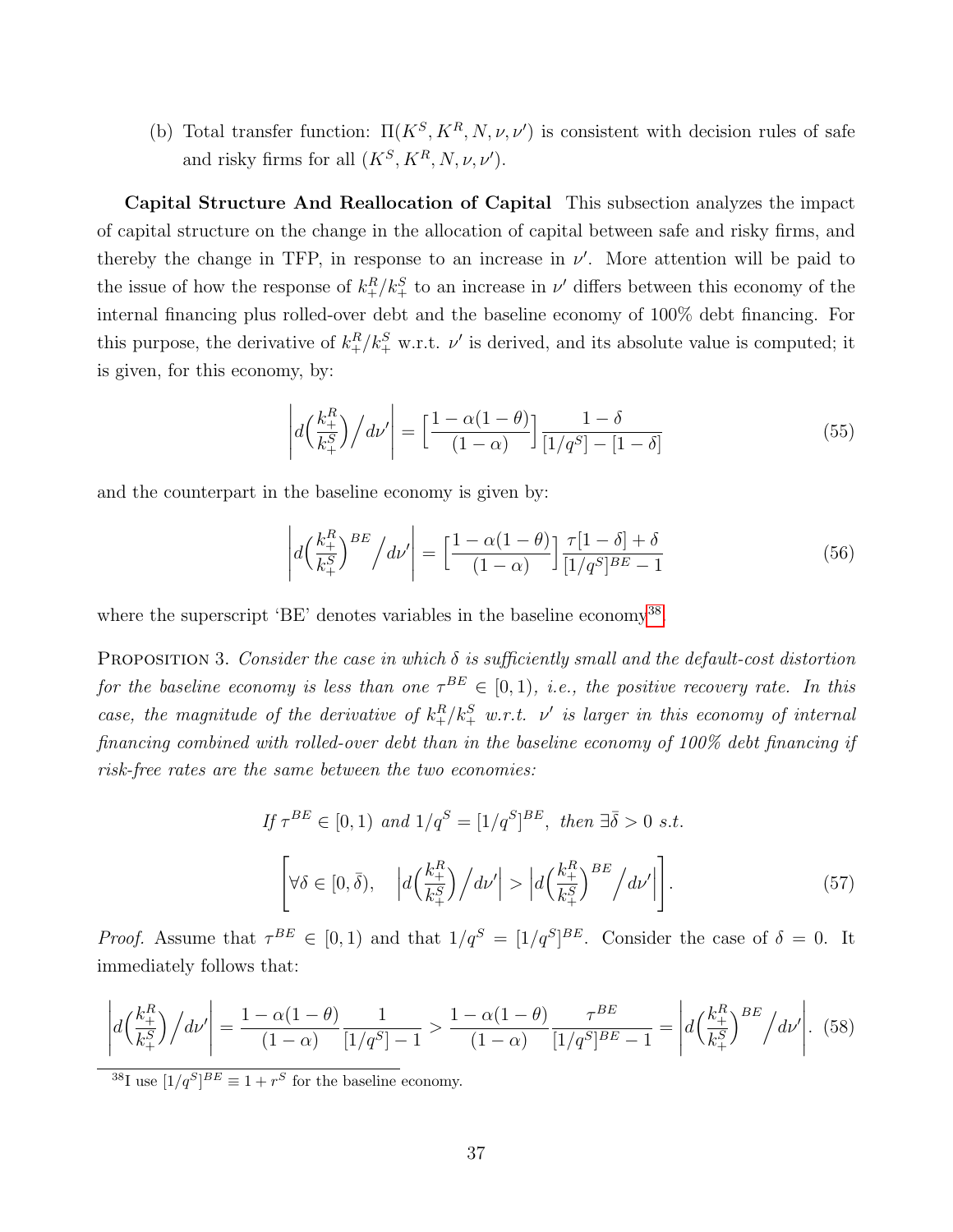The absolute value of the derivative of  $k_{+}^{R}/k_{+}^{S}$  w.r.t.  $\nu'$  is continuous in  $\delta$  both for this economy  $\Box$ and for the baseline economy.

Results of Proposition 3 imply that the magnitude in the response of TFP to an increase in  $\nu$ will be larger in this economy relative to the baseline economy because aggregate output, given total inputs, is strictly increasing in  $[k^R/k^S] \in (0,1)$  for both of the two economies holding the number of risky firms,  $N_t$ , to constant. Here key is that the marginal cost of capital for a risky firm conditional on being hit by the jump-default shock is higher in this economy than in the baseline economy. Both in this economy and in the baseline economy, a risky firm hit by the jump-default shock defaults. In this economy, the risky firm self-finances its marginal investment and therefore loses, upon default, 100% of its marginal (undepreciated) capital; therefore, roughly speaking, the marginal cost of capital for the risky firm increases by one unit in response to one unit increase in  $\nu$ . Meanwhile, in the baseline economy, the bondholder provides a risky firm with capital and loses  $\tau^{BE}$  < 1 fraction of (undepreciated) capital in the event of default, which is less than 100% loss of equity holders in this economy as discussed above; thus, roughly speaking, the marginal cost of capital for the risky firm increases by  $\tau^{BE}$  < 1 units in response to one unit increase in  $\nu$  in the baseline economy.

In short, an increase in the marginal cost of capital for a risky firm in response to an increase in its default probability  $\nu$  is larger in the case of internal financing relative to the debt financing<sup>[39](#page-38-0)</sup>. As a result, the magnitude of capital reallocation in response to an increase in  $\nu$  is larger in this economy relative to the baseline economy, and so are changes in TFP and output, which will be discussed in more detail in the later section of simulation results.

#### 5.3 Calibration

This section discusses how to calibrate parameter values for the internal-financing model, labeled as either the Internal Financing model or simply IF model, so that the model should match long-run averages of key aggregates for the U.S. economy over the period 1964-2009. One period in the model corresponds to one quarter in the data. The benchmark parameter values are listed in table 12.

One set of parameters  $(\nu, \beta, \alpha, \delta, \theta, \omega, \psi)$  in Panel A of table 12 are held the same as for the benchmark values used for the baseline model. The other set of parameters  $(\lambda, M, \tau, B, \kappa, \chi)$  in Panel B of table 12 are calibrated based on implications of the internal financing model.

First, the mass of safe firms  $\lambda$  is set to 0.477 to match the size of newly issued safe bonds relative to the total bonds as done for the baseline-model calibration. As the bond size is the

<span id="page-38-0"></span><sup>&</sup>lt;sup>39</sup>Note that the above result in this paper is obtained even in the absence of tax advantage of debts.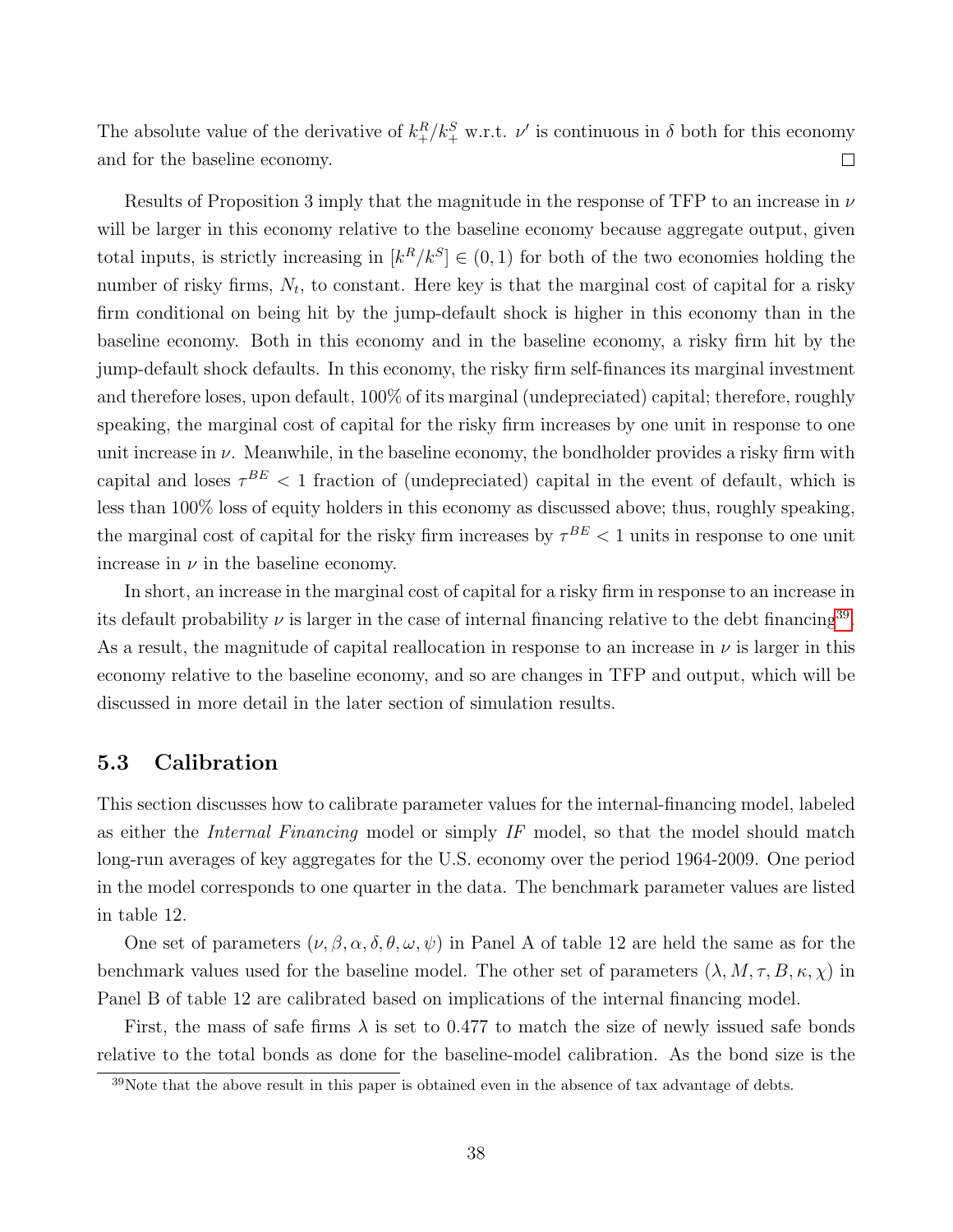|                      | Table 12. Denemiatik I alameter values. Internat i maneing Model |              |                                |  |  |  |  |  |  |  |
|----------------------|------------------------------------------------------------------|--------------|--------------------------------|--|--|--|--|--|--|--|
|                      | <b>PARAMETER</b>                                                 | <b>VALUE</b> | <b>TARGET</b>                  |  |  |  |  |  |  |  |
|                      | Panel A: Same as for the Baseline Model                          |              |                                |  |  |  |  |  |  |  |
| $\nu$ :              | Prob. of $z(i) = 0$ for Risky Firm i                             | .0048        | Default Rate of Risky Bonds    |  |  |  |  |  |  |  |
| $\beta$ :            | Discount Factor                                                  | .9909        | Real Return to Aaa Bonds       |  |  |  |  |  |  |  |
| $\alpha$ :           | Returns to Scale                                                 | .87          | Khan and Thomas (2011)         |  |  |  |  |  |  |  |
| $\delta$ :           | Depreciation Rate                                                | .015         | Benchmark                      |  |  |  |  |  |  |  |
| $\theta$ :           | Capital Share                                                    | .33          | Investment/GDP                 |  |  |  |  |  |  |  |
| $\omega$ :           | Curvature of Labor-Disutility                                    | .30          | Benchmark                      |  |  |  |  |  |  |  |
| $\psi$ :             | Level of Labor-Disutility                                        | 3.32         | $h_{ss} = .3333$               |  |  |  |  |  |  |  |
|                      | Panel B: Unique to the Internal Financing Model                  |              |                                |  |  |  |  |  |  |  |
| $\lambda$ :          | Measure of Safe Firms                                            | .477         | Volume-Share of Safe Bonds     |  |  |  |  |  |  |  |
| M:                   | Constant Measure of Risky-Entrant Firms                          | .00251       | $N=1-\lambda$                  |  |  |  |  |  |  |  |
| $\widetilde{\tau}$ : | Liquidation Costs                                                | .30          | Ramey and Shapiro (2001)       |  |  |  |  |  |  |  |
| B:                   | Size of Debt                                                     | 14.79        | Recovery Rate of Risky Bonds   |  |  |  |  |  |  |  |
| $\kappa$ :           | A Firm's Expected Endowment                                      | .354         | Leverage Ratio                 |  |  |  |  |  |  |  |
| $\chi$ :             | Creation & Entry Costs of a Risky Firm                           | 35.20        | Value of an Entrant Risky-Firm |  |  |  |  |  |  |  |

Table 12: Benchmark Parameter Values: Internal Financing Model

same between risky and safe firms in this economy,  $\lambda$  is simply equal to the relative size of safe bonds to the total, which is 0.477, when the steady state mass of risky firms  $N$  is normalized to  $(1 - \lambda)$ . Then  $M = 0.00251$  is chosen because  $M = \nu \cdot N$  where  $N = 1 - \lambda$ .

Second, the per-capital liquidation cost  $\tilde{\tau}$  is set to .30 as benchmark, which basically captures the high discount rates applied to the market price of a liquidated asset.  $\tilde{\tau}$  is calibrated based on estimates of the discount rate for a liquidated asset reported in the literature. There is a wide range of estimates of such discount rates. For instance, [Ramey and Shapiro \(2001\)](#page-48-12) estimate that the "ratio of sales price to replacement cost" is about 10-40%, which amounts to 60-90% for  $\tilde{\tau}$  in the IF model. Taking into consideration that [Ramey and Shapiro \(2001\)](#page-48-12)'s sample is limited to a number of, but not the entire, industries and that liquidation does not necessarily involve reployment of capital, e.g., selling off the equity of the defaulting firm to other investors, I choose  $\tilde{\tau} = .30$  as benchmark.

Third, the constant size of rolled-over debt  $B$  is chosen by targeting the recovery rate in the event of default. Recall that the bondholders receives  $[1 - \tilde{\tau}][1 - \delta]k^R/B$ , which corresponds to the recovery rate, per unit of defaulted risky-bond via liquidation process. The recovery rate for risky corporate bonds is again about 40% on average during the period 1982-2009. Given  $(\tau, \delta)$  and the model-implied capital held by a risky firm  $k^R$ ,  $B = 14.79$  is chosen to match the average recovery rate for risky corporate bonds of 40%.

Fourth, the expected firm-level endowment  $\kappa$  is set as twice large as the interest expenses for a survived risky firm, which results in that the leverage ratio, i.e., the ratio of debt to the market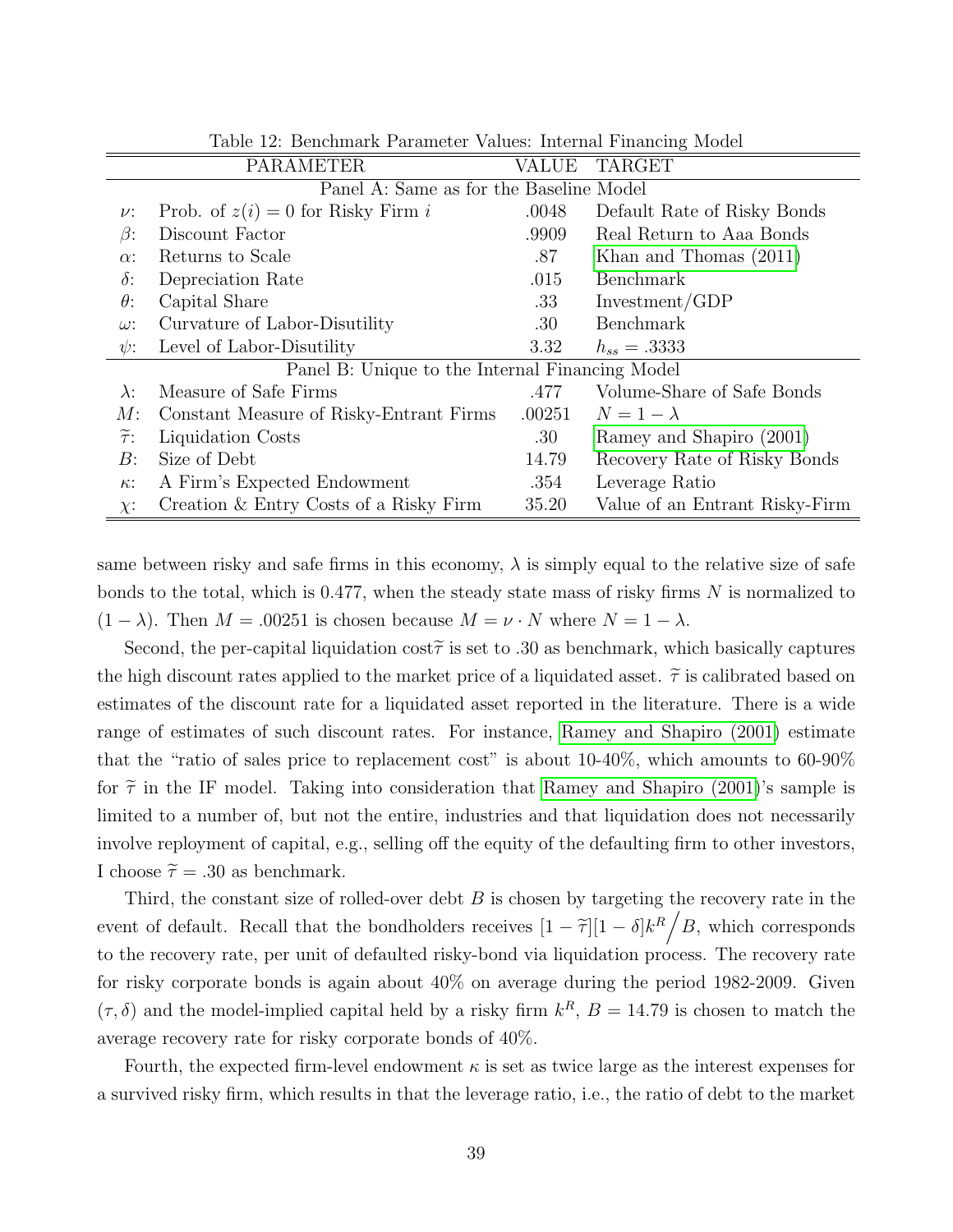value of equity plus debt, is  $33\%$  for a survived risky firm,  $20\%$  for a safe firm and  $26-27\%$  in either aggregate or cross-sectional average, which is broadly in line with the data<sup>[40](#page-40-0)</sup>.

#### 5.4 Results

| Table 13: Statistics of Key Aggregates: Internal Financing Model |             |      |                       |                                              |                       |                |   |                |                 |            |        |  |  |
|------------------------------------------------------------------|-------------|------|-----------------------|----------------------------------------------|-----------------------|----------------|---|----------------|-----------------|------------|--------|--|--|
|                                                                  | $\sigma(y)$ |      | $\sigma(x)/\sigma(y)$ |                                              |                       |                |   | corr(x, y)     |                 |            |        |  |  |
| $\mathcal{X}$                                                    |             | h    |                       | $k$ TFP                                      | $\mathcal{C}$         | $\overline{i}$ | h | k <sub>i</sub> | TFP <sup></sup> | $\epsilon$ | $\eta$ |  |  |
| Data.                                                            | 1.56        | 1.27 |                       | 0.34 0.53 0.54 3.35 0.88 0.15 0.45 0.84 0.91 |                       |                |   |                |                 |            |        |  |  |
| <b>Baseline</b>                                                  | 0.93        |      | $0.74 \quad 0.74$     | 0.66                                         | $0.59$ 5.32 0.81 0.18 |                |   |                | $0.86$ 0.37     |            | 0.88   |  |  |
| ΙF                                                               | 1.34        | 0.98 | 0.38                  | $1.07$ $1.02$ $3.53$ $0.06$ $0.44$           |                       |                |   |                | 0.84            | 0.75       | 0.54   |  |  |

This section discusses simulated results of the IF model, see table 13.

Note: The line headed 'IF' refers to the internal financing model and the line headed 'Baseline' does the same for the baseline model of 100% debt financing.  $\sigma(x)/\sigma(y)$  refers to the ratio of the percentage standard deviation of a variable x to that of output  $\sigma(y)$  and  $corr(x, y)$  refers to the correlation coefficient between  $x$  and output. All variables refer to their log deviations.

The main message of table 13 is that shocks to  $\nu$  account for quite a large part of fluctuations in output and TFP. Thus, the availability of the internal-financing does not overturn the main message of the earlier simulated results of the baseline model: fluctuations in the corporate credit spread, mainly driven by shocks to the default risk for risky firms, are an important source of fluctuations in the U.S. economy.

One caveat in interpreting the above results of the IF model is that shocks to current  $\nu_t$ affects directly the next-period aggregate output  $y_{t+1}$  via changes in the measure of risky firms in the next-period  $N_{t+1}$  holding all else constant:

$$
y_{t+1} = \lambda \Big[ [k_{t+1}^S]^{\theta} [h_{t+1}^S]^{1-\theta} \Big]^{\alpha} + N_{t+1} \Big[ [k_{t+1}^R]^{\theta} [h_{t+1}^R]^{1-\theta} \Big]^{\alpha} + \lambda \kappa + N_{t+1} \kappa
$$

where the last term  $N_{t+1}$ <sub>k</sub> refers to endowments earned by risky firms, which are under the direct influence of changes in  $\nu_t$  through the changes in  $N_{t+1}$  because of  $N_{t+1} = (1 - \nu_t)N_t + M$ .

Below I discuss how to decompose changes in output and TFP so that in the IF model, effects of shocks to  $\nu$  on output and TFP via *endogenous* changes in resource-allocation are disentangled

<span id="page-40-0"></span> $^{40}$ In the model, as a safe firm has no default risk, in the absence of taxes on corporate incomes, internal cash flows and debts make no difference for a safe firm's cost of capital, i.e., the Modigliani-Miller theorem holds. As a result, in the model, the leverage ratio is meaningful for a risky firm but not for a safe firm. In the COMPUSTAT data for publicly traded firms, the leverage ratio measured as the book value of total liability relative to the market value of total assets is about 37% for both risky and safe firms, comparable the above 33% leverage ratio for a risky firm in the model. For a firm's riskiness, volatility of the firm's own stock returns is used, and the cross-sectional median value of this riskiness is used as the criterion for the classification of firms into either risky or safe.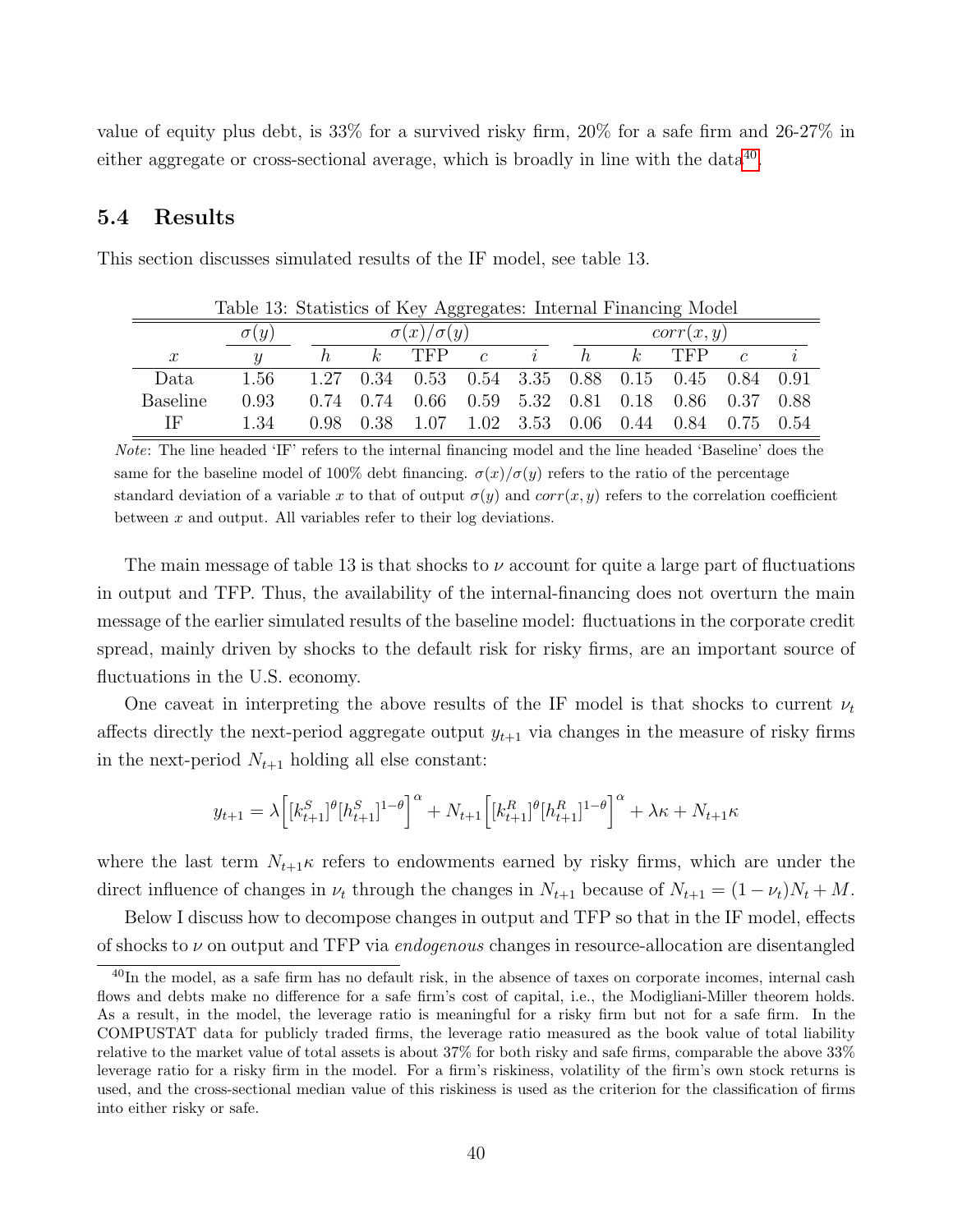from effects of *exogenous* changes in endowment  $N_{t+1}\kappa$  on output and TFP. To control for effects owing to changes in  $N_{t+1}$ <sub>K</sub>, alternative measures of output and TFP are proposed as follows:

$$
\widetilde{y}_t \equiv y_t - [N_t - N_{ss}]\kappa, \quad \widetilde{TFP}_t \equiv TFP_t \cdot \frac{\widetilde{y}_t}{y_t}.
$$

where  $\tilde{y}_t$  measures changes in output induced by the endogenous changes in resource-allocation and  $\widetilde{TFP}_t$  does the same for TFP. Then percentage standard deviations of  $\widetilde{y}_t$  and  $\widetilde{TFP}_t$  are presented in table 14.

| Table 14: Percentage Standard Deviations of Output and TFI |       |               |                     |      |      |                         |  |  |  |
|------------------------------------------------------------|-------|---------------|---------------------|------|------|-------------------------|--|--|--|
|                                                            |       | Output        |                     | TFP  |      |                         |  |  |  |
|                                                            |       | Data Baseline | IF: $\widetilde{y}$ |      |      | Data Baseline IF: $TFP$ |  |  |  |
|                                                            | -1.56 | 0.93          | 1.02                | 0.83 | 0.60 | 0.75                    |  |  |  |

*Note:*  $\widetilde{y}_t$  measures changes in output induced by the endogenous changes in resource-allocation in the IF model and  $\widetilde{TFP}_t$  does the same for TFP. All variables refer to their log deviations.

As shown by table 14, effects of shocks to  $\nu$  on output and TFP in the IF model are still sizable compared to the data even after changes in the endowment term,  $N_t \cdot \kappa$  are controlled for; moreover, those effects are slightly larger compared to results of the baseline economy of 100% debt financing. The key in generating the difference in quantitative results for output and TFP between the IF model and the baseline model is that the marginal cost of capital for a risky firm responds to an increase in  $\nu$  more sensitively in the IF model than in the baseline model (recall results of Proposition 3). As a result, capital allocation  $k^R/k^S$  is more sensitive to an increase in  $\nu$  in the IF model than in the baseline model, see table 15.

Table 15: Percentage Standard Deviation of Capital Allocation  $k^R/k^S$ 

| IF Model |
|----------|
| 53.5     |
|          |

Table 15 highlights that as predicted in Proposition 4, capital allocation  $k^R/k^S$  indeed responds to  $\nu$ -shocks more sensitively in the internal financing model than in the baseline model.

Lastly, volatilities of the (equity) value for risky and safe firms are discussed, see tabble 16.

As shown in table 16, the equity value for a risky firm is as about twice volatile as that for a safe firm. Risky firms are exposed to time-varying default-risk, resulting in the large volatility of the risky-firm's equity value. By contrast, a safe firm has no such risk. Therefore, the equity value should be more volatile for a risky firm relative to a safe firm.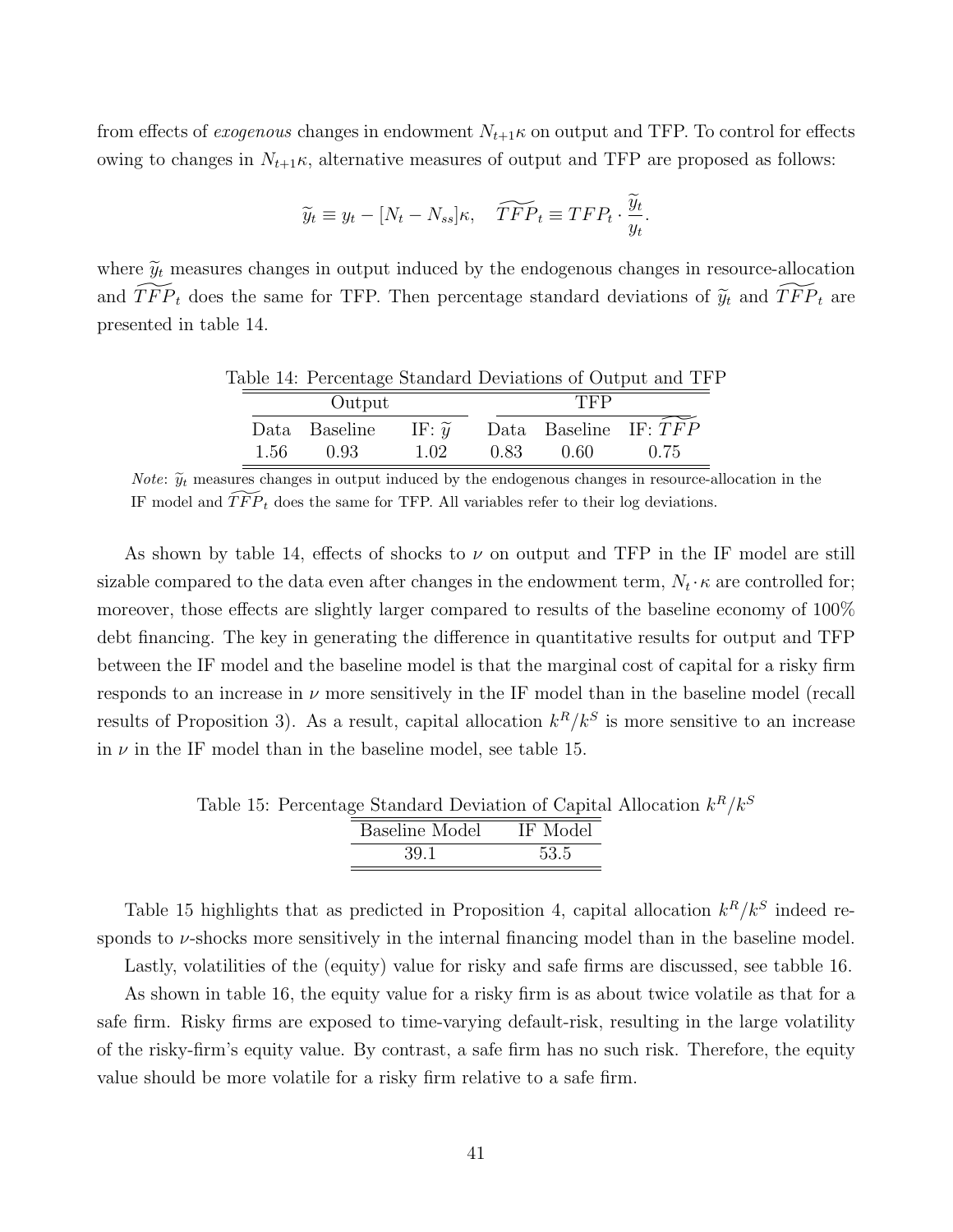Table 16: Percentage Standard Deviation of the Market Value of Equity

| Risky Firm Safe Firm |     |
|----------------------|-----|
| 10.1                 | 5.2 |

Note: The market value of equity is measured at the final subperiod for a survived risky and safe firms. All variables refer to their log deviations.

### 6 Conclusion

This paper studies corporate credit spreads and business cycles in a general equilibrium model. Motivated by the fact that corporate credit spreads are significantly countercyclical, this paper focuses on addressing the question of what are causes and consequences of an increase in the corporate credit spread. A simple model of corporate credit spreads is developed; in the model, firms finance their capital by issuing non-contingent one-period bonds. The key feature of the model is that firms are exposed to the different level of default risk, which with the defaultcost distortion results in the credit spread too high and resource misallocation between the high-risk and low-risk firms. In the model, an increase in the default risk for high-risk firms causes, even though every firm's expected productivity held constant, both output and TFP to drop because the extent of the resource misallocation becomes larger due to the increased credit spread between high-risk and low-risk firms.

This paper is the first quantitative study to incorporate the default rate dynamics of corporate bonds by credit ratings into the standard growth model. More specifically, the earlier key mechanism is embedded into an otherwise standard growth model, which is then calibrated and simulated to data on the U.S. economy and corporate bond market during the period 1964-2009. Simulated results show that fluctuations in corporate credit spreads, mainly driven by shocks to the default risk for high-risk firms, account for a large part of fluctuations in output and TFP. Note that in this paper, the sizable endogenous fluctuations in output and TFP are obtained even in the absence of exogenous shocks to the aggregate productivity; therefore, the model in this paper also sheds some lights on the question of what shocks drive the output fluctuations, one of classical issues discussed in the business cycle literature.

As in the literature, I imposed the restriction that one-period bond is the only available financial instrument for an external debt financing. Simulated results for the benchmark case of 100% short-term debt financing are quite similar even for the case in which firms use internal financing for their investments and roll over their constant size of one-period bond. It would be interesting, even though beyond the scope of this paper, to extend my analysis to the case in which firms can adjust the maturity structure of their long-term bonds.

Lastly, the household's portfolio in this paper is restricted to securities issued by domestic-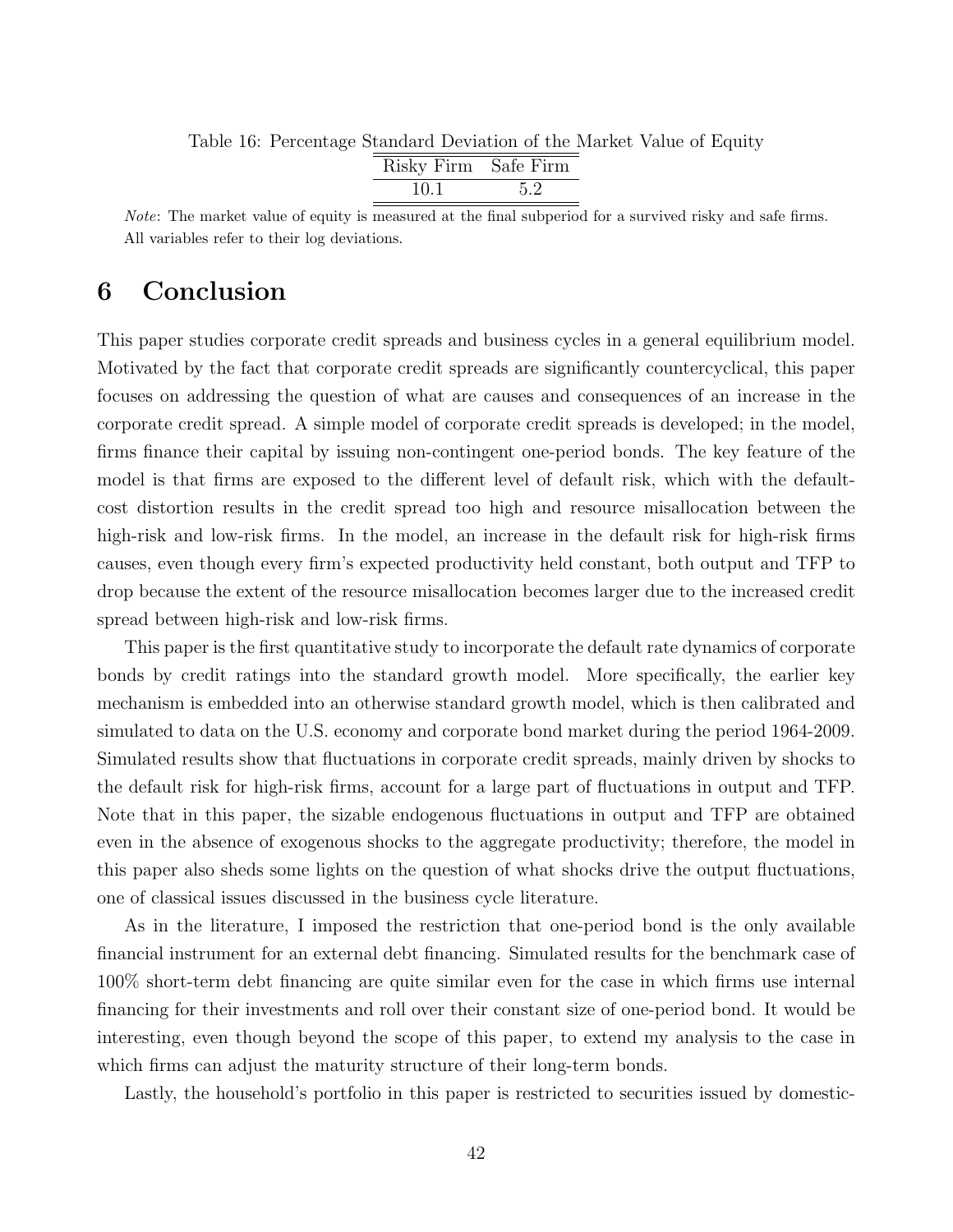private-production firms. More generally, the household could also invest to public and foreign sectors as well as the domestic-private-production sector. In this case, fluctuations in corporate credit spreads would still imply significant fluctuations in output via more the channel of aggregate investment and less the TFP channel. In addition, with the availability of the third security, the government bond in particular, factors other than default risk would be also important in determining the allocation of capital to and within domestic-private-production sector: for instance, liquidity premium, taxes, foreign-exchange-risk premium and so on. It is important, although left for future work, to study how such non-default-risk factors would interact with default-risk in determining the corporate credit spread and allocation of capital across firms.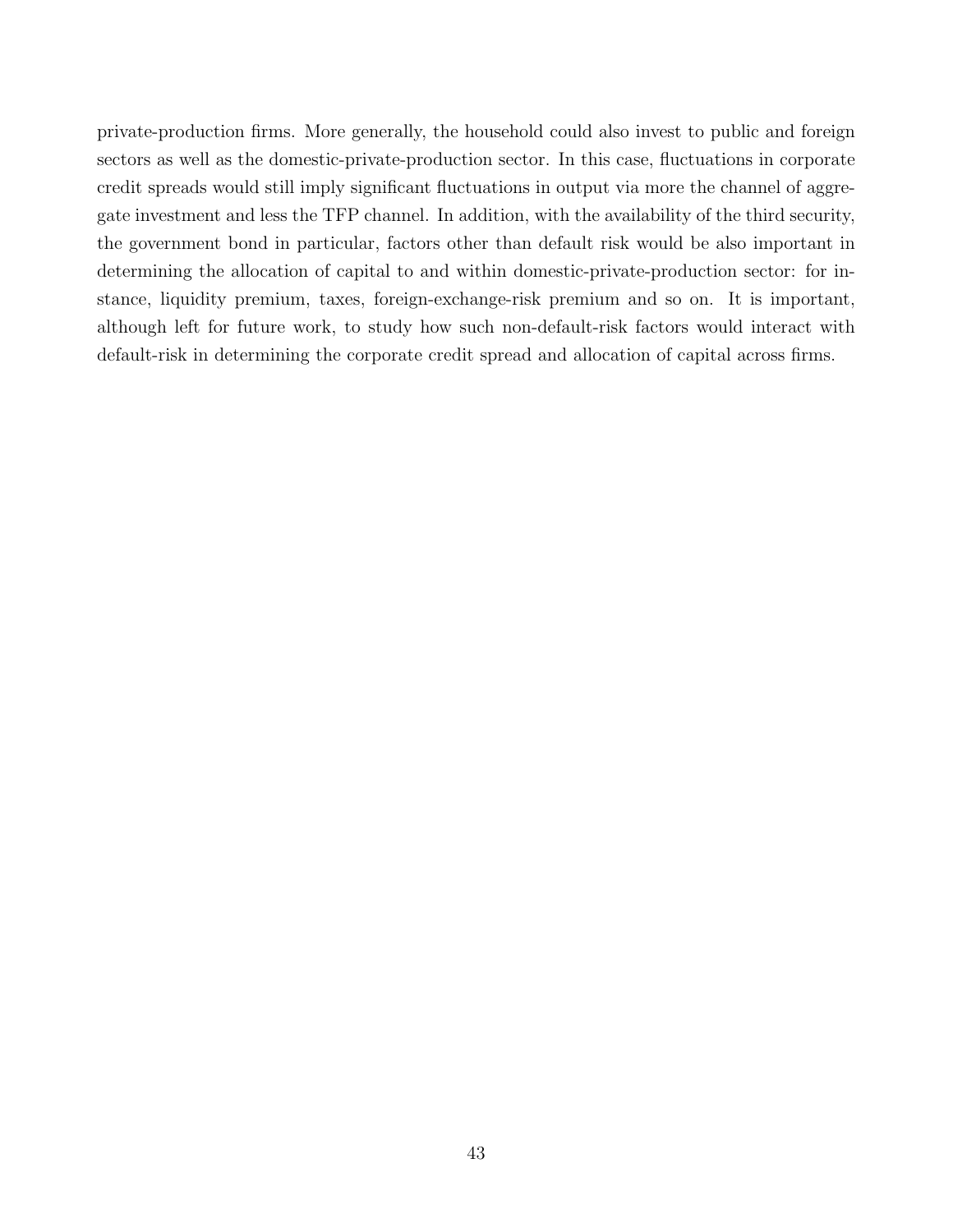### 7 Appendix

#### 7.1 Mathematical Appendix

First, proof of Lemma 1 is as follows.

Proof. Combining the first order conditions of risky and safe firm w.r.t. hiring labor with the  $\frac{k^R}{k^S}$ <sup> $\frac{\alpha\theta}{1-\alpha(1-\theta)}$ </sup>. The above laborequilibrium wage rate condition  $[1 - \nu]w^R = w^S$ , I obtain:  $\frac{h^R}{h^S} = \left[\frac{k^R}{k^S}\right]$ ratio of a risky firm relative to a safe firm is substituted to the capital-ratio equation of a risky  $\left[\frac{-\nu]r^R}{r^S}\right]^{-\frac{1-\alpha(1-\theta)}{1-\alpha}}$ . Lastly,  $\frac{[1-\nu]r^R}{r^S}$  $\frac{k^{R}}{k^{S}}=\left[\frac{[1-\nu]r^{R}}{r^{S}}\right]$ firm relative to a safe firm:  $\frac{k^R}{k^S}$  $\frac{r^{-\nu}r^R}{r^S} = 1 + \frac{\tau\nu[1-\delta]}{r^S}$  is derived from the equalization of the expected returns between risky and safe bonds.  $\Box$ 

Second, proof of Proposition 1 is as follows.

*Proof.* It immediately follows from results of Lemma 1. Given  $r^S$ , it is obvious that  $r^R$  is increasing in  $\nu$  from the equilibrium condition for equalization of the expected returns between safe and risky bonds. Next, differentiating  $k^R/k^S$  w.r.t.  $\nu$  results in:

 $\frac{1-\delta}{r^S}\left[1+\frac{\tau\nu[1-\delta]}{r^S}\right]^{-\frac{1-\alpha(1-\theta)}{1-\alpha}-1} < 0$  given  $r^S$ . As  $h^R/h^S$  is strictly increasing  $\frac{dk^R/k^S}{d\nu} = -\frac{1-\alpha(1-\theta)}{1-\alpha}$  $\tau$ [1−δ]  $1-\alpha$ in  $k^R/k^S$ , it is obvious that  $d[h^R/h^S]/d\nu < 0$ . Lastly,  $dy/d\nu < 0$  follows from that given aggregate capital and labor, aggregate output y is an increasing in  $\forall [k^R/k^S] < 1$  because y is maximized at  $[k^R/k^S] = 1$ .  $\Box$ 

Last, proof of Proposition 2 is as follows.

*Proof.* It is essentially the same as for the proof of Proposition 1. Differentiating  $k^R/k^S$  w.r.t.  $\frac{1-\delta}{r^S}\left[1+\frac{\tau\nu[1-\delta]}{r^S}\right]^{-\frac{1-\alpha(1-\theta)}{1-\alpha}-1} < 0$  given  $r^S$ . Other parts imme- $\tau$  results in:  $\frac{dk^R/k^S}{d\tau} = -\frac{1-\alpha(1-\theta)}{1-\alpha}$  $\nu$ [1−δ]  $1-\alpha$ diately follow.  $\Box$ 

#### 7.2 Data Sources

COMPUSTAT Variables Investment is measured as expenditures on 'Property, Plant and Euipment Capital' (COMPUSTAT data item  $\#30$ ) plus 'Acquisition' (item  $\#129$ ) so that my measure of investment captures both intensive margin and extensive margin of capital increase well. For robustness check, I also use the item  $#30$  only as in the literature and obtain the same message (available in the online appendix). The book value of assets is the item  $\#6$ .

Next, for additional firm characteristics, marginal product of capital *mpk* is measured as the ratio of net sales (item  $\#12$ ) to capital stock (item  $\#8$ ), and leverage ratio lvg as the ratio of the book value of total liabilities (item  $#181$ ) to assets. Cash flows  $cf$  is measured as the income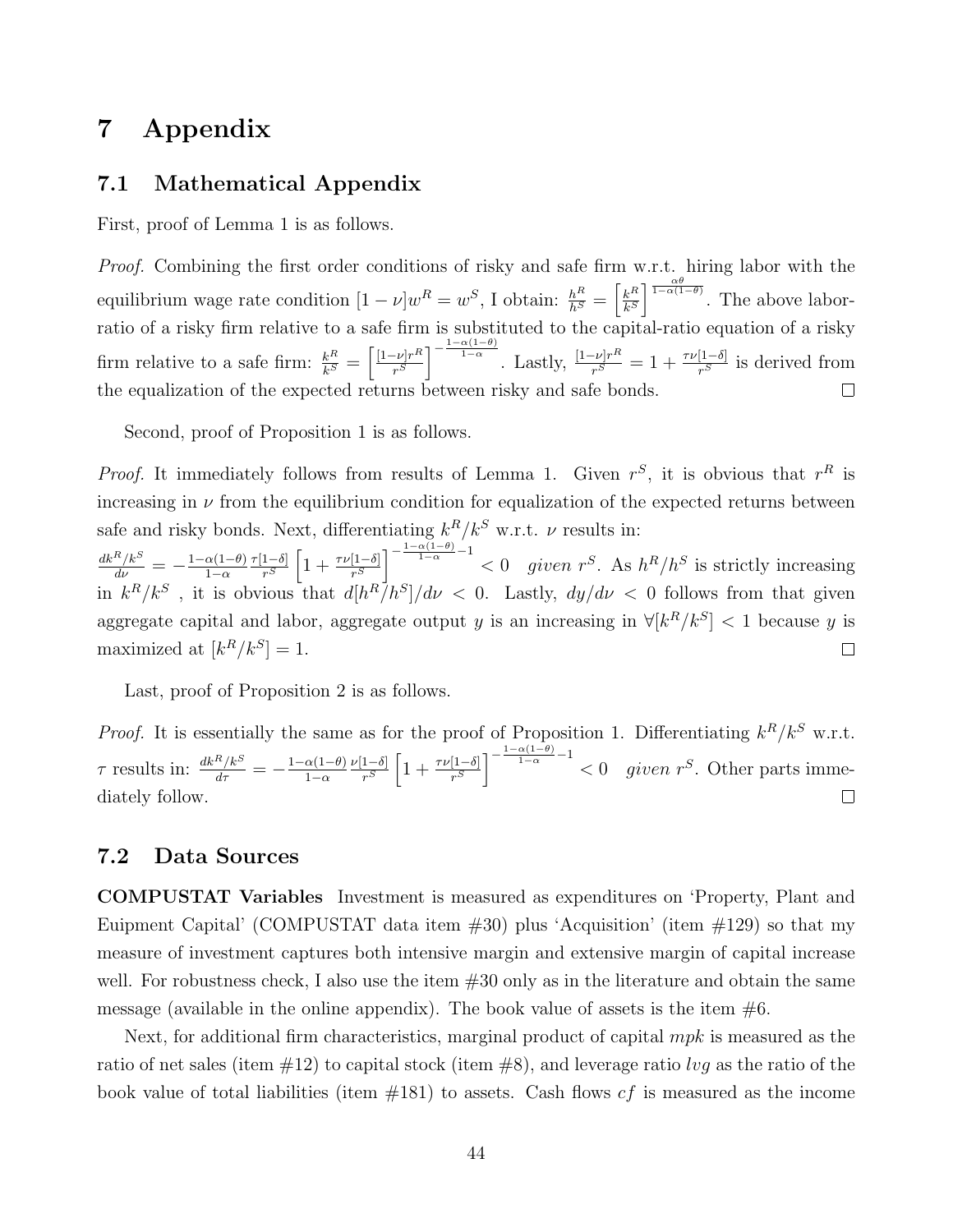before extraordinary items (item  $\#18$ ) plus depreciation and amortization (item  $\#14$ ), and then expressed as the ratio to the lagged assets. Lastly, Tobin's Q is measured as the ratio of the market value of assets to the book value of assets where the market value of assets  $=$  (item  $#181) + (item #25) \times (item #199) + (item #10) + (item #19). See Covas and Haan (2011) for$  $#181) + (item #25) \times (item #199) + (item #10) + (item #19). See Covas and Haan (2011) for$  $#181) + (item #25) \times (item #199) + (item #10) + (item #19). See Covas and Haan (2011) for$ further discussion.

NIPA Variables I basically use the 'Table 1.1.3. Real Gross Domestic Product, Quantity Indexes' of NIPA, which provides quantity indexes for output, consumption and investment where the index for each item is seasonally adjusted and relative to the quarterly average over the year 2005. Then I convert the quantity index to the variables in terms of billions of chained 2005 dollars by using the quarterly average over the year 2005 based on 'Table 1.1.6. Real Gross Domestic Product, Chained Dollars'.

Moody's Dataset on Corporate Bond Market The default rate provided by Moody's is measured by the ratio of the number of issuers defaulted for a year relative to the total number of issuers of the bond-cohorts, which is not a volume-weighted default rate as used by [Giesecke](#page-47-11) [et al. \(2011\)](#page-47-11) and [Altman and Karlin \(2010\)](#page-47-10). I measure the default rate of risky bonds as the weighted average of default rates for the Baa, Ba and B grade bonds where the number-ofissuers shares by letter grades are used as the weights. Similarly, the default rate of safe bonds is measured as the weighted average of default rates for the Aaa, Aa and A grade bonds.

I next present the number-of-issuers shares of corporate bonds by their credit grades.

| Table 17: Percentage Shares of Corporate Bonds During the Period 1997-2000 |  |                                  |  |  |                         |  |  |
|----------------------------------------------------------------------------|--|----------------------------------|--|--|-------------------------|--|--|
|                                                                            |  |                                  |  |  | Aaa Aa A Baa Ba B Caa-C |  |  |
|                                                                            |  | 3.3 13.2 25.4 21.9 13.7 18.5 4.0 |  |  |                         |  |  |

Note: shares of corporate bonds are measured by number of issuers rather than by the bond-volumes. Source: [Hamilton \(2001\)](#page-48-13), the exhibit 11 on page 13.

Lastly, I discuss how recovery rates are measured and present summary statistics of them. Recovery rate of a corporate bond is measured by the post-default price of that corporate bond relative to the price of the corporate bond in some years prior to default. The recovery rates reported in the above table are averages of them measured in 1, 2, 3, 4, and 5 years prior to default (see [Moody's \(2010\)](#page-48-9) for more detailed discussion).

The BofA Merrill Lynch Corporate-Bond Yields Downloadable from: http://research.stlouisfed.org/fred2/categories/32347.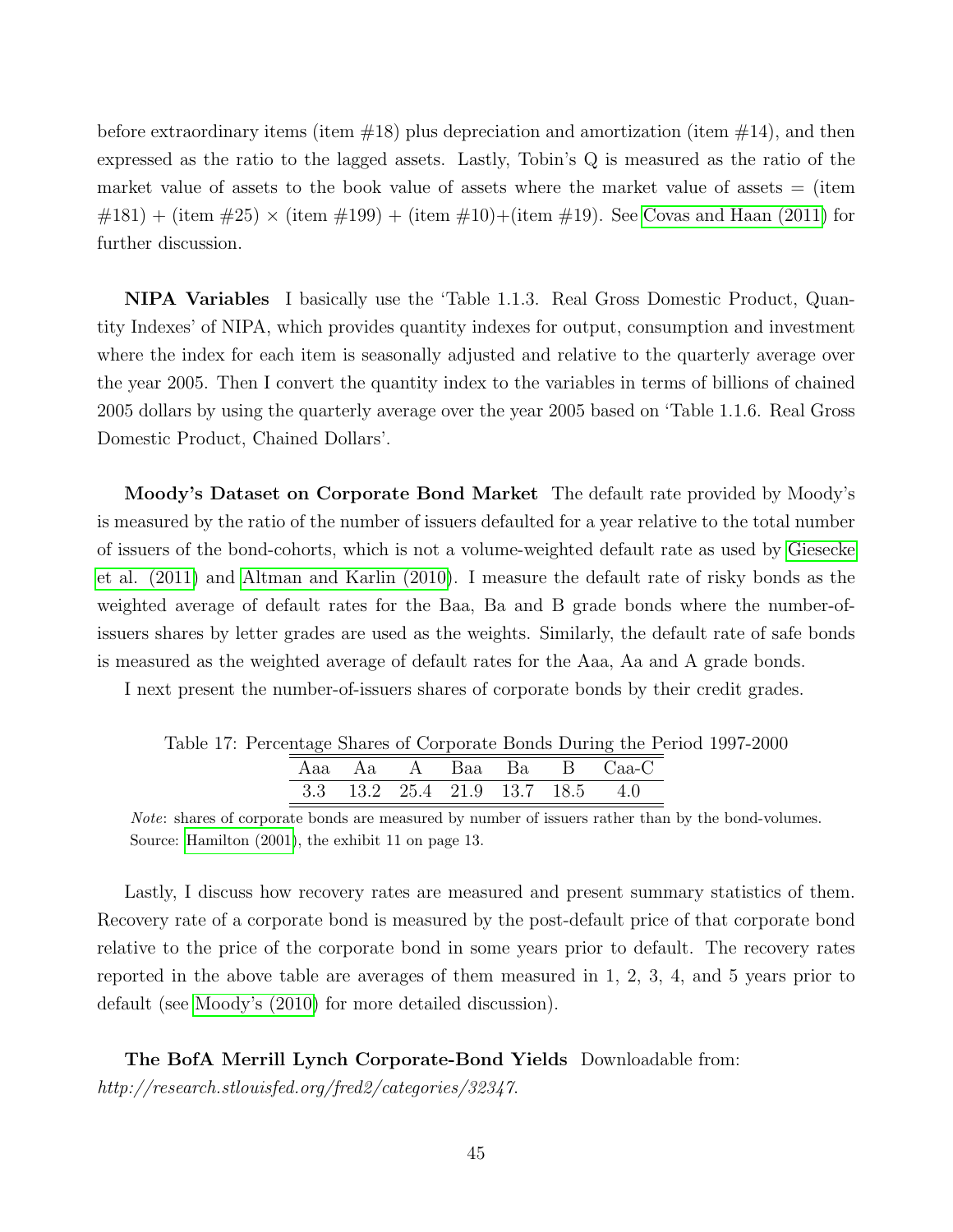#### 7.3 Calibration

**Recovery Rate** The recovery rate for risky corporate bonds in the data is calculated as a weighted average of recovery rates for Baa, Ba and B grade bonds, which results in about 41.3% on average over the period 1982-2009. Taking into consideration that Caa-C grade bonds are omitted, of which recovery rates are about 34% on average for the same period, I adjust the above 41.3% recovery rate slightly downward to 40% and take it as my estimate of the long-run recovery rates of the risky corporate bonds.

Below I discuss how to measure the recovery rate in the model economy as in the data. In the model, one unit of defaulted risky bond returns  $[1 - \delta][1 - \tau]$  units of undepreciated capital: the price of defaulted risky bond is, in terms of the final good,  $[1 - \delta][1 - \tau]$ . Meanwhile, the price of a risky bond prior to default equals one over the promised gross return  $1/[1 - \delta + r^R]$ . As in the data, recovery rate for a risky bond is measured as the ratio of defaulted risky-bond price relative to the prior-to-default price: recovery rate  $= [1 - \delta][1 - \tau] / [1/(1 - \delta + r^R)].$ 

Bond Size of Safe vs. Risky Bonds Next, I describe the procedure for calculating the volume share of safe bonds which consist of Aaa, Aa and A grade bonds, or the investmentgrade excluding Baa grade bonds. Note that the volume share of the speculative-grade bonds in the U.S. newly-issued, per year, corporate bond market is about 27.5% on average during the period 1993-2009 according to [Altman and Karlin \(2010\)](#page-47-10). Therefore, the volume share of the investment-grade bonds is about 72.5% on average in this period because corporate bonds are categorized as either investment-grade or speculative-grade. The Baa grade corporate bonds account for, on average, about 34.25% of the number of outstanding investment-grade bond-issuers during the period 1997-2000 according to [Hamilton \(2001\)](#page-48-13). Assuming that volume shares are proportional to the number-of-issuers shares for the investment-grade bonds, I compute the volume-share of safe bonds as:  $0.725 \times [1 - 0.3425] = 0.4767$ .

**Shock Process for**  $\nu$  I discretize the space of  $\nu$  by partitioning the interval  $(0, 0.04)$  by an equal distance of 0.001 and then set the lower bound  $\nu_1$  to 0.00025. Note that the maximum quarterly default rate for a risky bond is 4% in the calibrated model, larger than the counterpart in the data of 2%.

For discretization of the continuous process for  $\nu$ , the uniform distribution  $f^U(\nu|\nu)$  is represented by the probability assigned to a single point, the minimum level  $\nu_1 = 0.025\%$ , which is enough for my purpose to capture the default rate clustered around zero as in the data. The truncated normal distribution  $f^{TN}(\nu'|\nu)$  is discretized to the transition matrix  $\pi^{TN}(\nu',\nu)$ . Lastly, the state-dependent weight on the uniform distribution  $\phi(\nu)$  is simplified such that  $\phi(\nu) = \phi_1$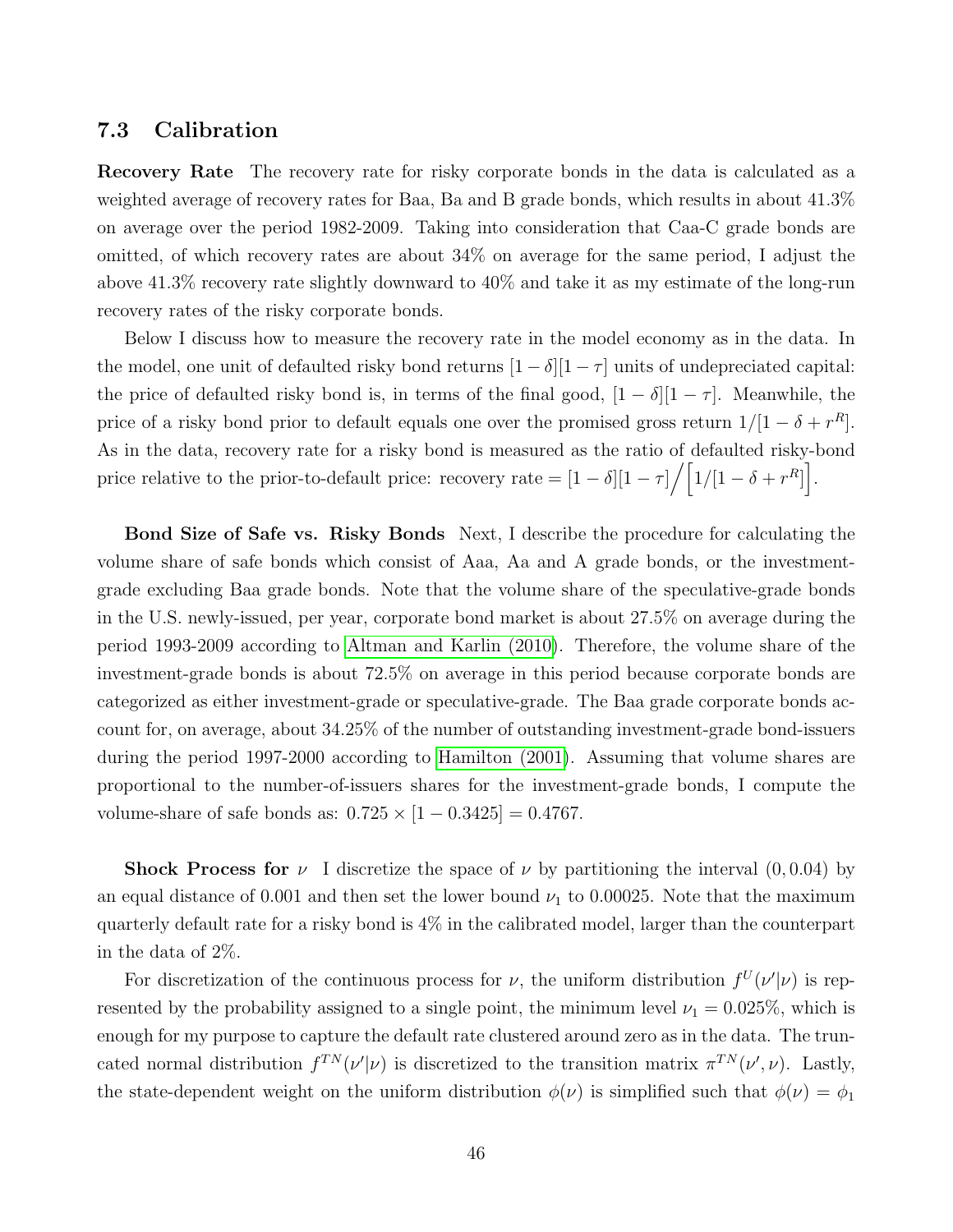for  $\nu = \nu_1$  and  $\phi(\nu) = \phi_2$  for  $\nu > \nu_1$  so that there are essentially two regimes, which eventually leads to that in the model, the risky-bond default rate is clustered around zero and also mean-reverting.

### References

- <span id="page-47-10"></span>Altman, E. I. and B. J. Karlin (2010). Defaults and returns in the high-yield bond and distressed debt market: The year 2009 in review and outlook. New York University Salomon Center .
- <span id="page-47-6"></span>Arellano, C., Y. Bai, and P. Kehoe (2010). Financial markets and fluctuations in uncertainty. Research Department Staff Report, Federal Reserve Bank of Minneapolis.
- <span id="page-47-2"></span>Bernanke, B. and M. Gertler (1989). Agency costs, net worth, and business fluctuations. American Economic Review 79 (1), 14–31.
- <span id="page-47-4"></span>Bloom, N. (2009). The impact of uncertainty shocks. *Econometrica* 77(3), 623–685.
- <span id="page-47-5"></span>Bloom, N., M. Floetotto, and N. Jaimovich (2009). Agency costs, net worth, and business fluctuations. manuscript, Stanford University.
- <span id="page-47-3"></span>Campbell, J. and G. Taksler (2003). Equity volatility and corporate bond yields. Journal of Finance 58 (6), 2321–2350.
- <span id="page-47-8"></span>Campello, M., J. R. Graham, and R. H. Campbell (2010). The real effects of financial constraints: Evidence from a financial crisis. Journal of Financial Economics 97(3), 470–487.
- Chari, V., P. Kehoe, and E. McGrattan (2007). Business cycle accounting. Econometrica  $75(3)$ , 781–836.
- <span id="page-47-9"></span>Cooley, T. F. and V. Quadrini (2001). Financial markets and firm dynamics. American Economic Review 91(5), 1286–1310.
- <span id="page-47-7"></span>Covas, F. and W. J. D. Haan (2011). The cyclical behavior of debt and equity finance. American Economic Review 101 (2), 877–899.
- <span id="page-47-0"></span>Gertler, M. and C. S. Lown (1999). The information in the high-yield bond spread for the business cycle: evidence and some implications. Oxford Review of Economic Policy 15 (3), 132–150.
- <span id="page-47-11"></span>Giesecke, K., F. A. Longstaff, S. Schaefer, and I. Strebulaev (2011). Corporate bond default risk: A 150-year perspective. Journal of Financial Economics 102, 233–250.
- <span id="page-47-1"></span>Gilchrist, S. and E. Zakrajsek (2011). Credit spreads and business cycle fluctuations. American Economic Review forthcoming.